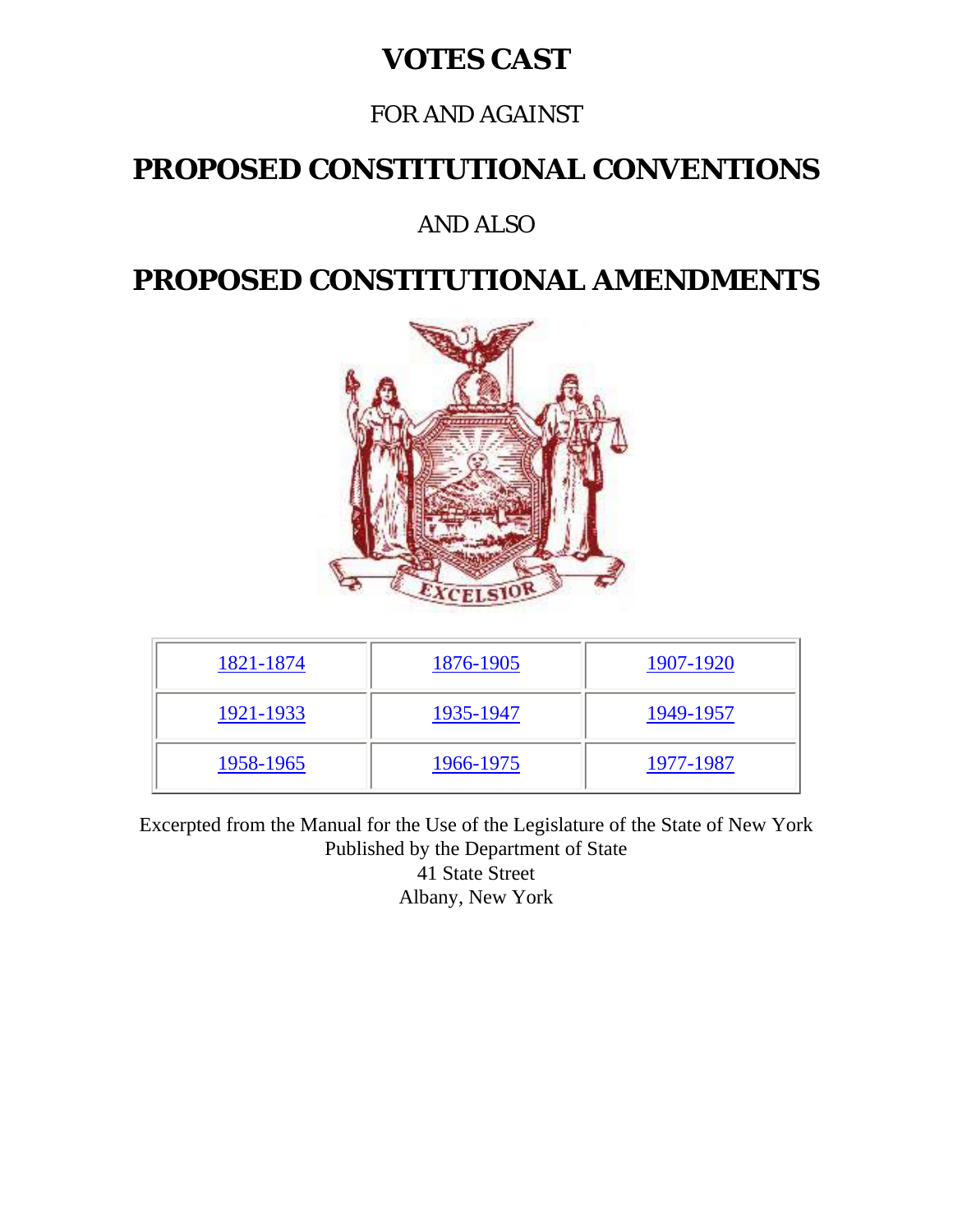<span id="page-1-0"></span>

| Apr. 24, 1821 | For a convention to consider and alter the Constitution | 109,346 |
|---------------|---------------------------------------------------------|---------|
|               | <b>Against</b>                                          | 34,901  |
|               |                                                         |         |

| Jan. 15, 16, 17,<br>1822 | For the amended Constitution | 74,732 |
|--------------------------|------------------------------|--------|
|                          | <b>Against</b>               | 41,402 |

| Nov. 6, 1826 | For election of justices of the peace | 122,098 |
|--------------|---------------------------------------|---------|
|              | <b>Against</b>                        | 1,663   |
| Nov. 6, 1826 | For extension of elective franchise   | 127,077 |
|              | <b>Against</b>                        | 3,215   |

| Nov. 4, 1833 | For authorization to reduce the duty on salt                      | 93,260 |
|--------------|-------------------------------------------------------------------|--------|
|              | <b>Against</b>                                                    | 7,865  |
| Nov. 4, 1833 | For election of the mayor of the city of New York by the electors | 48,977 |
|              | <b>Against</b>                                                    | 1,936  |

| $\sqrt{Nov. 2, 1835}$ | For restoration of duties on salt and on goods sold at auction | 68,126 |
|-----------------------|----------------------------------------------------------------|--------|
|                       | <b>Against</b>                                                 | 8,675  |

| Nov. 4, 1839 | For election of mayors of all cities by the electors | 90,473 |
|--------------|------------------------------------------------------|--------|
|              | <b>Against</b>                                       | 382    |

| Nov. 4, 1845 | For abrogation of property qualification of public officers | 114,900 |
|--------------|-------------------------------------------------------------|---------|
|              | <b>Against</b>                                              | 3,901   |
| Nov. 4, 1845 | For regulation of removal of judicial officers              | 114,769 |
|              | <b>Against</b>                                              | 3,689   |
| Nov. 4, 1845 | For a convention to consider and alter Constitution         | 213,257 |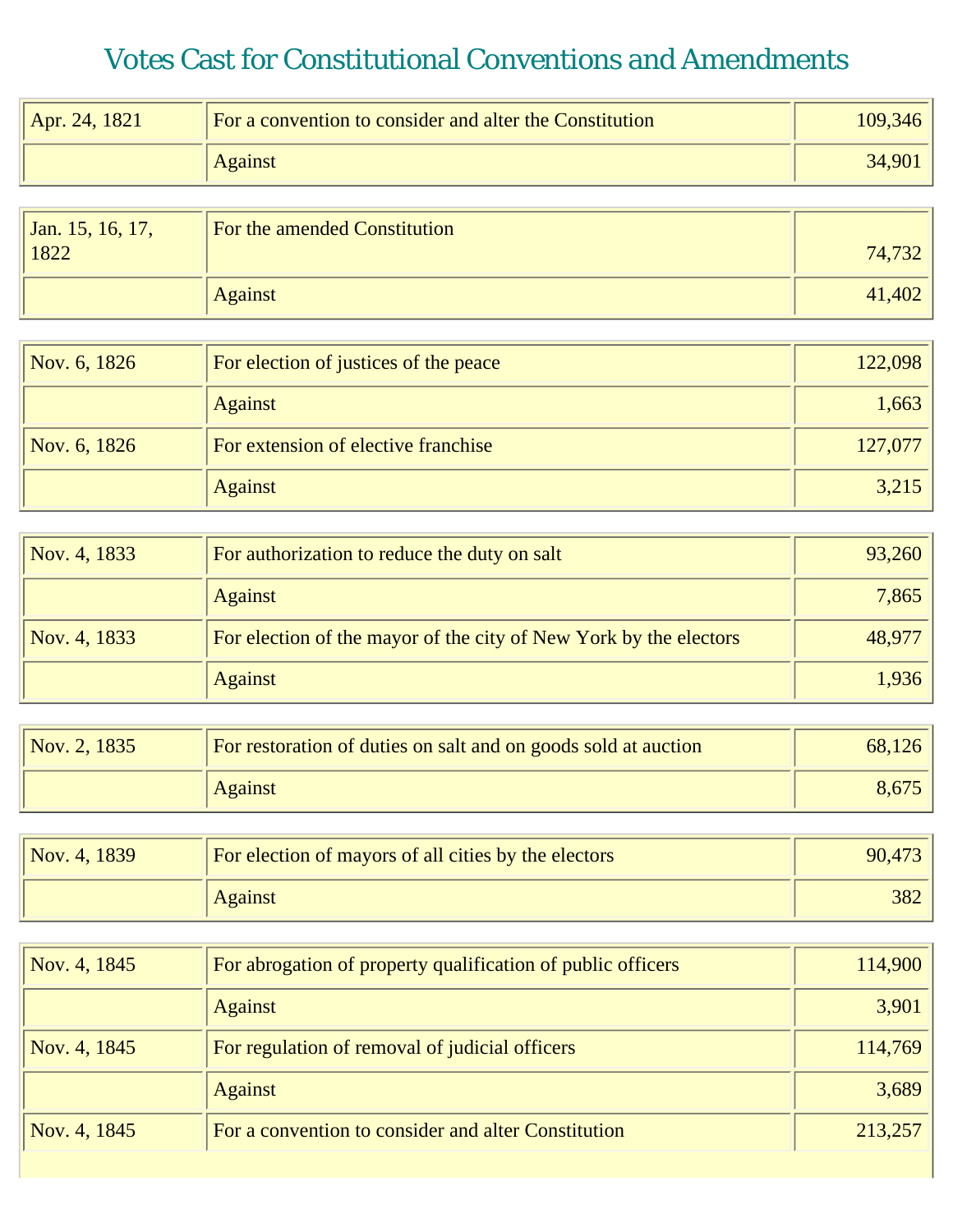| <b>Against</b> | $\Omega$<br>-80° |
|----------------|------------------|

| Nov. 3, 1846 | <b>For amended Constitution</b>                          | 221,528 |
|--------------|----------------------------------------------------------|---------|
|              | <b>Against</b>                                           | 92,436  |
| Nov. 3, 1846 | For repeal of property qualification of colored citizens | 85,306  |
|              | <b>Against</b>                                           | 223,834 |

| Feb. 15, 1854 | For amendment of section 3 of article 7 for speedy completion of<br>canals | 185,771 |
|---------------|----------------------------------------------------------------------------|---------|
|               | <b>Against</b>                                                             | 60,526  |

| Nov. 2, 1858 | For a convention to revise the Constitution | 135,166 |
|--------------|---------------------------------------------|---------|
|              | Against.                                    | 141,526 |

| Mar. 8, 1864 | For extending right to vote to absent electors in military service | 258,795 |
|--------------|--------------------------------------------------------------------|---------|
|              | <b>Against</b>                                                     | 48,079  |

| Nov. 6, $1866$ | For a convention to revise the Constitution | 352,854 |
|----------------|---------------------------------------------|---------|
|                | <b>Against</b>                              | 256,364 |

| Nov. 2, 1869 | For the amended Constitution                                                   | 223,935 |
|--------------|--------------------------------------------------------------------------------|---------|
|              | <b>Against</b>                                                                 | 290,456 |
| Nov. 2, 1869 | For the amended judiciary article                                              | 247,240 |
|              | <b>Against</b>                                                                 | 240,442 |
| Nov. 2, 1869 | For a uniform rule of assessment and taxation of real and personal<br>property | 183,812 |
|              | <b>Against</b>                                                                 | 272,260 |
| Nov. 2, 1869 | For the property qualification for colored men                                 | 282,403 |
|              | <b>Against</b>                                                                 | 249,802 |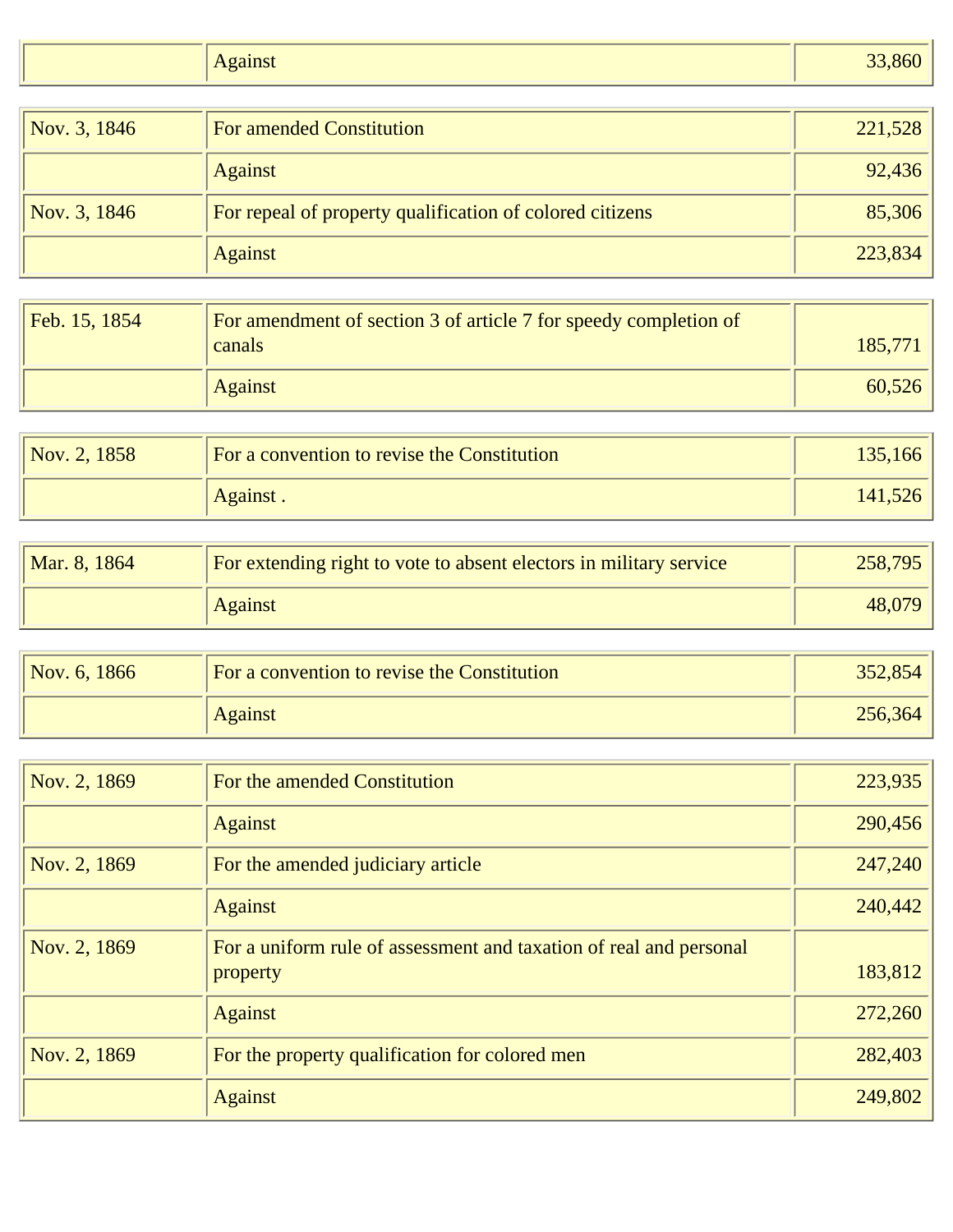| $\sqrt{Nov. 5, 1872}$ | For amendment of article 6 (relating to commission of appeals) | 176,038 |
|-----------------------|----------------------------------------------------------------|---------|
|                       | <b>Against</b>                                                 | 9,196   |

| Nov. 4, 1873 | For appointment of judges of court of appeals of supreme court | 115,337 |
|--------------|----------------------------------------------------------------|---------|
|              | <b>Against</b>                                                 | 319,979 |
| Nov. 4, 1873 | For appointment of judges of county and certain city courts.   | 110,725 |
|              | <b>Against</b>                                                 | 319,660 |

| Nov. 3, 1874 | For amendment of article 2                    | 357,635 |
|--------------|-----------------------------------------------|---------|
|              | <b>Against</b>                                | 177,033 |
| Nov. 3, 1874 | For amendment of article 3, sections 1 to 8   | 325,904 |
|              | <b>Against</b>                                | 206,029 |
| Nov. 3, 1874 | For amendment of article 3, sections 17 to 25 | 435,313 |
|              | <b>Against</b>                                | 98,050  |
| Nov. 3, 1874 | For amendment of article 4                    | 336,197 |
|              | <b>Against</b>                                | 196,125 |
| Nov. 3, 1874 | For amendment of article 7                    | 428,190 |
|              | <b>Against</b>                                | 104,139 |
| Nov. 3, 1874 | For amendment of article 8, sections 4 and 11 | 337,891 |
|              | <b>Against</b>                                | 194,234 |
| Nov. 3, 1874 | For amendment of article 8, section 10        | 336,237 |
|              | <b>Against</b>                                | 195,047 |
| Nov. 3, 1874 | For amendment of article 10                   | 335,548 |
|              | <b>Against</b>                                | 194,333 |
| Nov. 3, 1874 | For amendment of article 12                   | 352,514 |
|              | <b>Against</b>                                | 179,365 |
| Nov. 3, 1874 | For new article 15                            | 351,693 |
|              | <b>Against</b>                                | 177,923 |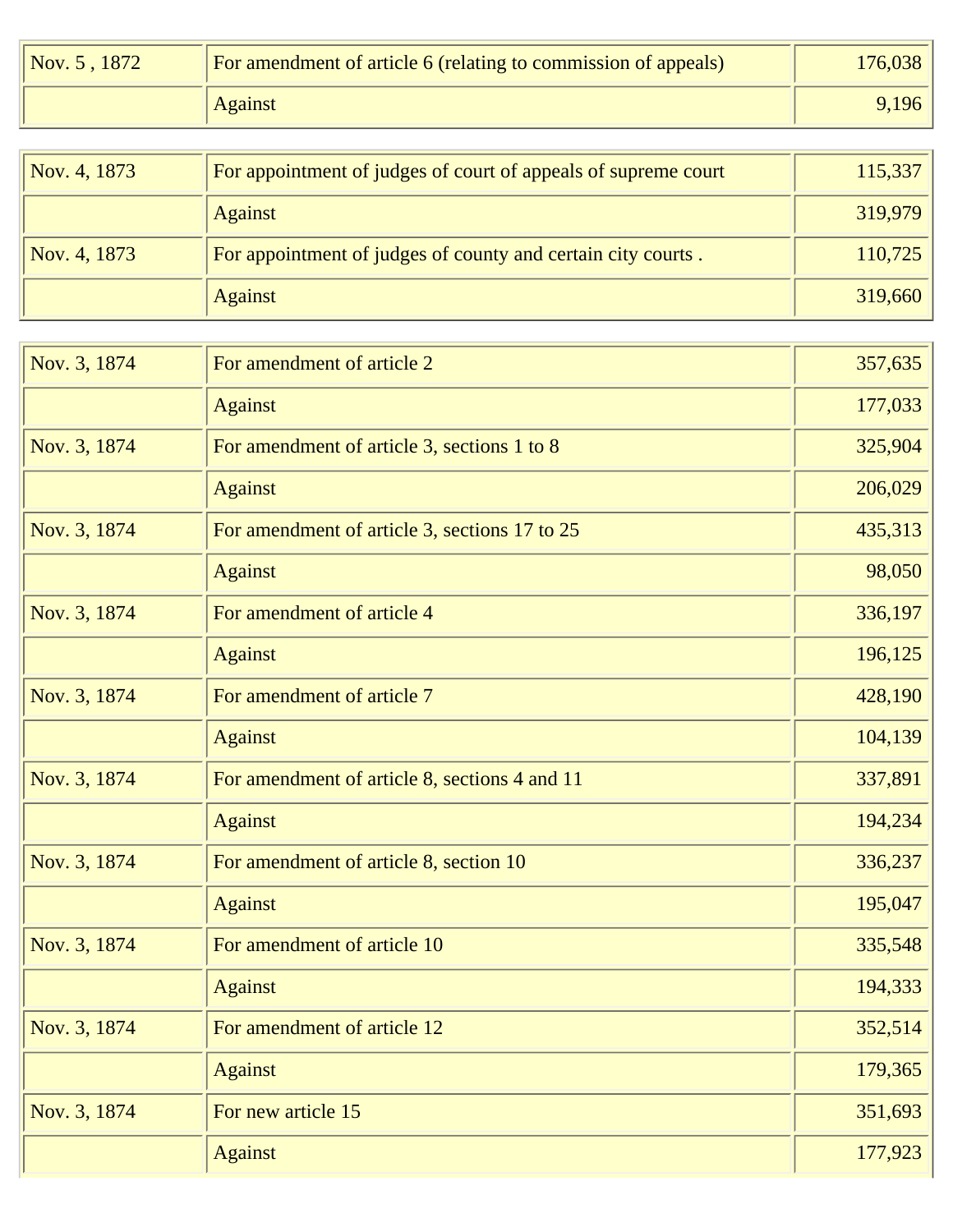| $\sqrt{Nov. 3, 1874}$ | For new article 16 | 446,883 |
|-----------------------|--------------------|---------|
|                       | <b>Against</b>     | 85,758  |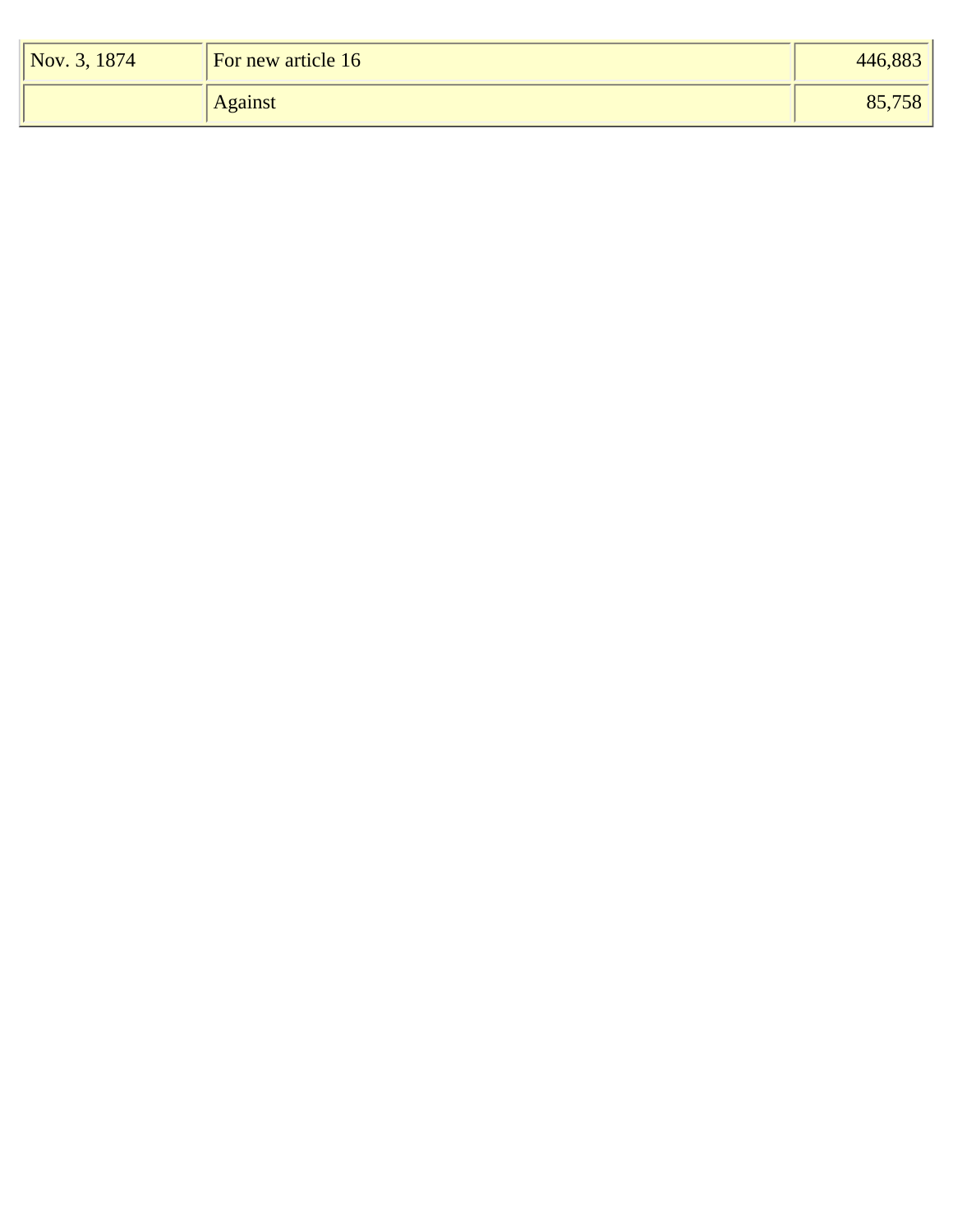<span id="page-5-0"></span>

| Nov. 7, 1876 | For amendment of article 5 section 3 | 533,151 |
|--------------|--------------------------------------|---------|
|              | <b>Against</b>                       | 81,832  |
| Nov. 7, 1876 | For amendment of article 5 section 4 | 530,226 |
|              | <b>Against</b>                       | 80,358  |

| Nov. 4, 1879 | For amendment of article 6 section 6 | 95,331 |
|--------------|--------------------------------------|--------|
|              | <b>Against</b>                       | 25,578 |

| $\sqrt{Nov. 2, 1880}$ | For amendment of article 6 sections 12 and 13 | 221,903 |
|-----------------------|-----------------------------------------------|---------|
|                       | <b>Against</b>                                | 111,225 |

<span id="page-5-1"></span>

| $\frac{[1]}{[1]}$ Nov. 7, 1882 | For amendment of article 7 section 3 | 486,105 |
|--------------------------------|--------------------------------------|---------|
|                                | <b>Against</b>                       | 163,151 |
| Nov. 7, 1882                   | For amendment of article 6           | 248,784 |
|                                | <b>Against</b>                       | 75,644  |

| Nov. 4, 1884 | For amendment of article 8 section 11 | 499,661 |
|--------------|---------------------------------------|---------|
|              | <b>Against</b>                        | 9,661   |

<span id="page-5-2"></span>

| Nov. 2, 1886 | For a convention to revise the Constitution and amend the same | $574.993^{2}$ |
|--------------|----------------------------------------------------------------|---------------|
|              | <b>Against</b>                                                 | 30,766        |

<span id="page-5-4"></span><span id="page-5-3"></span>

| Nov. 6, 1888 | For the proposed amendment to section 6 article 6 | $498,114$ <sup>[4]</sup> |
|--------------|---------------------------------------------------|--------------------------|
|              | <b>Against</b>                                    | 55,822                   |

<span id="page-5-5"></span>

| Nov. 8, 1892 | <b>For the proposed amendment to section 10 article 3 (relating to the</b><br>powers of the two houses of the legislature) | 174,678 |
|--------------|----------------------------------------------------------------------------------------------------------------------------|---------|
|              | Against                                                                                                                    | 180,030 |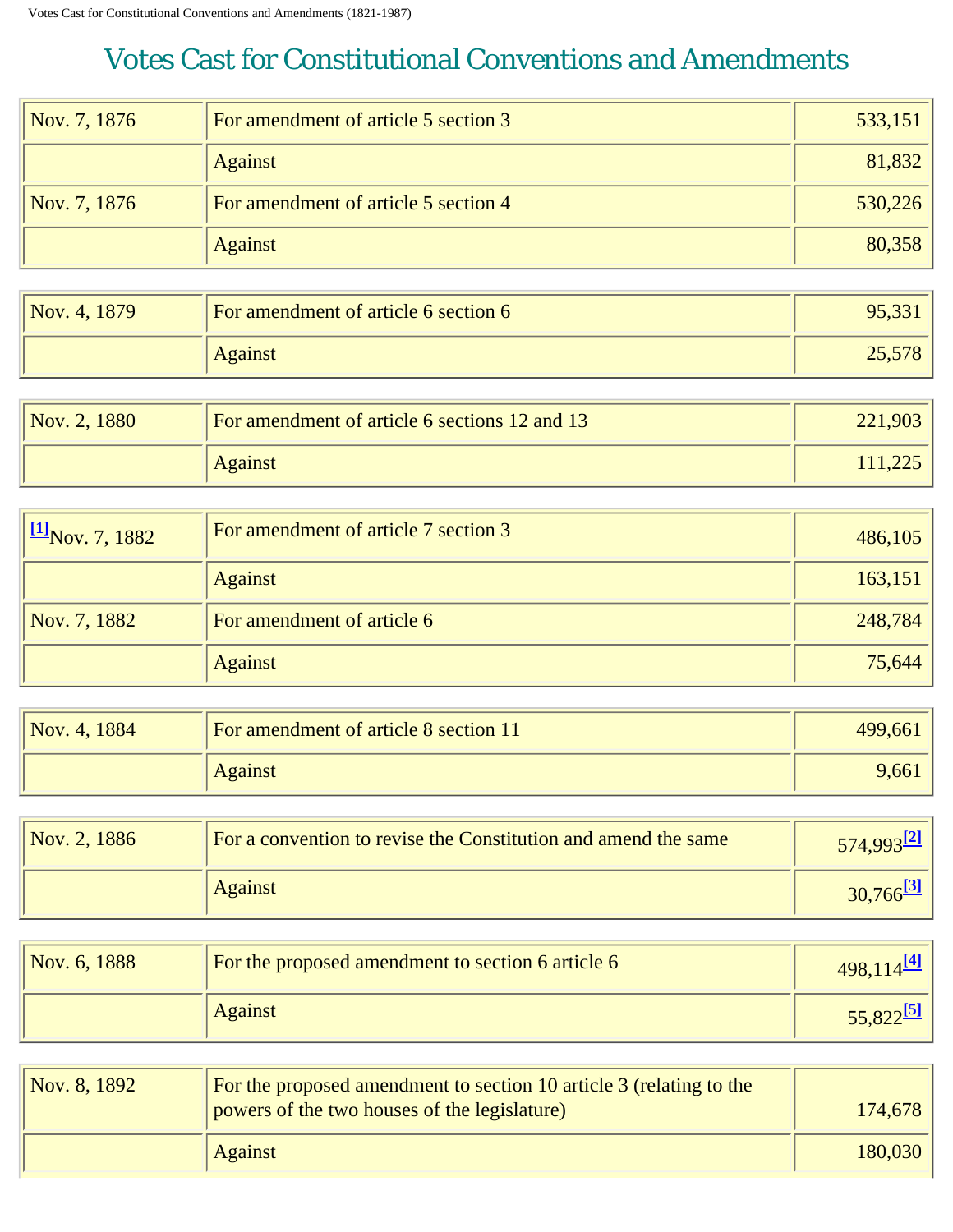| Nov. 8, 1892 | For the proposed amendment to article 6 (relating to election of<br>additional justices of the supreme court) | 161,759 |
|--------------|---------------------------------------------------------------------------------------------------------------|---------|
|              | <b>Against</b>                                                                                                | 198,110 |
| Nov. 8, 1892 | For the proposed amendment to section 7, article 7 (relating to<br><b>Onondaga Salt Springs)</b>              | 170,765 |
|              | <b>Against</b>                                                                                                | 171,442 |

| Nov. 6, 1894 | For the revised Constitution                                   | 410,697 |
|--------------|----------------------------------------------------------------|---------|
|              | <b>Against</b>                                                 | 327,402 |
| Nov. 6, 1894 | For legislative apportionment                                  | 404,335 |
|              | <b>Against</b>                                                 | 350,625 |
| Nov. 6, 1894 | For canal improvements                                         | 442,998 |
|              | <b>Against</b>                                                 | 327,645 |
| Nov. 6, 1894 | For county judges and court of sessions in the county of Kings | 391,350 |
|              | <b>Against</b>                                                 | 332,505 |
| Nov. 6, 1894 | For additional justices of the supreme court                   | 395,233 |
|              | <b>Against</b>                                                 | 341,713 |

| Nov. 3, 1896 | For the proposed amendment to section 7, article 7 (relating to the<br>forest preserve) | 321,486 |
|--------------|-----------------------------------------------------------------------------------------|---------|
|              | <b>Against</b>                                                                          | 710,505 |

| Nov. 7, 1899 | For amendment to section 26, article 3 (boards of supervisors)                                     | 325,182 |
|--------------|----------------------------------------------------------------------------------------------------|---------|
|              | <b>Against</b>                                                                                     | 144,667 |
| Nov. 7, 1899 | For amendment to section 2, article 6 (temporary designation of<br>justices to appellate division) | 283,880 |
|              | <b>Against</b>                                                                                     | 137,408 |
| Nov. 7, 1899 | For amendment to section 7, article 6 (court of appeals)                                           | 279,469 |
|              | <b>Against</b>                                                                                     | 132,064 |
| Nov. 7, 1899 | For amendment to section 10, article 8 (limitation of indebtedness)                                | 315,475 |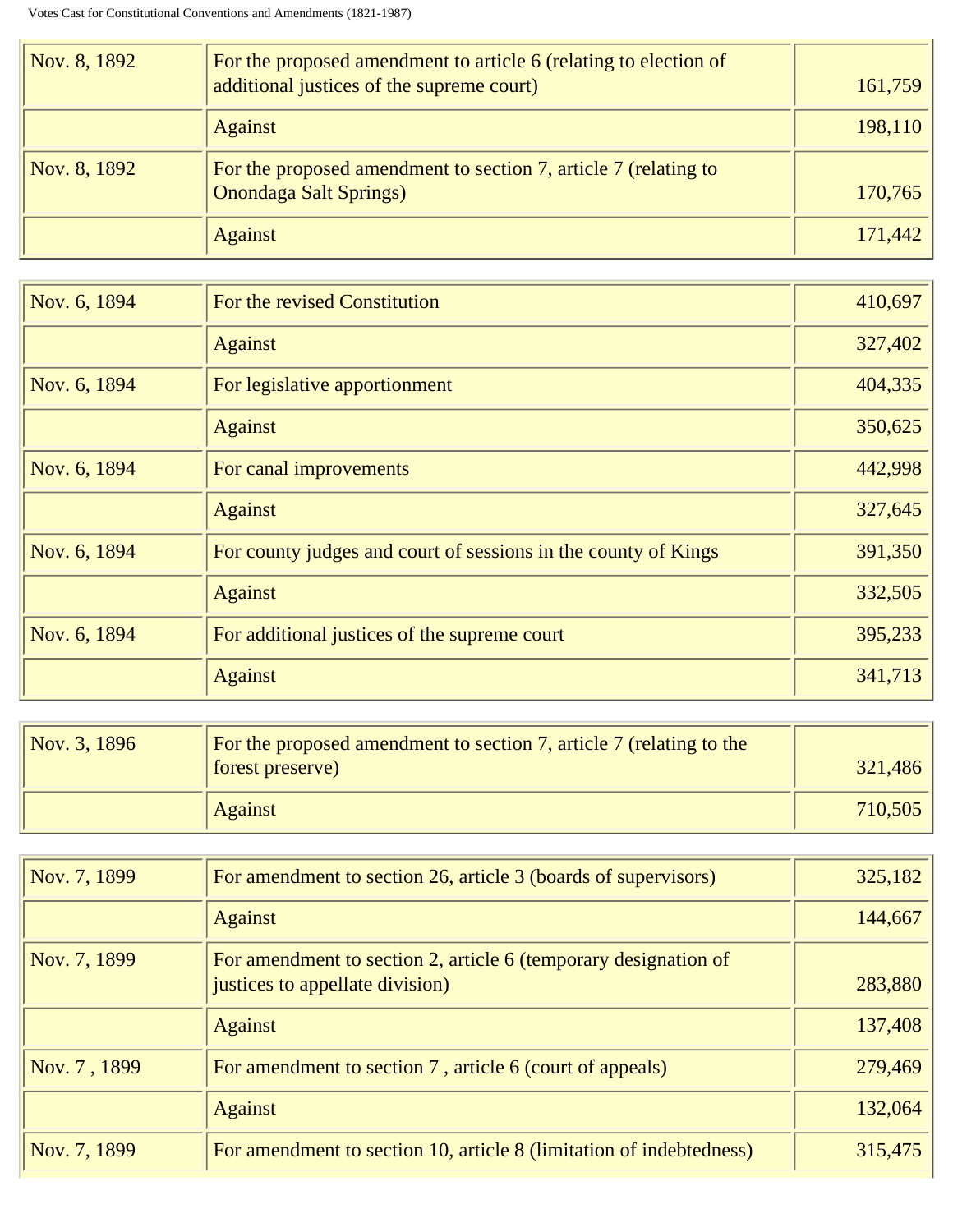|  | $  -$<br>$\Delta$ galist | $\sim$ $\sim$<br>$\overline{A}$<br>$\overline{\phantom{0}}$<br>_<br>$ -$ |
|--|--------------------------|--------------------------------------------------------------------------|
|--|--------------------------|--------------------------------------------------------------------------|

| $\sqrt{Nov. 5, 1901}$ | For amendment to section 18, article 3 | 354,881 |
|-----------------------|----------------------------------------|---------|
|                       | <b>Against</b>                         | 309,245 |

| Nov. 7, 1905 | For amendment to section 10, article 8 (limitation of indebtedness)         | 363,117 |
|--------------|-----------------------------------------------------------------------------|---------|
|              | <b>Against</b>                                                              | 129,424 |
| Nov. 7, 1905 | For section 11, article 7 (new section) (payment of state debts)            | 307,768 |
|              | <b>Against</b>                                                              | 134,773 |
| Nov. 7, 1905 | For amendment to section 1, article 6 (supreme court judicial<br>districts) | 297,893 |
|              | <b>Against</b>                                                              | 133,999 |
| Nov. 7, 1905 | For amendment to section 1, article 12 (organization of cities)             | 338,570 |
|              | <b>Against</b>                                                              | 133,606 |
| Nov. 7, 1905 | For section 12, article 7 (new section) (highway improvement)               | 383,188 |
|              | <b>Against</b>                                                              | 117,181 |
| Nov. 7, 1905 | For amendment to section 4, article 7 (debt limitations)                    | 293,552 |
|              | <b>Against</b>                                                              | 127,364 |
| Nov. 7, 1905 | For amendment to section 2, article 6 (justices, appellate division)        | 288,227 |
|              | <b>Against</b>                                                              | 125,649 |

#### **FOOTNOTES**

<span id="page-7-0"></span>**[Footnote 1:](#page-5-1)** Vol. 1 (pp. and 322) and Vol II (pp. and 646) of Lincoln's Constitutional History of New York make mention of two additional amendments voted ypon in 1882, one providing for deficiency in canal revenues and one prohibiting the disposition of Black River canal.

<span id="page-7-1"></span>**[Footnote 2:](#page-5-2)** Including 218,376 informal votes.

<span id="page-7-2"></span>**[Footnote 3:](#page-5-3)** Including 187,418 informal votes.

<span id="page-7-4"></span><span id="page-7-3"></span>**[Footnote 4:](#page-5-4)** Including 3,735 informal votes.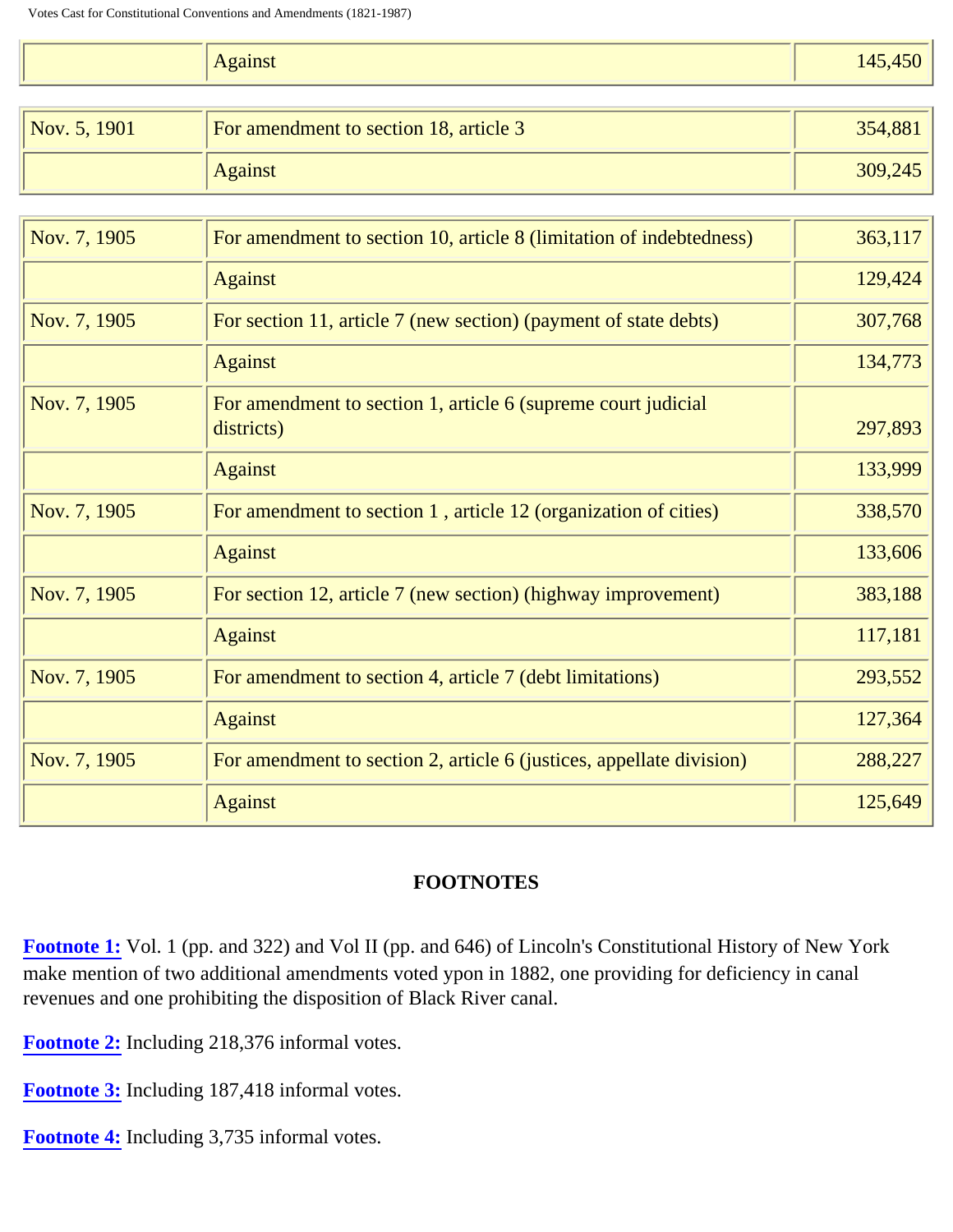**[Footnote 5:](#page-5-5)** Including 5,679 informal votes.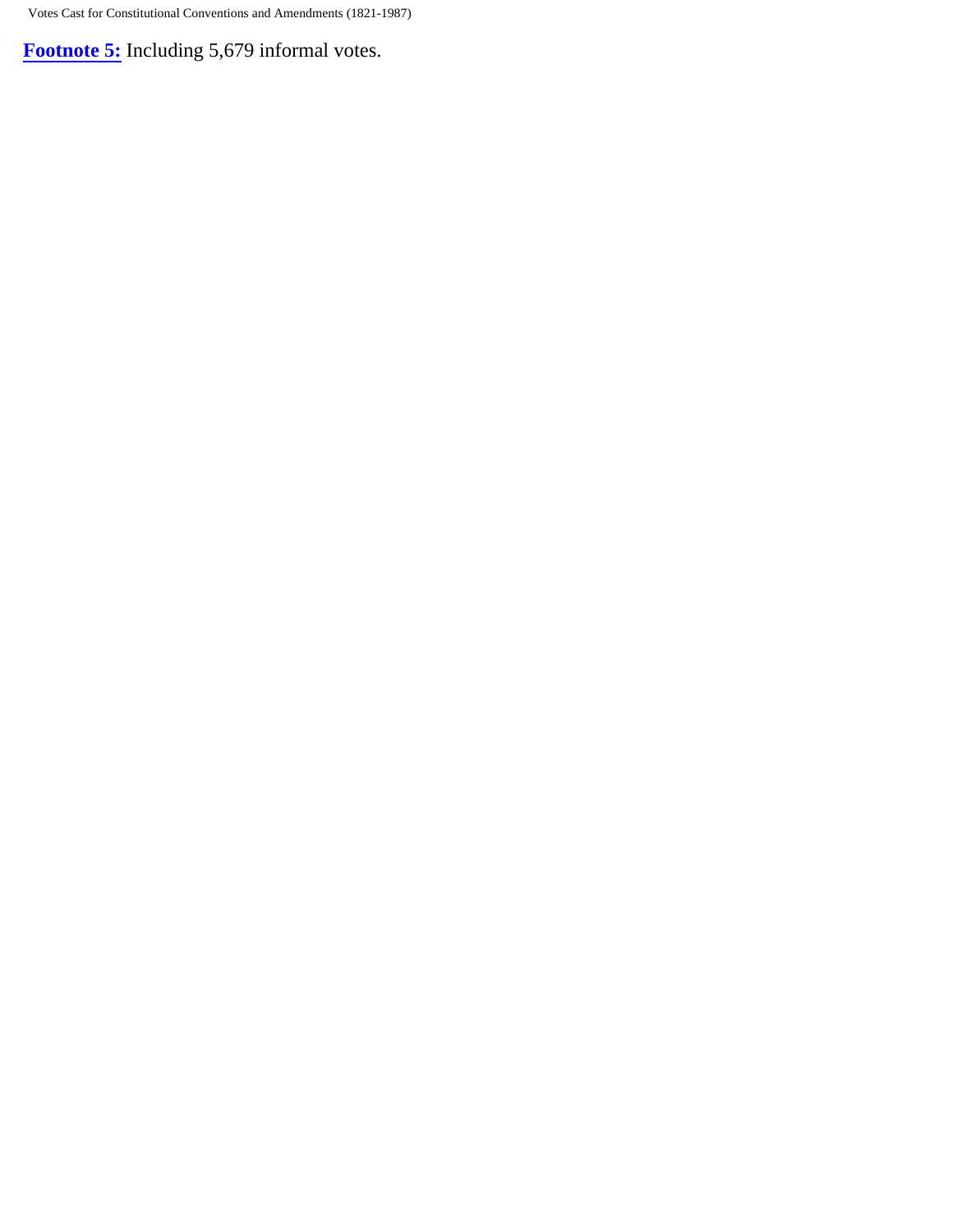<span id="page-9-0"></span>

| Nov. 5, 1907 | For amendment to section 10, article 8 (indebtedness, second class<br>cities) | 352,905 |
|--------------|-------------------------------------------------------------------------------|---------|
|              | <b>Against</b>                                                                | 137,721 |
| Nov. 5, 1907 | For amendment to section 2, article 12 (classification of cities)             | 309,159 |
|              | <b>Against</b>                                                                | 123,919 |

| Nov. 2, 1909 | For amendment to section 27, article 3 (powers, boards of<br>supervisors)         | 253,774 |
|--------------|-----------------------------------------------------------------------------------|---------|
|              | <b>Against</b>                                                                    | 223,331 |
| Nov. 2, 1909 | For amendment to section 12, article 6 (salaries of justices of<br>supreme court) | 278,415 |
|              | <b>Against</b>                                                                    | 249,576 |
| Nov. 2, 1909 | For amendment to section 4, article 7 (rate of interest on debts)                 | 279,352 |
|              | <b>Against</b>                                                                    | 216,541 |
| Nov. 2, 1909 | For amendment to section 10, article 8 (limiting indebtedness of<br>cities)       | 290,795 |
|              | <b>Against</b>                                                                    | 207,781 |

| Nov. 8, 1910 | For amendment to section 7, article 6 (increasing judges and salaries) | 332,300 |
|--------------|------------------------------------------------------------------------|---------|
|              | <b>Against</b>                                                         | 332,592 |

| Nov. 7, 1911 | For amendment to section 6, article 3 (increasing salaries of        |         |
|--------------|----------------------------------------------------------------------|---------|
|              | legislators)                                                         | 262,490 |
|              | <b>Against</b>                                                       | 414,404 |
| Nov. 7, 1911 | For amendment to section 2, article 6 (relating to certain powers of |         |
|              | justices of the appellate division)                                  | 267,194 |
|              | <b>Against</b>                                                       | 352,830 |
| Nov. 7, 1911 | For amendment to section 14, article 6 (additional county judges for |         |
|              | Kings county)                                                        | 247,764 |
|              | <b>Against</b>                                                       | 360,859 |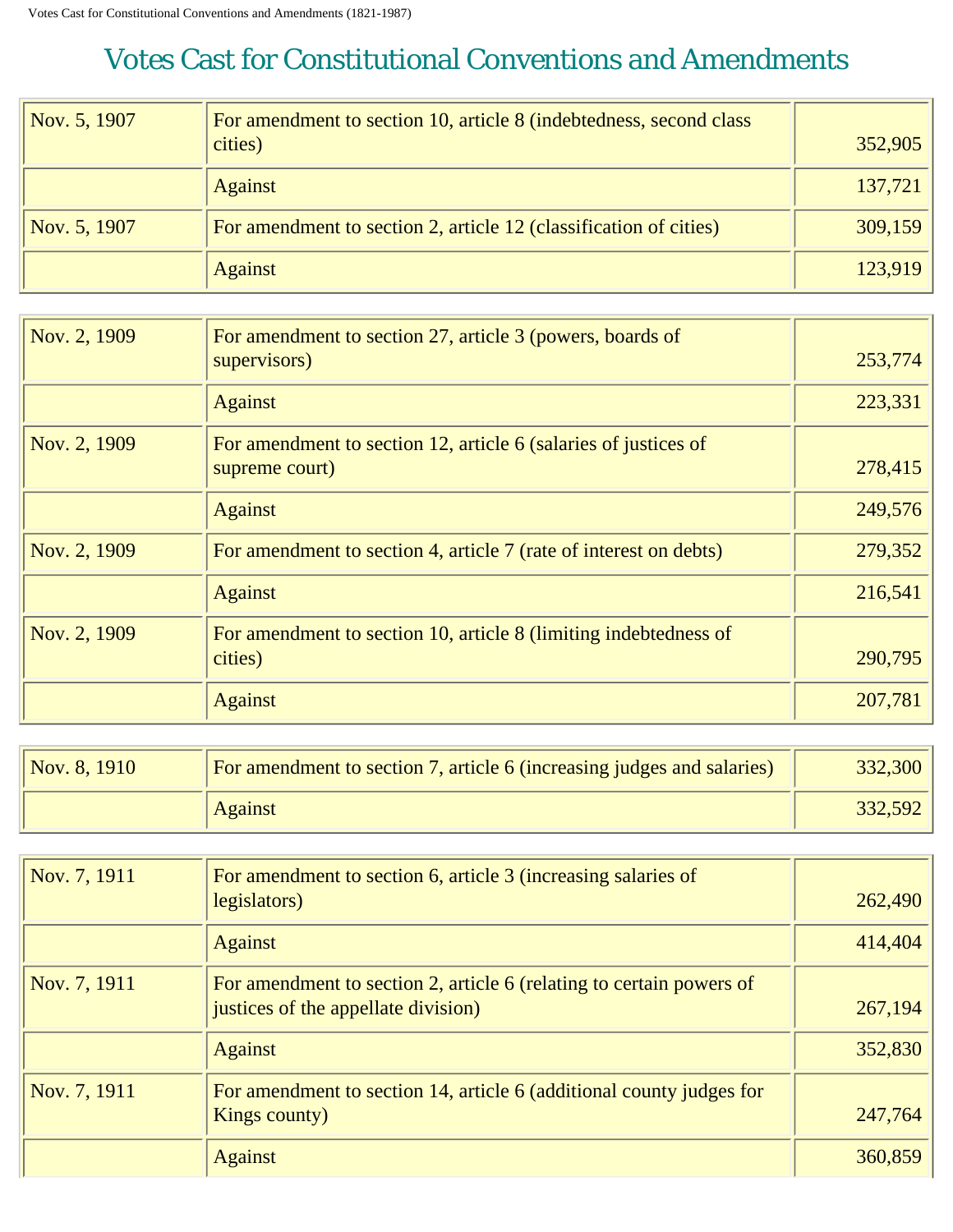| Nov. 7, 1911 | For amendment to section 6, article 1 (private property for public use)                          | 254,095 |
|--------------|--------------------------------------------------------------------------------------------------|---------|
|              | <b>Against</b>                                                                                   | 357,881 |
| Nov. 7, 1911 | For amendment to section 4, article 4 (increasing governor's salary)                             | 252,791 |
|              | <b>Against</b>                                                                                   | 376,455 |
| Nov. 7, 1911 | For amendment to section 8, article 7 (abandonment of canals)                                    | 282,893 |
|              | <b>Against</b>                                                                                   | 324,465 |
| Nov. 7, 1911 | For amendment to section 7, article 1 (compensation of private<br>property taken for public use) | 274,846 |
|              | <b>Against</b>                                                                                   | 322,782 |

| Nov. 4, 1913 | For amendment to section 7, article 1 (ascertaining compensation on<br>private property taken for public use) | 424,928 |
|--------------|---------------------------------------------------------------------------------------------------------------|---------|
|              | <b>Against</b>                                                                                                | 270,467 |
| Nov. 4, 1913 | For section 19, article 1 (new section) (no constitutional limitation,<br>etc.)                               | 510,914 |
|              | <b>Against</b>                                                                                                | 194,497 |
| Nov. 4, 1913 | For amendment to section 14, article 6 (increasing number of county<br>judges)                                | 389,971 |
|              | <b>Against</b>                                                                                                | 255,539 |
| Nov. 4, 1913 | For amendment to section 7, article 7 (state controlled reservoirs)                                           | 486,264 |
|              | <b>Against</b>                                                                                                | 187,290 |

| Apr. 7, 1914 | For a convention to revise the Constitution and amend the same | 153,322 |
|--------------|----------------------------------------------------------------|---------|
|              | <b>Against</b>                                                 | 151,969 |

| Nov. 2, 1915 | For the amended Constitution                       | 400,423 |
|--------------|----------------------------------------------------|---------|
|              | <b>Against</b>                                     | 910,462 |
| Nov. 2, 1915 | For amendment of section 1, article 2 (suffrage)   | 553,348 |
|              | <b>Against</b>                                     | 748,332 |
| Nov. 2, 1915 | For amendment of section 4, article 7 (state debt) | 430,423 |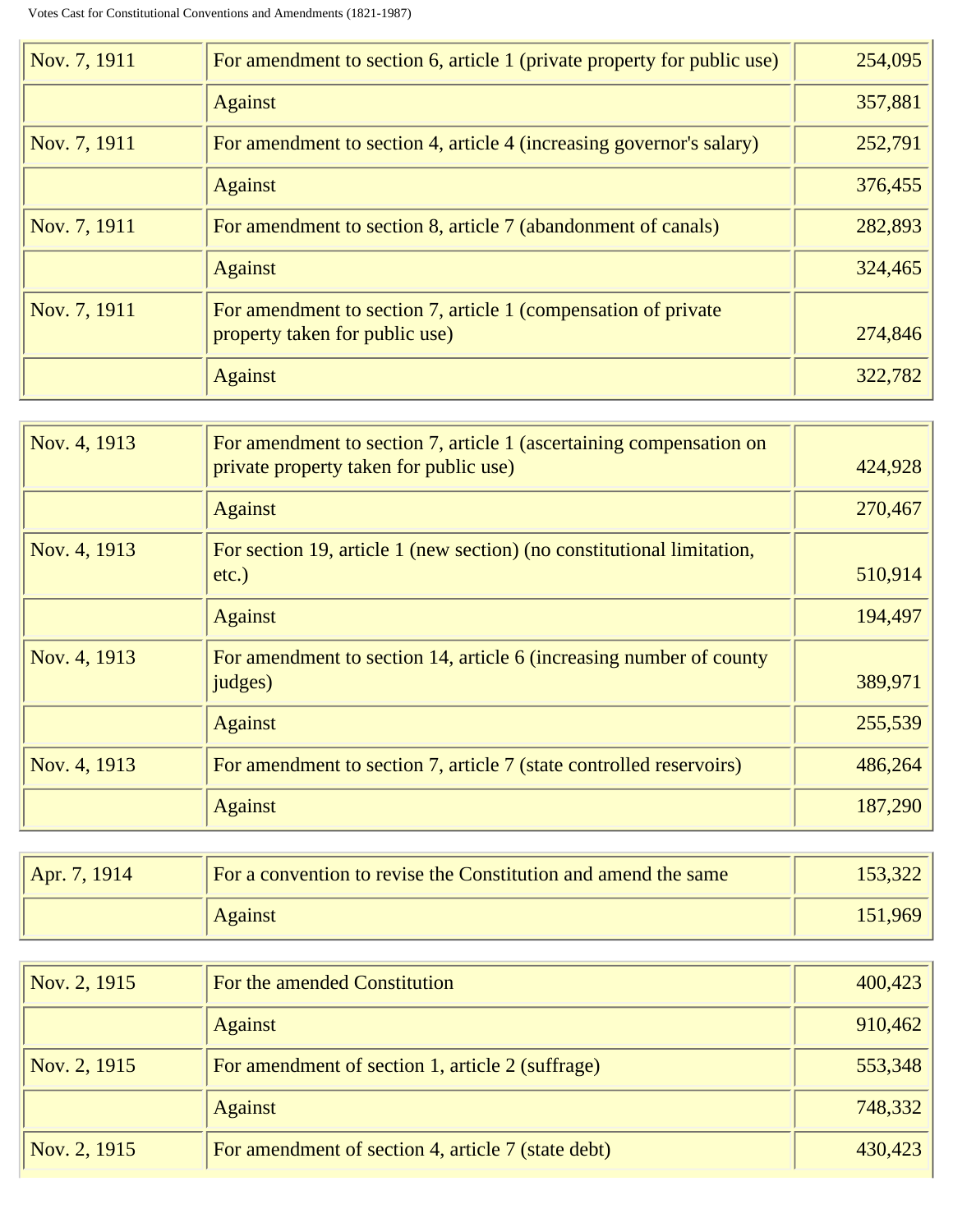|              | <b>Against</b>                | 725,784 |
|--------------|-------------------------------|---------|
| Nov. 2, 1915 | For legislative apportionment | 371,588 |
|              | <b>Against</b>                | 891,337 |
| Nov. 2, 1915 | For new article 10 (taxation) | 346,922 |
|              | <b>Against</b>                | 924,571 |

| Nov. 7, 1916 | For a convention to revise the Constitution and amend the same | 506,563 |
|--------------|----------------------------------------------------------------|---------|
|              | <b>Against</b>                                                 | 658,269 |

| Nov. 6, 1917 | For amendment of section 1, article 2 (suffrage)         | 703,129 |
|--------------|----------------------------------------------------------|---------|
|              | <b>Against</b>                                           | 600,776 |
| Nov. 6, 1917 | For amendment of section 10, article 8 (city debt limit) | 591,728 |
|              | <b>Against</b>                                           | 420,303 |

| Nov. 5, 1918 | For amendment of sections 4 and 11, article 7 (contracting state<br>debts)                    | 780,099 |
|--------------|-----------------------------------------------------------------------------------------------|---------|
|              | <b>Against</b>                                                                                | 285,977 |
| Nov. 5, 1918 | For amendment of section 7, article 7 (certain highway construction<br>in forest preserve)    | 756,894 |
|              | <b>Against</b>                                                                                | 337,257 |
| Nov. 5, 1918 | For amendment of section 8, article 7 (authorizing sale or lease of<br>portion of Erie canal) | 722,235 |
|              | <b>Against</b>                                                                                | 310,992 |

| Nov. 4, 1919 | For amendment of section 7, article 1 (relating to drainage)                            | 718,497 |
|--------------|-----------------------------------------------------------------------------------------|---------|
|              | <b>Against</b>                                                                          | 590,235 |
| Nov. 4, 1919 | For amendment of section 1-a, article 2 (absentee voting)                               | 791,860 |
|              | <b>Against</b>                                                                          | 534,452 |
| Nov. 4, 1919 | For amendment of section 6, article 3 (increasing salary of speaker<br>and legislators) | 625,897 |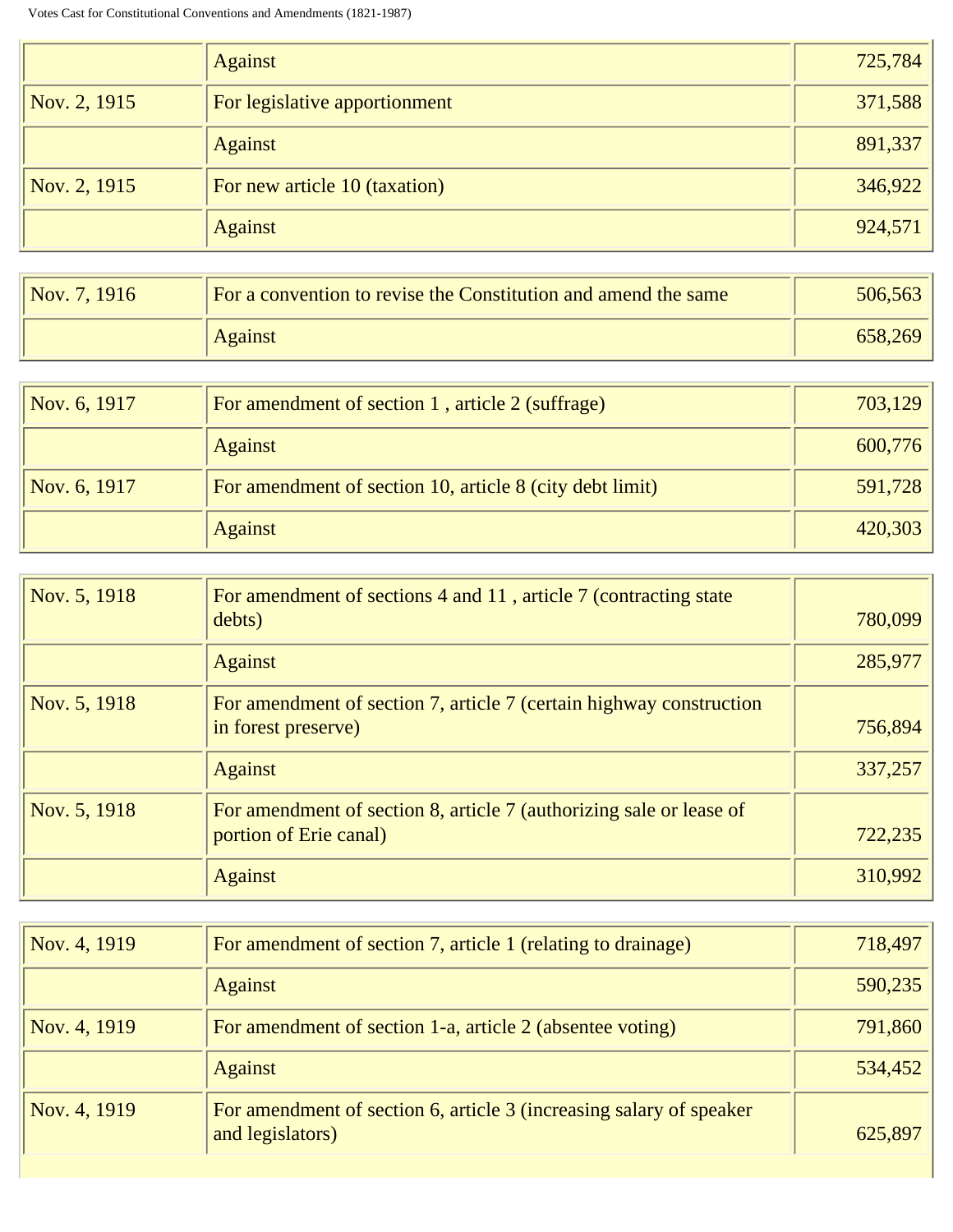|                       | <b>Against</b>                                                                           | 680,945 |
|-----------------------|------------------------------------------------------------------------------------------|---------|
| $\sqrt{Nov. 4, 1919}$ | For amendment of section 7, article 6 (increasing salaries, judges,<br>court of appeals) | 608,244 |
|                       | <b>Against</b>                                                                           | 690,131 |
|                       |                                                                                          |         |

| $\sqrt{Nov. 2, 1920}$ | For amendment of sections 2, 4, 5, 11, 12, article 7 (state<br>indebtedness) | 1,117,546 |
|-----------------------|------------------------------------------------------------------------------|-----------|
|                       | <b>Against</b>                                                               | 630,265   |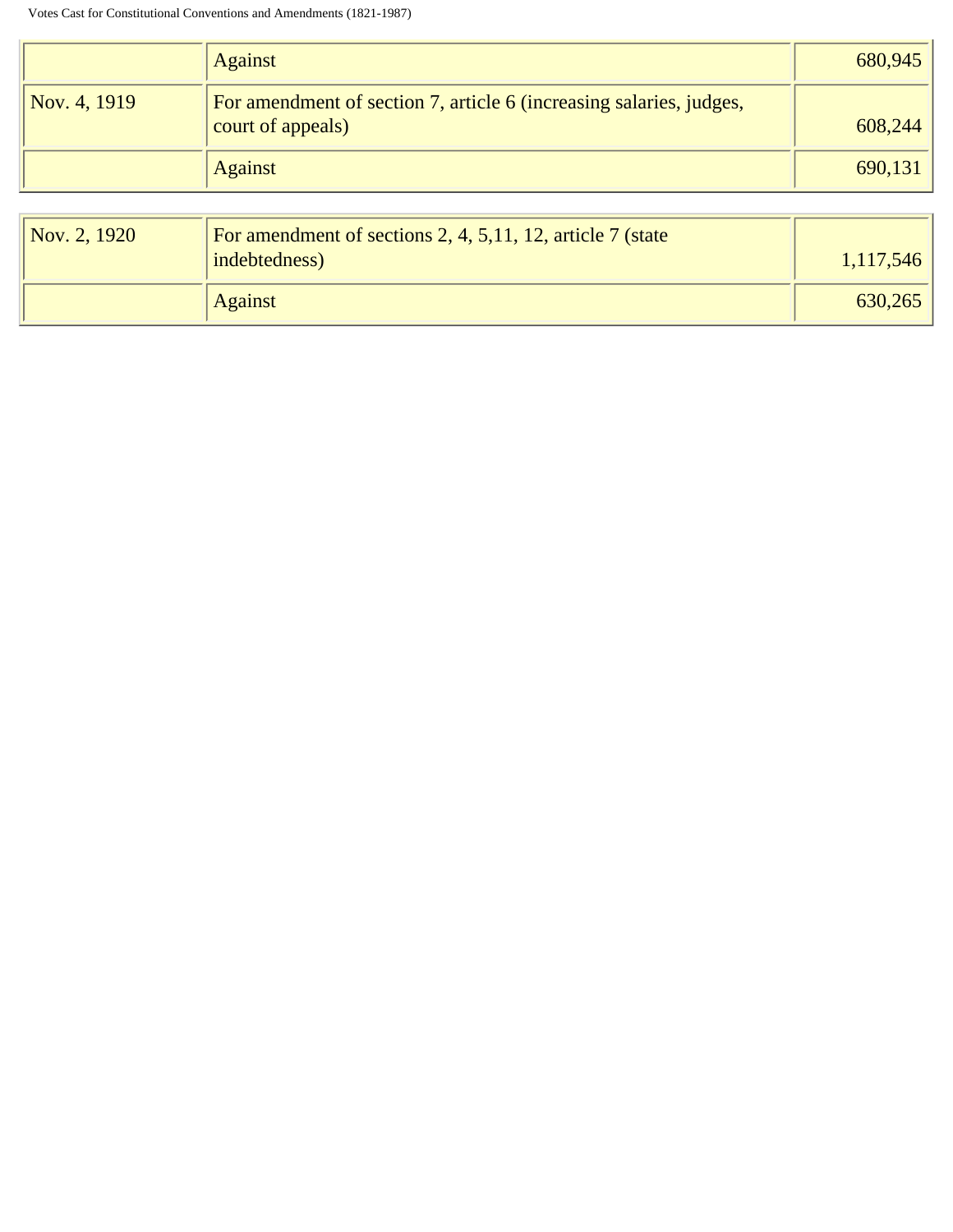<span id="page-13-0"></span>

| Nov. 8, 1921 | For amendment of section 9, article 5 (veterans civil service<br>preference)                                         | 699,697   |
|--------------|----------------------------------------------------------------------------------------------------------------------|-----------|
|              | <b>Against</b>                                                                                                       | 1,090,418 |
| Nov. 8, 1921 | For amendment of section 6, article 3 (increasing salaries of<br>legislators)                                        | 556,560   |
|              | <b>Against</b>                                                                                                       | 1,027,624 |
| Nov. 8, 1921 | For amendment of section 1, article 2 (voting qualifications, literacy)                                              | 896,355   |
|              | <b>Against</b>                                                                                                       | 632,144   |
| Nov. 8, 1921 | For amendment of sections 26 and 27, article 3 (establishing<br>governing bodies in Nassau and Westchester counties) | 655,506   |
|              | <b>Against</b>                                                                                                       | 640,701   |
| Nov. 8, 1921 | For amendment of section 18, article 6 (establishing children As<br>courts and courts of domestic relations)         | 930,929   |
|              | <b>Against</b>                                                                                                       | 537,610   |
| Nov. 8, 1921 | For amendment of section 8, article 7 (disposition of portion of Erie<br>canal)                                      | 800,487   |
|              | <b>Against</b>                                                                                                       | 555,926   |
| Nov. 8, 1921 | For amendment of section 8, article 7 (disposition of portion of Erie<br>canal)                                      | 781,665   |
|              | <b>Against</b>                                                                                                       | 552,994   |

| Nov. 7, 1922 | For amendment of section 7, article 6 (increasing salaries, judges,<br>court of appeals) | 572,502 |
|--------------|------------------------------------------------------------------------------------------|---------|
|              | <b>Against</b>                                                                           | 891,980 |
| Nov. 7, 1922 | For amendment of section 2, article 12 (special city bills)                              | 819,628 |
|              | <b>Against</b>                                                                           | 554,654 |

| Nov. 6, 1923 | For section 13, article 7 (new section) (bonus for soldiers, sailors and<br>marines of the World War) | 1,072,112 |
|--------------|-------------------------------------------------------------------------------------------------------|-----------|
|              | <b>Against</b>                                                                                        | 689,885   |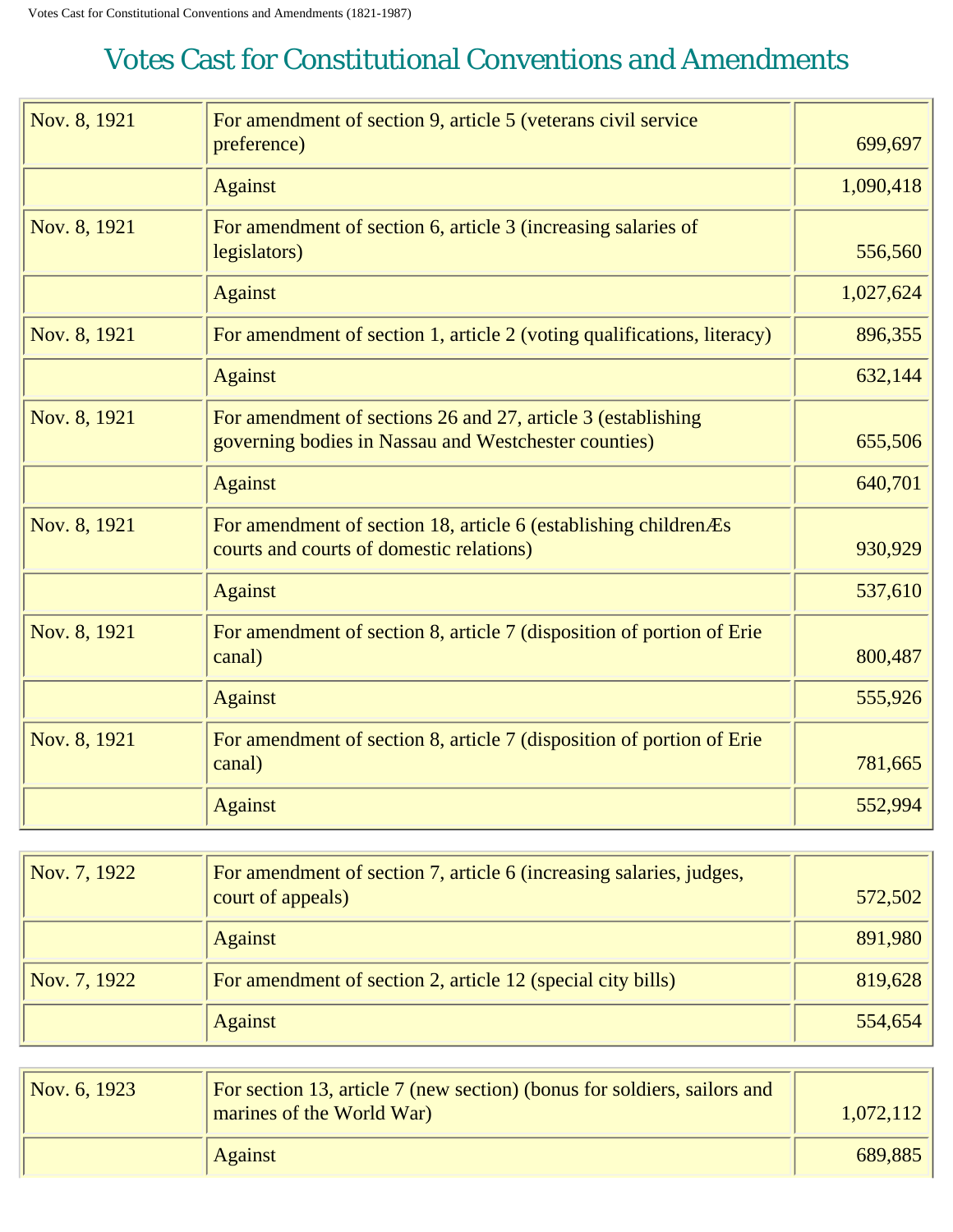| Nov. 6, 1923 | For amendment of article 12, sections 2, 3, 4, 5, 6, 7 (relating to<br>"home rule" of cities)                                    | 957,108   |
|--------------|----------------------------------------------------------------------------------------------------------------------------------|-----------|
|              | <b>Against</b>                                                                                                                   | 510,947   |
| Nov. 6, 1923 | For amendment of section 7, article 7 (water power development in<br>the forest preserve)                                        | 470,251   |
|              | <b>Against</b>                                                                                                                   | 965,777   |
| Nov. 6, 1923 | For section 10-a, article 8 (new section) (debt limitation of a city or<br>county)                                               | 608,684   |
|              | <b>Against</b>                                                                                                                   | 671,141   |
| Nov. 6, 1923 | For amendment of section 1-a, article 2 (extending absentee voting to<br>inmates of soldiers <i>A</i> and sailors <i>A</i> home) | 1,019,077 |
|              | <b>Against</b>                                                                                                                   | 423,497   |

| Nov. 3, 1925 | For section 15, article 7 (new section) (bond issue for construction of<br>public buildings)        | 960,385   |
|--------------|-----------------------------------------------------------------------------------------------------|-----------|
|              | <b>Against</b>                                                                                      | 937,990   |
| Nov. 3, 1925 | For section 14, article 7 (new section) (bond issue for elimination of<br>railroad grade crossings) | 1,032,109 |
|              | <b>Against</b>                                                                                      | 859,702   |
| Nov. 3, 1925 | For amendment of article 5 and section 11 of article 8 (reorganization<br>of state departments)     | 1,048,087 |
|              | <b>Against</b>                                                                                      | 775,768   |
| Nov. 3, 1925 | For amendment of article 6 (relating to organization of state judicial<br>system)                   | 1,090,632 |
|              | <b>Against</b>                                                                                      | 711,018   |

| Nov. 8, 1927 | For article 4-a (new article) (executive budget)                                                        | 1,291,990 |
|--------------|---------------------------------------------------------------------------------------------------------|-----------|
|              | <b>Against</b>                                                                                          | 446,107   |
| Nov. 8, 1927 | For amendment of section 10, section 10-a (new section), article 8<br>(relating to the city debt limit) | 961,632   |
|              | <b>Against</b>                                                                                          | 799,867   |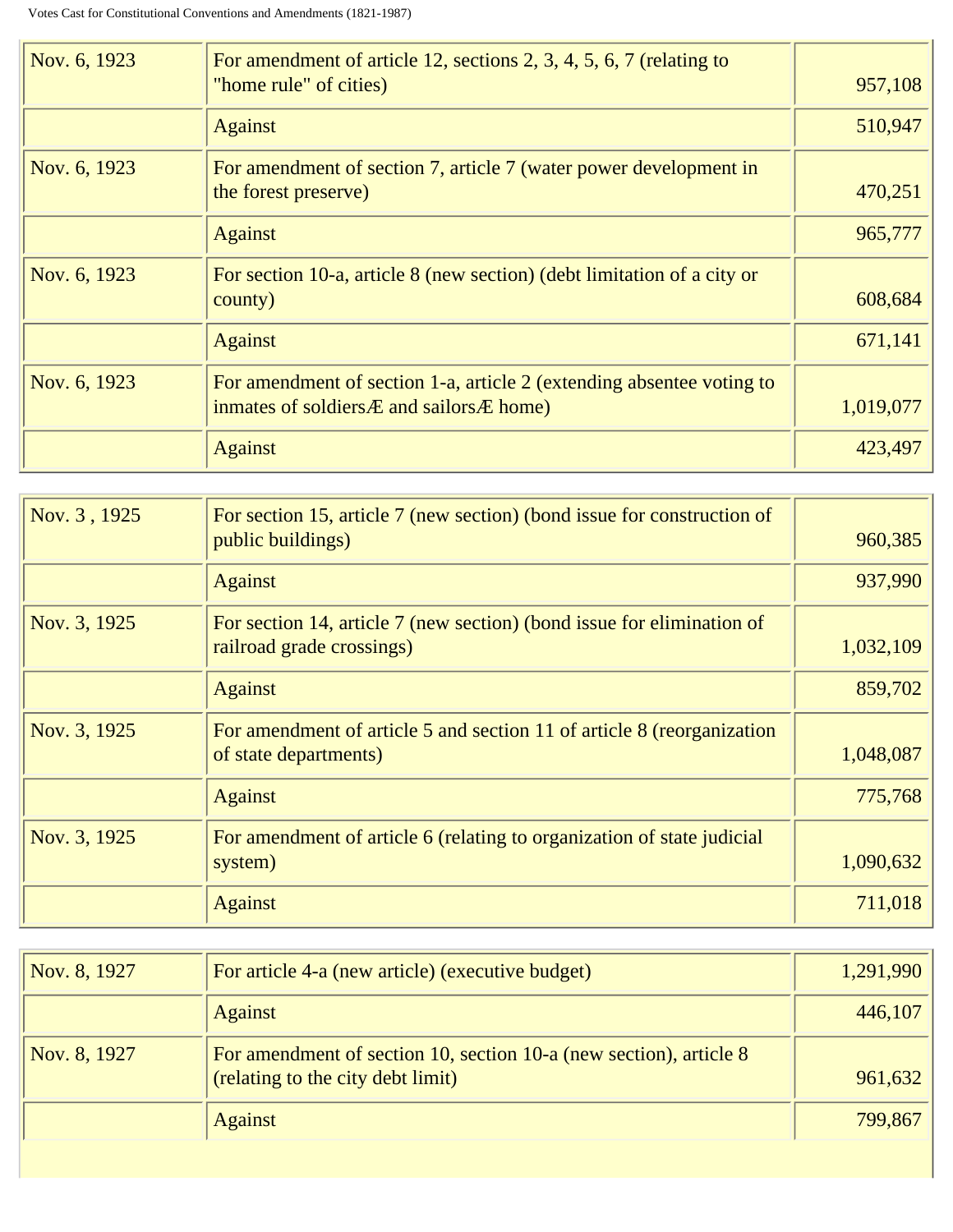| Nov. 8, 1927 | For amendment of section 14, article 7 (grade crossing elimination<br>cost to include counties)                                                                                                                                              | 1,339,332 |
|--------------|----------------------------------------------------------------------------------------------------------------------------------------------------------------------------------------------------------------------------------------------|-----------|
|              | <b>Against</b>                                                                                                                                                                                                                               | 397,205   |
| Nov. 8, 1927 | For amendment of section 6, article 3, and sections 4 and 8, article 4<br>(increasing salaries of legislators, governor and lieutenant-governor)                                                                                             | 1,073,802 |
|              | <b>Against</b>                                                                                                                                                                                                                               | 683,999   |
| Nov. 8, 1927 | For amendment of section 4, article 5 (head of the executive<br>department)                                                                                                                                                                  | 1,197,931 |
|              | <b>Against</b>                                                                                                                                                                                                                               | 488,095   |
| Nov. 8, 1927 | For amendment of section 2, article 3; section 1, article 4; section 1,<br>article 14 (four year term for senators; two year term for<br>assemblymen; four year term for governor, lieutenant-governor,<br>comptroller and attorney-general) | 578,863   |
|              | <b>Against</b>                                                                                                                                                                                                                               | 1,256,157 |
| Nov. 8, 1927 | For amendment of section 7, article 7 (highway construction in forest<br>preserve)                                                                                                                                                           | 1,082,864 |
|              | <b>Against</b>                                                                                                                                                                                                                               | 602,395   |
| Nov. 8, 1927 | For amendment of section 7, article 1 (condemnation of land by<br>counties)                                                                                                                                                                  | 1,085,441 |
|              | <b>Against</b>                                                                                                                                                                                                                               | 533,705   |
| Nov. 8, 1927 | For amendment of section 8, article 12 (new section) (annexation of<br>territory by cities)                                                                                                                                                  | 1,144,872 |
|              | <b>Against</b>                                                                                                                                                                                                                               | 527,388   |

| Nov. 5, 1929 | For amendment of section 6, article 5 (civil service preference to<br>veterans) | 1,071,517 |
|--------------|---------------------------------------------------------------------------------|-----------|
|              | <b>Against</b>                                                                  | 404,454   |
| Nov. 5, 1929 | For amendment of section 1-a, article 2 (absentee voting privilege              |           |
|              | given inmates of veterans' bureau hospitals)                                    | 1,119,164 |
|              | <b>Against</b>                                                                  | 256,664   |
| Nov. 5, 1929 | For amendment of section 26, article 3 (limit of legislature relative to        |           |
|              | Nassau and Westchester county laws)                                             | 818,497   |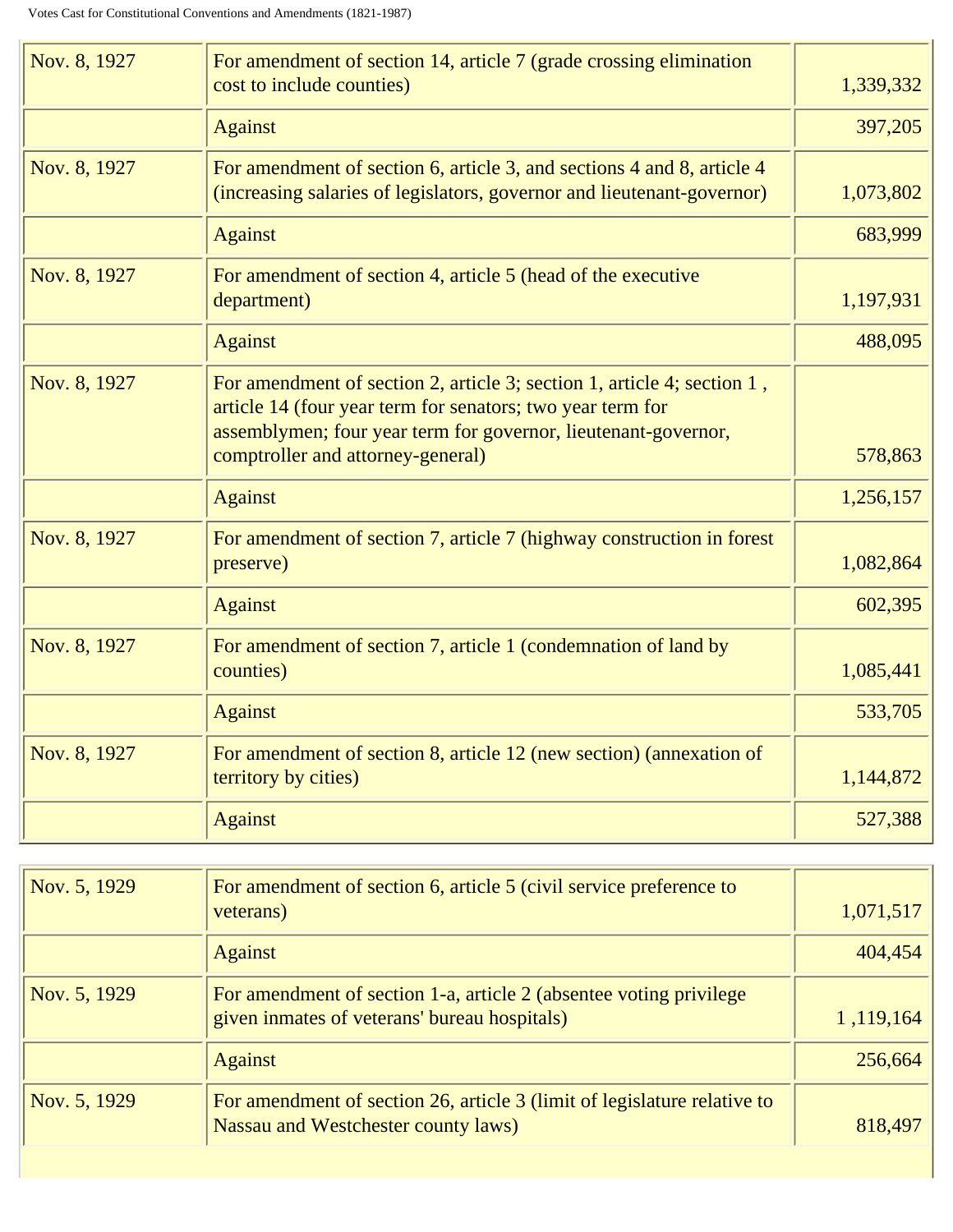|              | <b>Against</b>                                                                                         | 327,904 |
|--------------|--------------------------------------------------------------------------------------------------------|---------|
| Nov. 5, 1929 | For amendment of section 3, article 7 (state may contract debts to<br>suppress forest fires)           | 959,454 |
|              | <b>Against</b>                                                                                         | 313,512 |
| Nov. 5, 1929 | For amendment of section 17, article 6 (transfer of criminal<br>jurisdiction of justices of the peace) | 889,689 |
|              | <b>Against</b>                                                                                         | 312,622 |

| Nov. 3, 1931 | For amendment of section 4, article 2; sections 4, 5, article 3<br>(abolishing state census and using federal as basis for formation of<br>senatorial and assembly districts)   | 924,228 |
|--------------|---------------------------------------------------------------------------------------------------------------------------------------------------------------------------------|---------|
|              | <b>Against</b>                                                                                                                                                                  | 335,206 |
| Nov. 3, 1931 | For amendment of section 7, article 3 (permitting legislators to<br>receive civil appointments during their legislative terms)                                                  | 424,522 |
|              | <b>Against</b>                                                                                                                                                                  | 700,177 |
| Nov. 3, 1931 | For section 16, article 7 (new section) (eleven year reforestation<br>program)                                                                                                  | 778,192 |
|              | <b>Against</b>                                                                                                                                                                  | 554,550 |
| Nov. 3, 1931 | For amendment of section 1, article 6 (permitting the legislature to<br>divide the second judicial district and create a new district)                                          | 504,737 |
|              | <b>Against</b>                                                                                                                                                                  | 578,445 |
| Nov. 3, 1931 | For amendment of section 2, article 5; sections 11, 14, 15, article 8<br>(changing the title of the state department of charities to the state<br>department of social welfare) | 812,545 |
|              | <b>Against</b>                                                                                                                                                                  | 365,804 |
| Nov. 3, 1931 | For amendment of section 27, article 3 (authorizing Westchester<br>county to adopt a system of assessment for taxation purposes)                                                | 497,616 |
|              | <b>Against</b>                                                                                                                                                                  | 552,559 |

| Nov. 8, 1932 | For amendment of section 7, article 7 (use of forest preserve for<br>recreation purposes) | 693,542   |
|--------------|-------------------------------------------------------------------------------------------|-----------|
|              | <b>Against</b>                                                                            | 1,326,599 |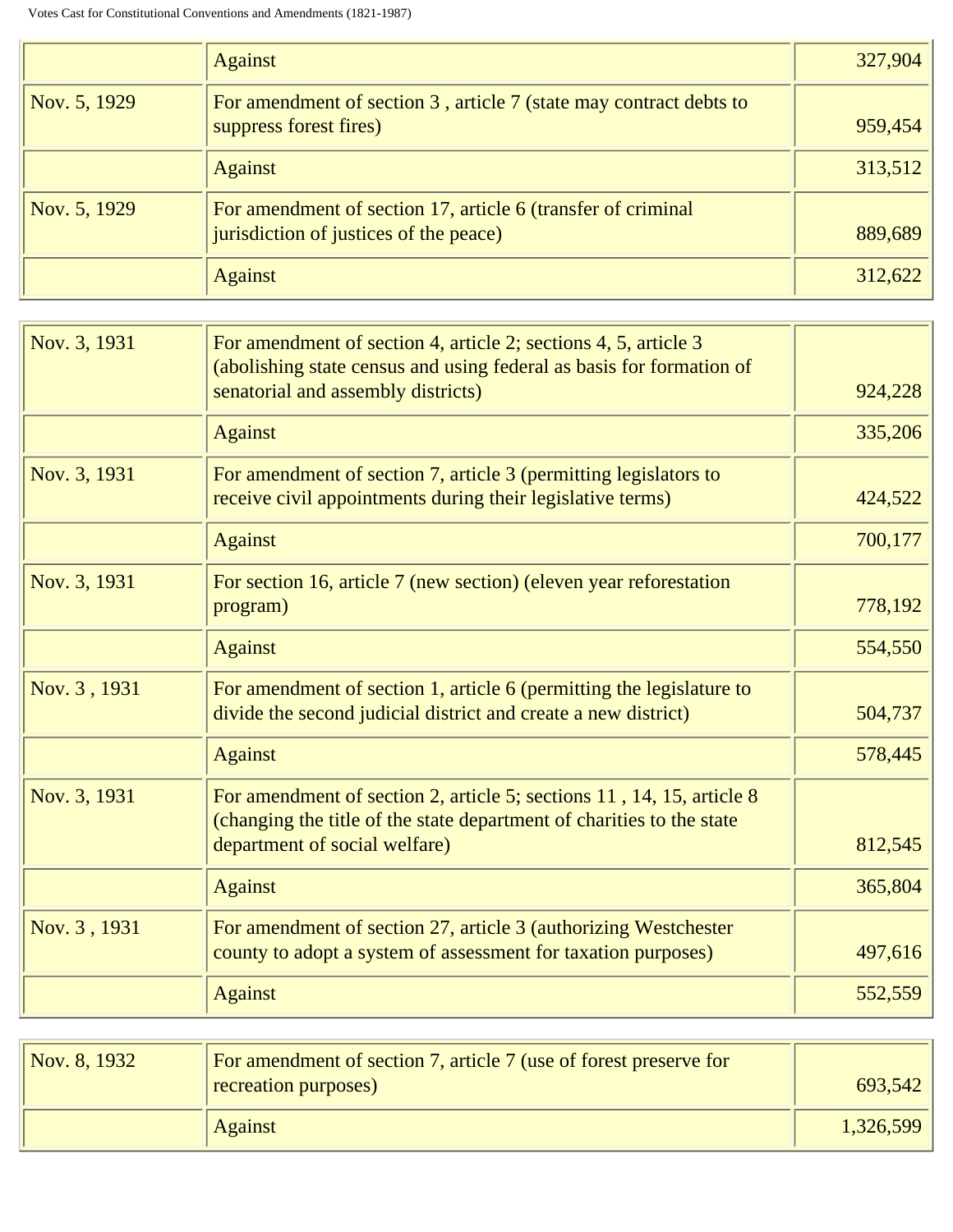| Nov. 7, 1933 | For amendment of section 7, article 1 (compensation for private<br>property in city of New York when taken by city)                                                                                        | 1,113,371 |
|--------------|------------------------------------------------------------------------------------------------------------------------------------------------------------------------------------------------------------|-----------|
|              | <b>Against</b>                                                                                                                                                                                             | 443,326   |
| Nov. 7, 1933 | For amendment of section 6, article 5 (extending civil service<br>preference to disabled veterans who were residents but not citizens of<br>this state at time of entrance into military or naval service) | 755,675   |
|              | <b>Against</b>                                                                                                                                                                                             | 939,036   |
| Nov. 7, 1933 | For section 7-a, article 7 (new section) (construction of state highway<br>in forest preserve)                                                                                                             | 1,099,399 |
|              | <b>Against</b>                                                                                                                                                                                             | 492,424   |
| Nov. 7, 1933 | For amendment of section 8, article 7 (sale or disposition of barge<br>terminal canal lands in New York city)                                                                                              | 1,109,388 |
|              | <b>Against</b>                                                                                                                                                                                             | 425,378   |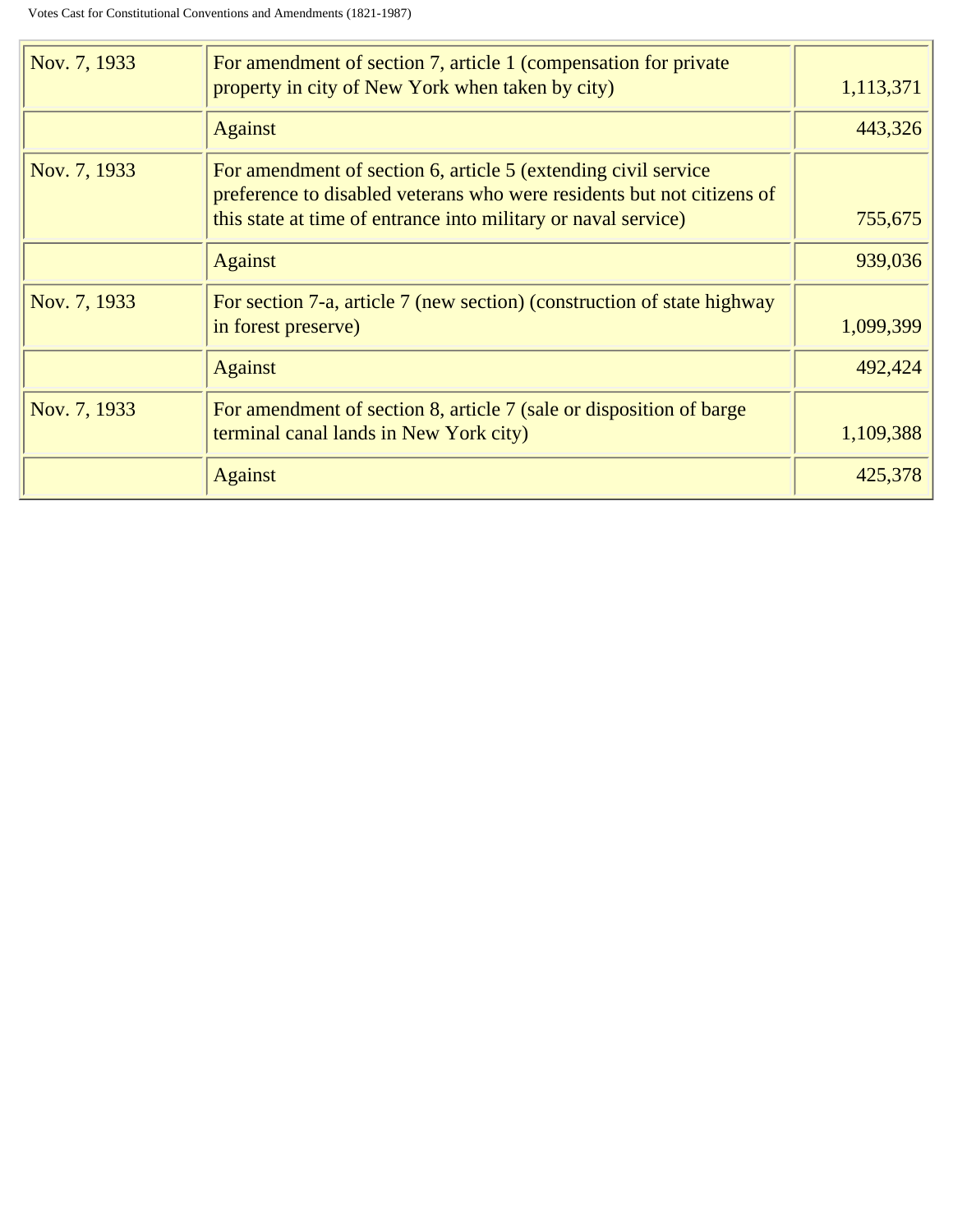<span id="page-18-0"></span>

| Nov. 5, 1935 | For amendment of section 26, article 3; sections 1 and 2, article 10<br>(organization, government and officers of counties) | 1,288,297 |
|--------------|-----------------------------------------------------------------------------------------------------------------------------|-----------|
|              | <b>Against</b>                                                                                                              | 499,332   |
| Nov. 5, 1935 | For amendment of section 2, article 1 (non-unanimous jury verdicts<br>in civil cases)                                       | 1,150,687 |
|              | <b>Against</b>                                                                                                              | 480,340   |
| Nov. 5, 1935 | For repeal of section 7, article 8 (liability of stockholders of banks)                                                     | 1,086,701 |
|              | <b>Against</b>                                                                                                              | 538,442   |

| $\sqrt{Nov. 3, 1936}$ | For a convention to revise the Constitution and amend the same | 1,413,604 |
|-----------------------|----------------------------------------------------------------|-----------|
|                       | <b>Against</b>                                                 | 1,190,275 |

| Nov. 2, 1937 | For amendment of section 1, article 4 (increasing term of office of<br>governor and lieutenant governor from two years to four years)                     | 842,980 |
|--------------|-----------------------------------------------------------------------------------------------------------------------------------------------------------|---------|
|              | <b>Against</b>                                                                                                                                            | 503,656 |
| Nov. 2, 1937 | For amendment of section 2, article 3 (increasing term of member of<br>assembly from one year to two years)                                               | 856,818 |
|              | <b>Against</b>                                                                                                                                            | 463,074 |
| Nov. 2, 1937 | For amendment of section 2, article 1 (permitting defendants in all<br>criminal cases, except those in which the crime charged may be                     |         |
|              | punishable by death, to waive trial by jury)                                                                                                              | 721,540 |
|              | <b>Against</b>                                                                                                                                            | 550,297 |
| Nov. 2, 1937 | For amendment of section 1, article 10 (removing provision which<br>made sheriffs ineligible for the next term after the termination of their<br>offices) | 697,007 |
|              | <b>Against</b>                                                                                                                                            | 610,515 |
| Nov. 2, 1937 | For amendment of section 15, article $6$ (in relation to prescribing the<br>jurisdiction and powers of the city court of the city of New York)            | 551,569 |
|              | <b>Against</b>                                                                                                                                            | 636,938 |
|              |                                                                                                                                                           |         |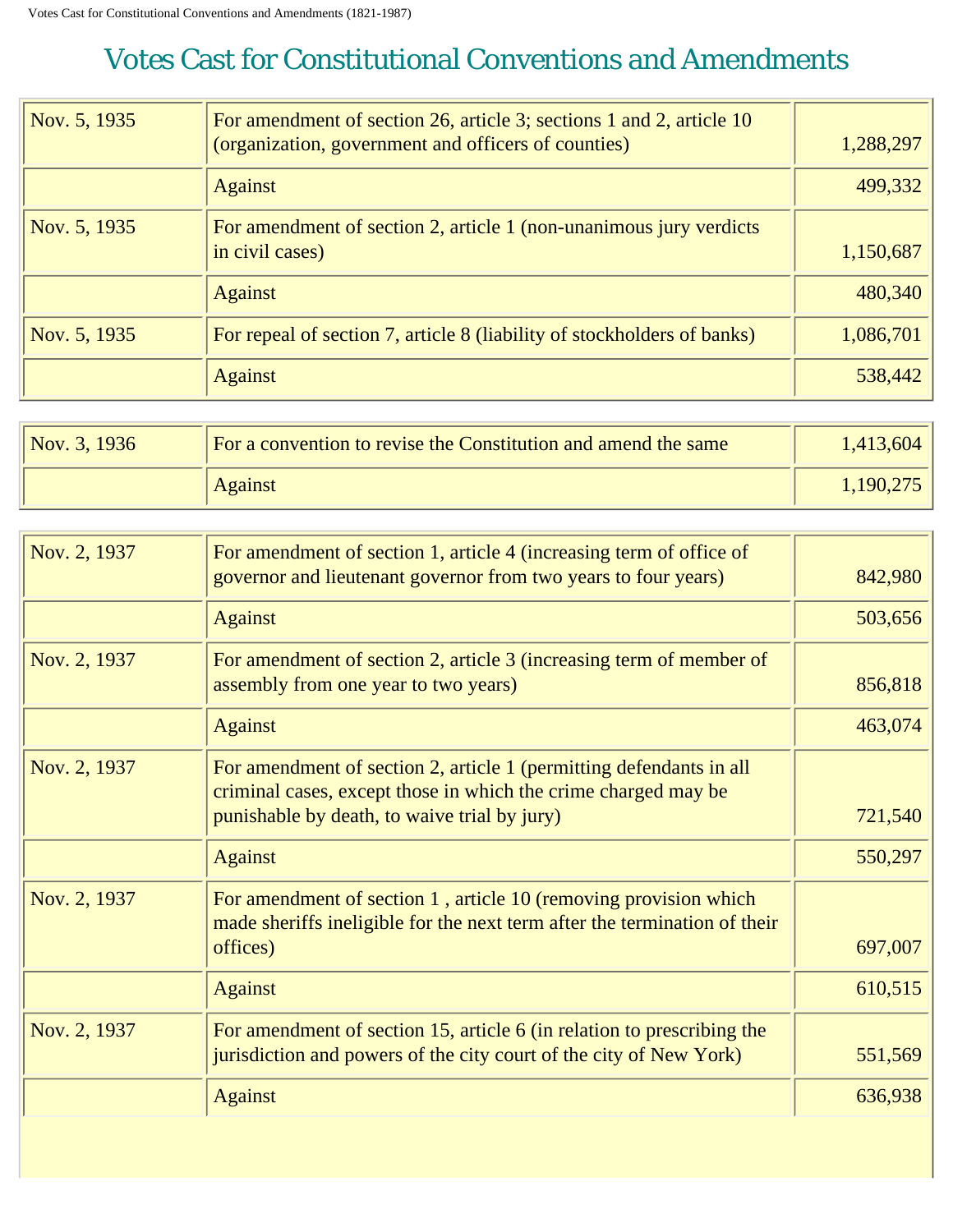| Nov. 2, 1937 | For amendment of section 18, article 6 (in relation to prescribing the<br>jurisdiction and powers of the municipal court of the city of New |         |
|--------------|---------------------------------------------------------------------------------------------------------------------------------------------|---------|
|              | York)                                                                                                                                       | 538,312 |
|              | <b>Against</b>                                                                                                                              | 649,769 |

| Nov. 8, 1938 | For amendment to Constitution generally, submitted by the<br>Constitutional Convention, except those submitted separately in<br>amendments 2 to 9, inclusive: (articles 1, 2, 3, 4, 5, 7, 8, 9, 10, 11, 12,                                                                                   |           |
|--------------|-----------------------------------------------------------------------------------------------------------------------------------------------------------------------------------------------------------------------------------------------------------------------------------------------|-----------|
|              | 13, 14, 15, 16, 17, 19, 20)                                                                                                                                                                                                                                                                   | 1,521,036 |
|              | <b>Against</b>                                                                                                                                                                                                                                                                                | 1,301,797 |
| Nov. 8, 1938 | For amendment to article 3, submitted by Constitutional Convention,<br>repealing sections 2 to 5, inclusive, and substituting new sections<br>(legislative apportionment and increasing term of senators from two<br>to four years)                                                           | 848,367   |
|              |                                                                                                                                                                                                                                                                                               |           |
|              | <b>Against</b>                                                                                                                                                                                                                                                                                | 1,425,344 |
| Nov. 8, 1938 | For amendment of section 14, article 7, submitted by Constitutional<br>Convention (in relation to elimination of railroad grade crossings)                                                                                                                                                    | 1,561,846 |
|              | <b>Against</b>                                                                                                                                                                                                                                                                                | 895,382   |
| Nov. 8, 1938 | For amendment constituting article 18, submitted by Constitutional<br>Convention (in relation to low rent housing and slum clearance,<br>authorizing the contracting of state debt up to \$300,000,000 for loans,<br>the expanding of the debt limit of cities by 2 per cent, and authorizing |           |
|              | the granting of subsidies)                                                                                                                                                                                                                                                                    | 1,686,056 |
|              | <b>Against</b>                                                                                                                                                                                                                                                                                | 936,279   |
| Nov. 8, 1938 | For amendment to article 6, submitted by Constitutional Convention<br>(generally amending judiciary article)                                                                                                                                                                                  | 641,332   |
|              | Against                                                                                                                                                                                                                                                                                       | 1,550,653 |
| Nov. 8, 1938 | For amendment to article 1, new section 17, submitted by<br>Constitutional Convention (in relation to the rights of labor and fixing<br>the hours and prevailing rate of wages on public works)                                                                                               | 1,869,883 |
|              | <b>Against</b>                                                                                                                                                                                                                                                                                | 940,770   |
| Nov. 8, 1938 | For amendment to article 2, proposing new section, submitted by<br>Constitutional Convention (prohibiting voting by any system of<br>proportional representation)                                                                                                                             | 627,123   |
|              | <b>Against</b>                                                                                                                                                                                                                                                                                | 1,554,404 |
|              |                                                                                                                                                                                                                                                                                               |           |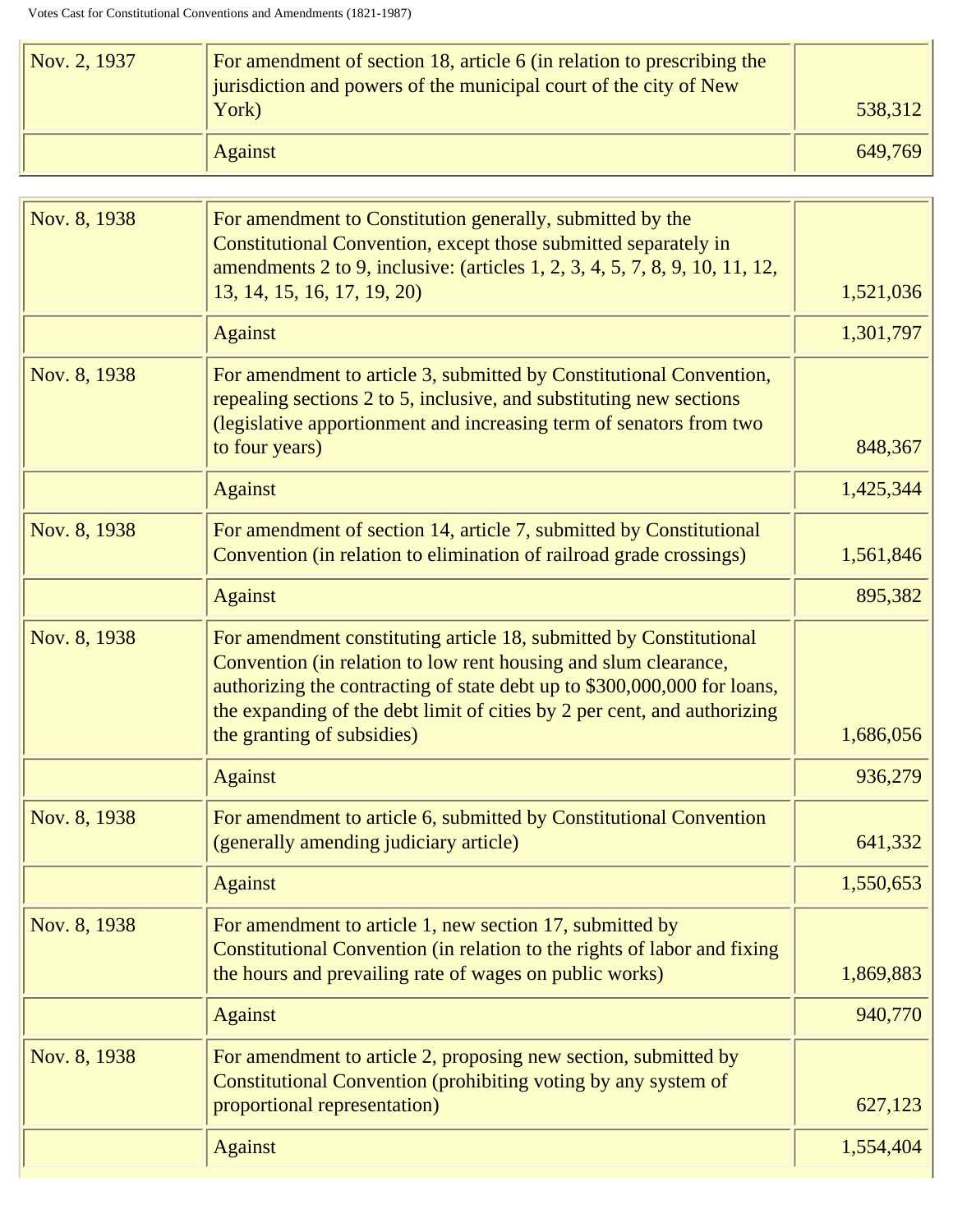| Nov. 8, 1938 | For amendment of section 8, article 7, submitted by Constitutional<br>Convention (permitting the use of state money and credit for social<br>welfare, including provision, by insurance or otherwise, against the<br>hazards of unemployment, sickness and old age) | 1,902,075 |
|--------------|---------------------------------------------------------------------------------------------------------------------------------------------------------------------------------------------------------------------------------------------------------------------|-----------|
|              | <b>Against</b>                                                                                                                                                                                                                                                      | 943,296   |
| Nov. 8, 1938 | For amendment to article 8, constituting section 7a, submitted by<br>Constitutional Convention (in relation to excluding from the debt<br>limit of the city of New York \$315,000,000 for the unification of<br>transit facilities)                                 | 1,407,056 |
|              | <b>Against</b>                                                                                                                                                                                                                                                      | 935,744   |

| $\sqrt{Nov. 7, 1939}$ | For amendment of section 9, article 1 (permitting pari-mutuel betting<br>on horse races) | 1,225,495 |
|-----------------------|------------------------------------------------------------------------------------------|-----------|
|                       | <b>Against</b>                                                                           | 594,811   |

| Nov. 4, 1941 | For amendment of section 14, article 7 (authorizing diversion of<br>\$60,000,000 railroad grade crossing elimination bonds for<br>construction and reconstruction of state highways and parkways) | 936,279 |
|--------------|---------------------------------------------------------------------------------------------------------------------------------------------------------------------------------------------------|---------|
|              | <b>Against</b>                                                                                                                                                                                    | 629,313 |
| Nov. 4, 1941 | For amendment of section 2, article 3 (providing four-year term for<br>state senators)                                                                                                            | 588,894 |
|              | <b>Against</b>                                                                                                                                                                                    | 860,684 |
| Nov. 4, 1941 | For amendment of section 1, article 19 (validity of proposed<br>constitutional amendment not affected by failure of attorney-general<br>to render opinion thereon)                                | 776,385 |
|              | <b>Against</b>                                                                                                                                                                                    | 558,638 |
| Nov. 4, 1941 | For amendment of section 1, article 14 (permitting construction of ski<br>trails on slopes of Whiteface Mountain)                                                                                 | 740,506 |
|              | <b>Against</b>                                                                                                                                                                                    | 730,562 |

| Nov. 2, 1943 | For amendment of section 2, article 5 (establishing a department of<br>commerce in the state government) | 600,495 |
|--------------|----------------------------------------------------------------------------------------------------------|---------|
|              | <b>Against</b>                                                                                           | 239,222 |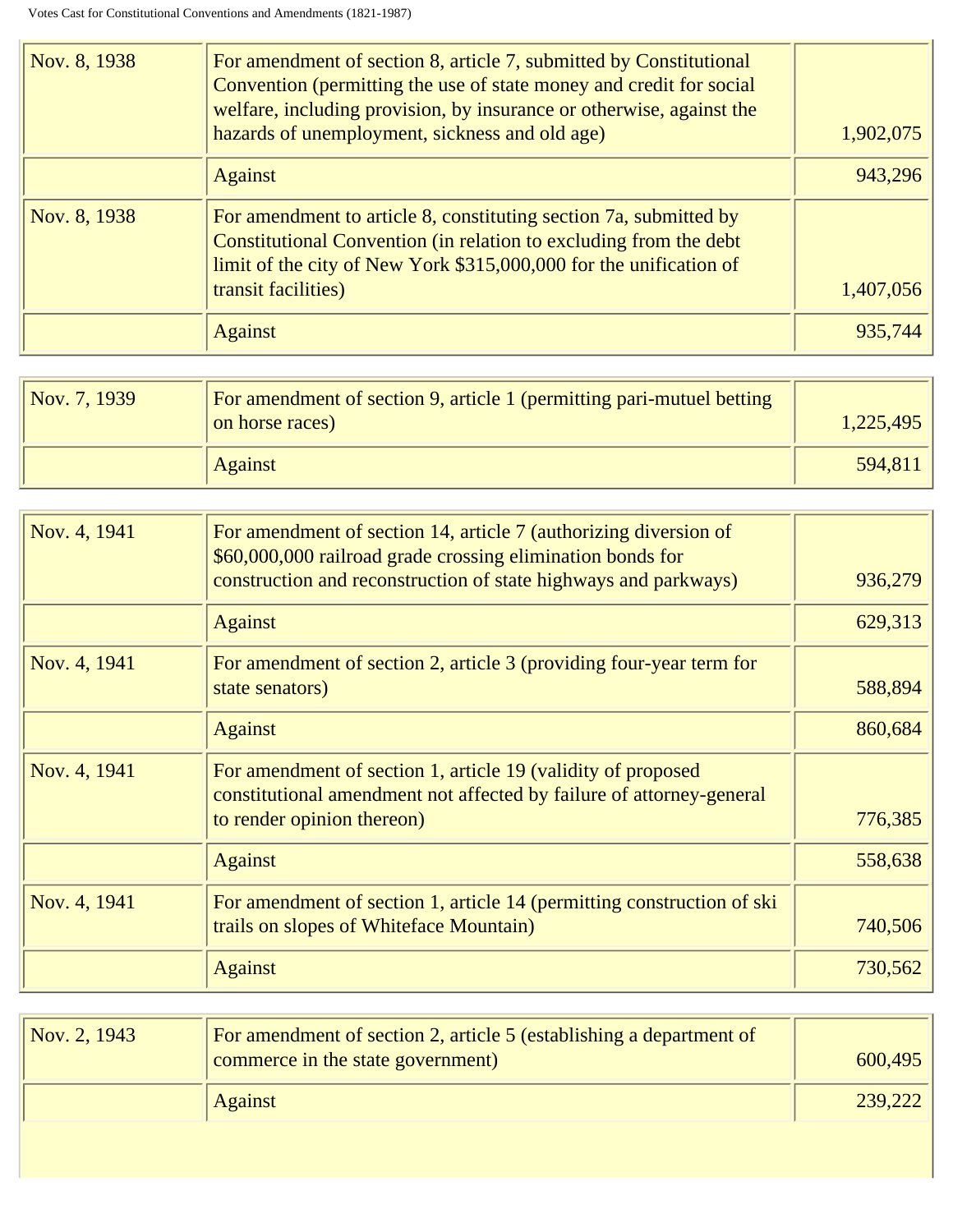| Nov. 2, 1943 | For amendment adding new section 17, article 7 (authorizing<br>legislature to establish a fund or funds for tax revenue stabilization<br>reserves, and regulating payments thereto, and withdrawals                  |         |
|--------------|----------------------------------------------------------------------------------------------------------------------------------------------------------------------------------------------------------------------|---------|
|              | therefrom)                                                                                                                                                                                                           | 558,726 |
|              | <b>Against</b>                                                                                                                                                                                                       | 246,011 |
| Nov. 2, 1943 | For amendment to section 5 article 3 (in relation to the creation of<br>assembly districts in counties to which have been apportioned a<br>greater number of assemblymen than the number of towns in such<br>county) | 385,025 |
|              | <b>Against</b>                                                                                                                                                                                                       | 387,496 |
| Nov. 2, 1943 | For amendment to section 1, article 2 (changing present residence<br>requirement for voting purposes, so that it will be satisfied by four<br>months residence within the county, city or village)                   | 599,330 |
|              | <b>Against</b>                                                                                                                                                                                                       | 220,812 |
| Nov. 2, 1943 | For amendment to section 7, article 3 (relative to residence<br>requirements for election to the senate or assembly at the first<br>election next ensuing after readjustment or alteration of the districts)         | 566,149 |
|              | <b>Against</b>                                                                                                                                                                                                       | 212,320 |
| Nov. 2, 1943 | For amendment to section 7, article 6 (in relation to the jurisdiction of<br>the court of appeals and the regulation of appeals to that court)                                                                       | 571,574 |
|              | <b>Against</b>                                                                                                                                                                                                       | 207,888 |

| Nov. 6, 1945 | For amendment of section 1, article 4 (requiring that governor and<br>lieutenant-governor be chosen jointly)                                                                                                                                                           | 475,912 |
|--------------|------------------------------------------------------------------------------------------------------------------------------------------------------------------------------------------------------------------------------------------------------------------------|---------|
|              | <b>Against</b>                                                                                                                                                                                                                                                         | 485,534 |
| Nov. 6, 1945 | For amendment of section 6, article 4 (prescribing procedure in<br>filling vacancies in the offices of governor and lieutenant-governor<br>and the performance of the duties of such offices by others in certain<br>cases)                                            | 575,740 |
|              | <b>Against</b>                                                                                                                                                                                                                                                         | 324,258 |
| Nov. 6, 1945 | For amendment of section 1, article 2 (removing disqualification in<br>relation to votes of certain electors of a nonpersonal election district<br>after removal within thirty days preceding an election from one<br>election district to another in the same county) | 458,749 |
|              |                                                                                                                                                                                                                                                                        |         |
|              | <b>Against</b>                                                                                                                                                                                                                                                         | 416,474 |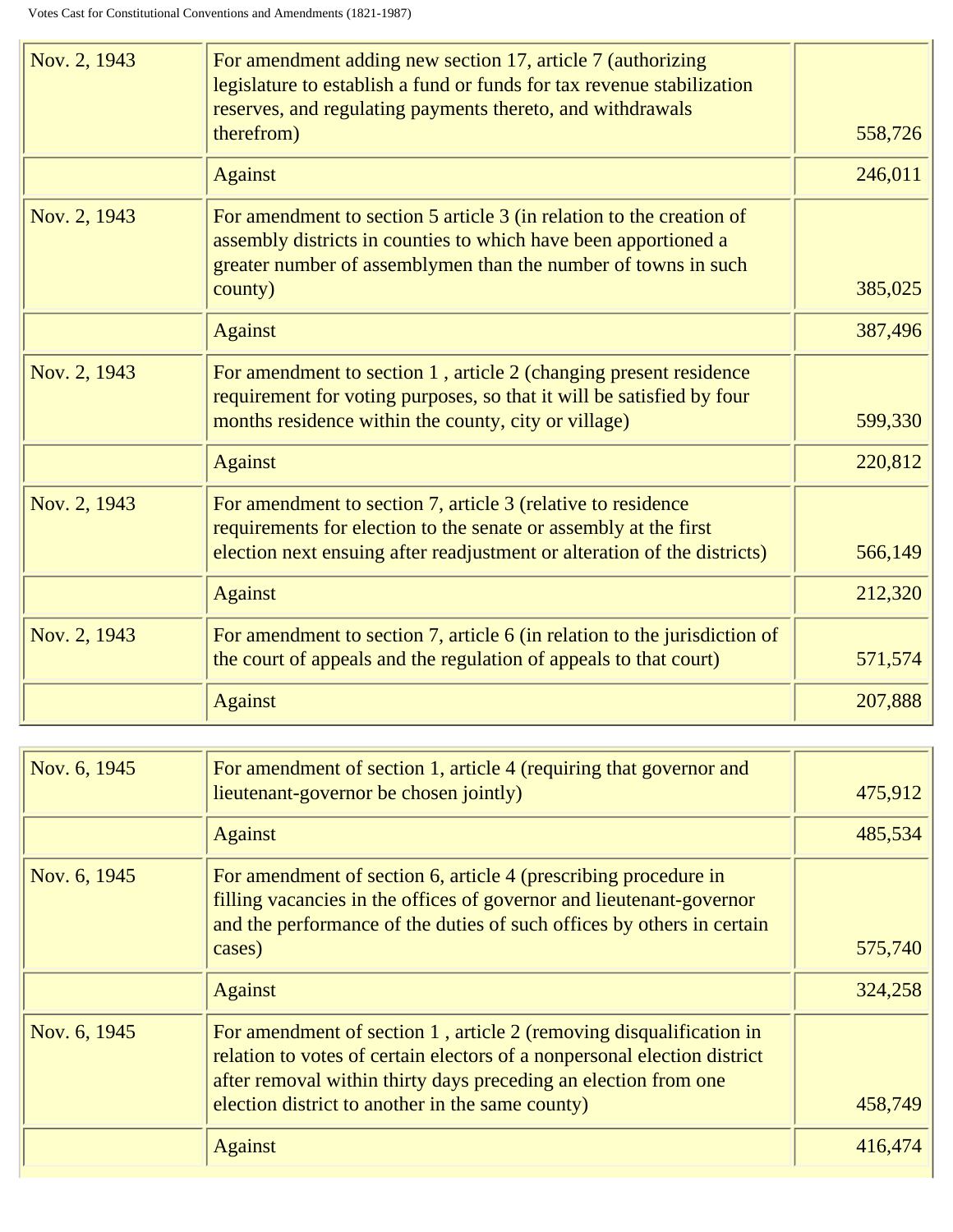| Nov. 6, 1945 | For amendment of sections 4 and 5, article 3 (providing that towns<br>with certain population ratios may be divided in creation of senate<br>and assembly districts)                                                           | 613,373 |
|--------------|--------------------------------------------------------------------------------------------------------------------------------------------------------------------------------------------------------------------------------|---------|
|              | <b>Against</b>                                                                                                                                                                                                                 | 264,296 |
| Nov. 6, 1945 | For amendment of section 1, article 9 (permitting two-thirds of the<br>members of a county governing body to request enactment of special<br>or local laws by the legislature without approval of county executive<br>officer) | 608,296 |
|              | <b>Against</b>                                                                                                                                                                                                                 | 246,141 |
| Nov. 6, 1945 | For amendment of section 6, article 5 (giving disabled veterans<br>preference in civil service appointments and promotions and<br>extending until December 31, 1950, the same preference to non-<br>disabled veterans)         | 621,436 |
|              | <b>Against</b>                                                                                                                                                                                                                 | 587,217 |

| Nov. 4, 1947 | For amendment adding new section 18, article 7 (authorizing<br>legislature to create state debt for payment of bonus to veterans of the<br>armed forces resident of New York state) | 2,221,800 |
|--------------|-------------------------------------------------------------------------------------------------------------------------------------------------------------------------------------|-----------|
|              | <b>Against</b>                                                                                                                                                                      | 805,826   |
| Nov. 4, 1947 | For amendment of section 2, article 2 (permitting more extensive use<br>of absentee ballot)                                                                                         | 1,848,701 |
|              | <b>Against</b>                                                                                                                                                                      | 573,050   |
| Nov. 4, 1947 | For amendment of section 6, article 3 (permitting members of<br>legislature to receive salary fixed by law; deleting provision of<br>Constitution fixing annual salary at \$2,500)  | 1,431,636 |
|              | <b>Against</b>                                                                                                                                                                      | 901,023   |
| Nov. 4, 1947 | For amendment adding new section 9-a, article 6 (removal or<br>retirement of judicial officers by the court on the judiciary)                                                       | 1,572,256 |
|              | <b>Against</b>                                                                                                                                                                      | 749,020   |
| Nov. 4, 1947 | For amendment of section 1, article 6 (creation of another judicial<br>district out of second judicial district as now constituted)                                                 | 1,181,559 |
|              | <b>Against</b>                                                                                                                                                                      | 1,009,223 |
| Nov. 4, 1947 | For amendment of section 1, article 14 (construction and<br>maintenance of additional ski trails on forest preserve lands)                                                          | 1,431,526 |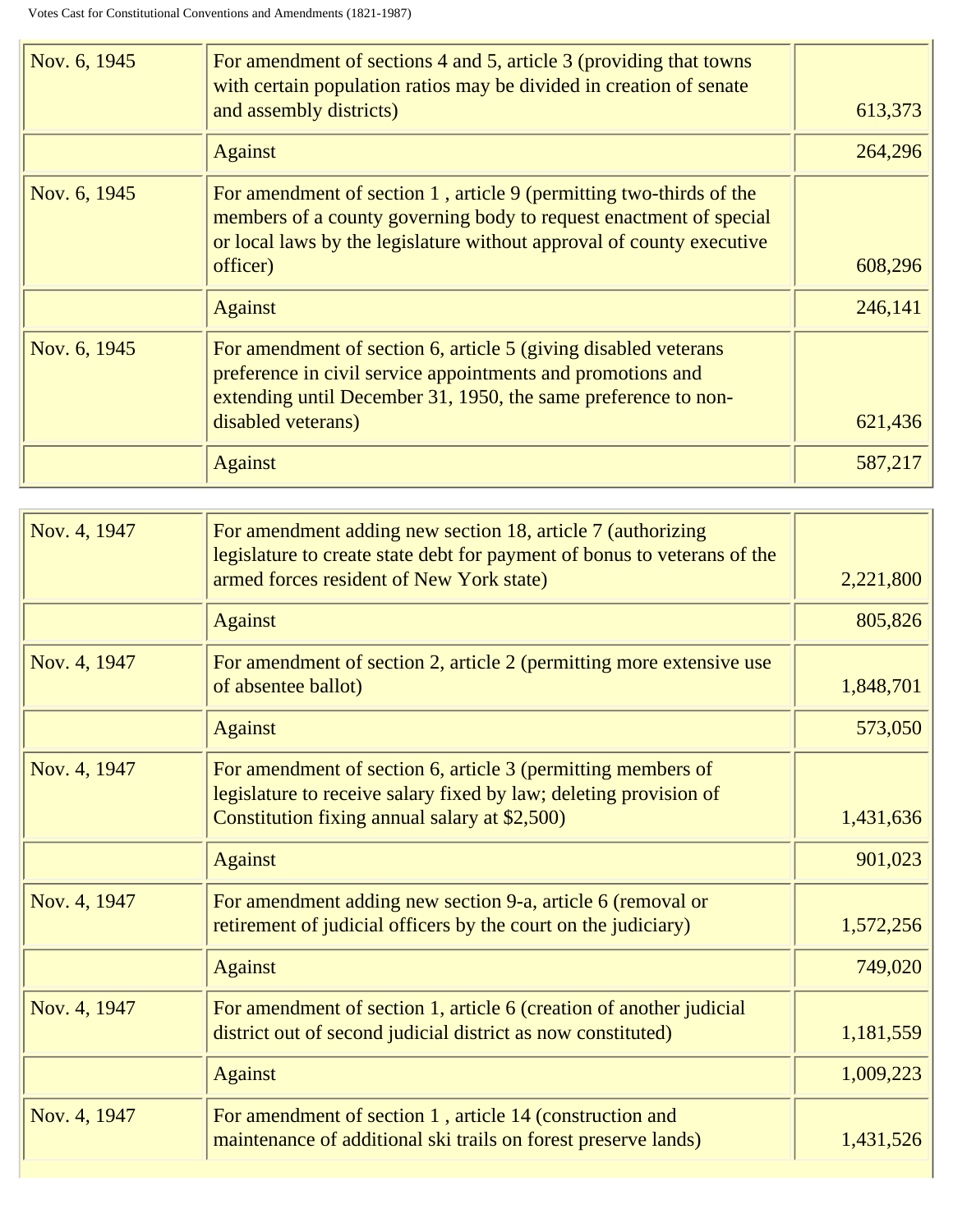<span id="page-23-0"></span>

| Nov. 8, 1949 | For amendment of section 5, article 4 (lieutenant-governor-elect to<br>serve as governor in event of death of governor-elect before assuming<br>office)                                                                                                                                             | 1,796,852 |
|--------------|-----------------------------------------------------------------------------------------------------------------------------------------------------------------------------------------------------------------------------------------------------------------------------------------------------|-----------|
|              | <b>Against</b>                                                                                                                                                                                                                                                                                      | 452,419   |
| Nov. 8, 1949 | For amendment of section 18, article 7 (authorizing payment of war<br>bonus to members of armed forces from New York state whether or<br>not resident of state at time of application)                                                                                                              | 1,633,560 |
|              | <b>Against</b>                                                                                                                                                                                                                                                                                      | 633,569   |
| Nov. 8, 1949 | For amendment of section 23, article 6 (establishing court of claims<br>as constitutional court of record)                                                                                                                                                                                          | 1,479,971 |
|              | <b>Against</b>                                                                                                                                                                                                                                                                                      | 616,707   |
| Nov. 8, 1949 | For amendment of section 6, article 1 (providing further penalty for<br>refusal of public officer to waive immunity or give testimony)                                                                                                                                                              | 1,611,049 |
|              | <b>Against</b>                                                                                                                                                                                                                                                                                      | 471,724   |
| Nov. 8, 1949 | For amendment of section 6, article 5 (revising veterans' preference<br>in civil service employment, and providing for certain credits)                                                                                                                                                             | 1,592,483 |
|              | <b>Against</b>                                                                                                                                                                                                                                                                                      | 1,090,977 |
| Nov. 8, 1949 | For amendment of section 4, article 18 (extending to certain villages<br>-- 5,000 or more inhabitants -- certain powers of cities in relation to<br>indebtedness for low rent housing)                                                                                                              | 1,441,214 |
|              | <b>Against</b>                                                                                                                                                                                                                                                                                      | 627,479   |
| Nov. 8, 1949 | For amendment of sections 2, 5, 7, article 8 (changing power of<br>counties, cities, towns and villages to contract indebtedness;<br>excluding from New York city debt limit \$150,000,000 for city<br>hospitals)                                                                                   | 1,435,575 |
|              | <b>Against</b>                                                                                                                                                                                                                                                                                      | 590,332   |
| Nov. 8, 1949 | For amendment of sections 10, 10-a, 11, article 8 (changing<br>limitations upon the amount of real estate taxes which may be levied<br>by counties, cities, villages and certain school districts; providing for<br>application and use of revenues of certain public improvements and<br>services) | 1,364,859 |
|              | <b>Against</b>                                                                                                                                                                                                                                                                                      | 602,855   |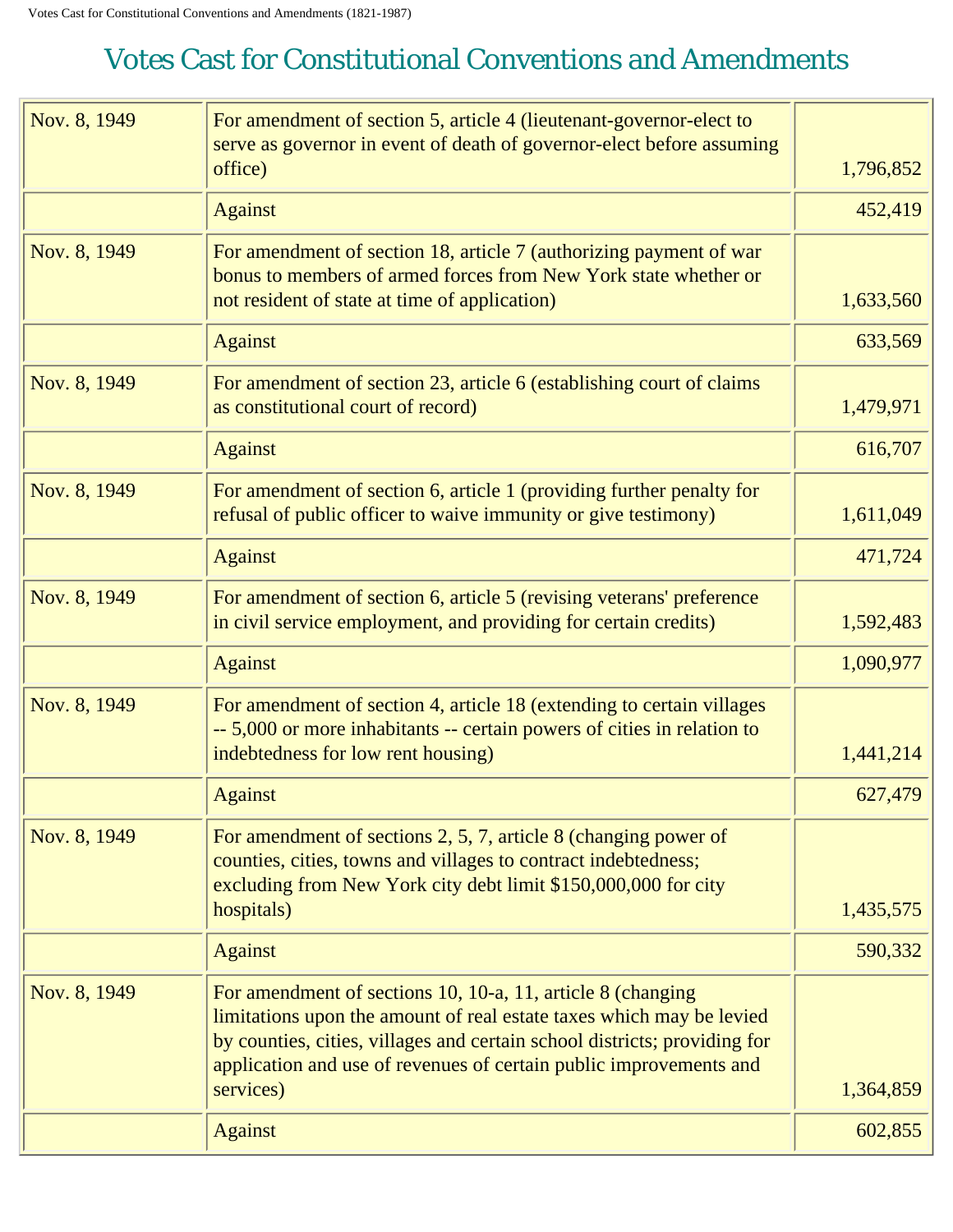| Nov. 6, 1951 | For amendment of section 1, article 2 (absentee voting privileges of<br>electors in military service and certain members of their immediate<br>families)                                                                           | 1,695,034 |
|--------------|------------------------------------------------------------------------------------------------------------------------------------------------------------------------------------------------------------------------------------|-----------|
|              | <b>Against</b>                                                                                                                                                                                                                     | 193,223   |
| Nov. 6, 1951 | For amendment of section 5, article 2 (exempting from the<br>requirement of personal registration voters in military service,<br>inmates of certain veterans' bureau hospitals and certain members of<br>their immediate families) | 1,584,025 |
|              | <b>Against</b>                                                                                                                                                                                                                     | 217,601   |
| Nov. 6, 1951 | For amendment of section 8, article 7 (empowering legislature to<br>increase pensions of members of retirement system of the state or of<br>any subdivision)                                                                       | 1,392,034 |
|              | <b>Against</b>                                                                                                                                                                                                                     | 471,148   |
| Nov. 6, 1951 | For amendment of article 10, adding new section 6 (empowering<br>legislature by law to make state liable for bonded indebtedness of a<br>public corporation created to construct state thruways, and to                            |           |
|              | authorize use of state canal lands and properties by such corporation)                                                                                                                                                             | 1,563,044 |
|              | <b>Against</b>                                                                                                                                                                                                                     | 366,767   |
| Nov. 6, 1951 | For amendment of section 7, article 6 (providing for appeals to court<br>of appeals, by permission, from non-final orders in proceedings by or<br>against public officers)                                                         | 1,357,821 |
|              | <b>Against</b>                                                                                                                                                                                                                     | 278,959   |
| Nov. 6, 1951 | For amendment of sections 4, 5, 7, 11, article 8 (restrictions on the<br>powers of counties, cities, towns, villages and certain school districts<br>to contract indebtedness and to impose taxes upon real estate)                | 1,297,378 |
|              | <b>Against</b>                                                                                                                                                                                                                     | 461,611   |
| Nov. 6, 1951 | For amendment of section 15, article 6 (increasing monetary<br>jurisdiction of the city court of the city of New York)                                                                                                             | 1,320,299 |
|              | <b>Against</b>                                                                                                                                                                                                                     | 325,476   |
| Nov. 6, 1951 | For amendment of section 19, article 6 (permitting judges of the court<br>of appeals and justices of the supreme court to serve in the armed                                                                                       |           |
|              | forces of the United States or state of New York)                                                                                                                                                                                  | 1,343,294 |
|              | <b>Against</b>                                                                                                                                                                                                                     | 348,584   |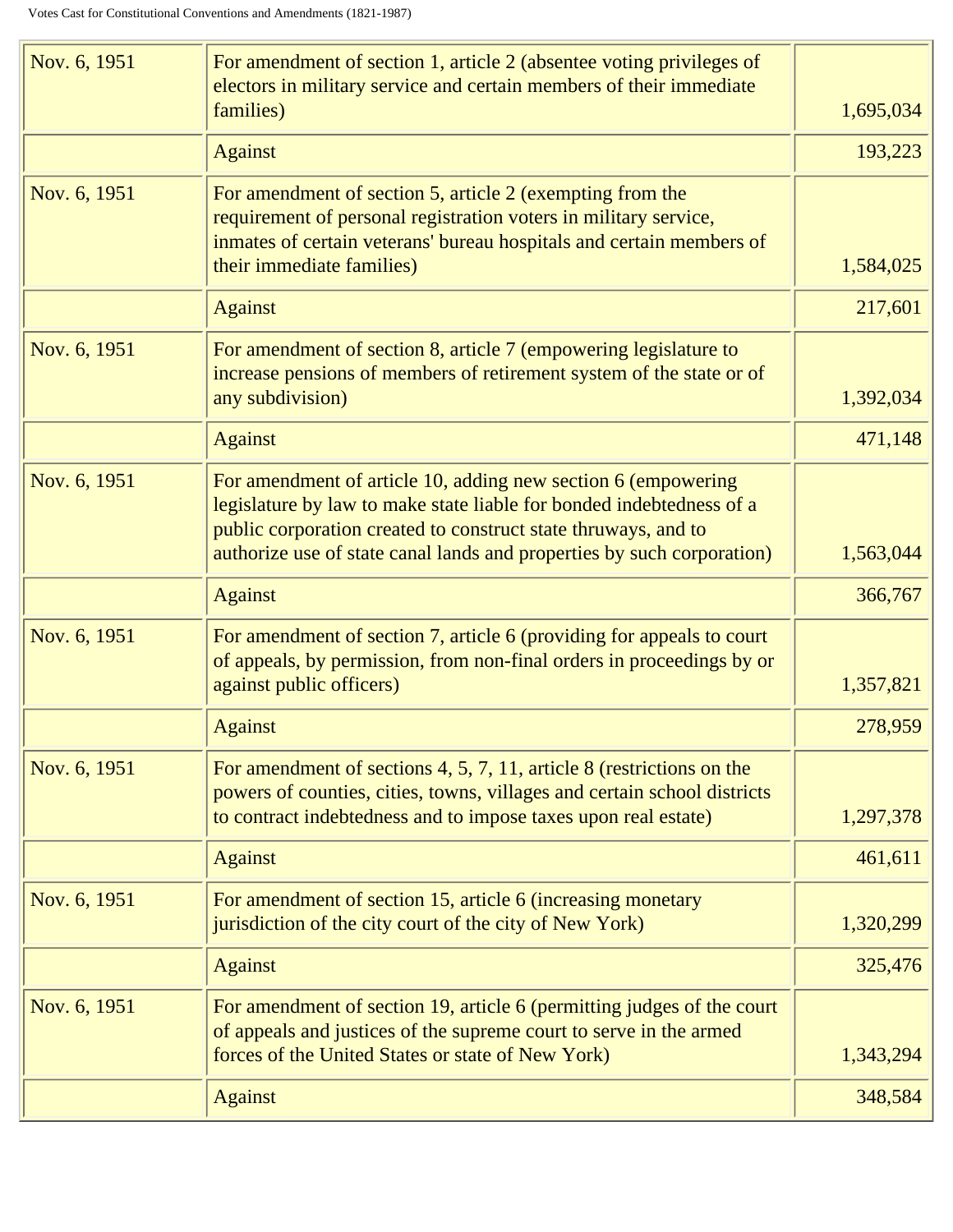| Nov. 3, 1953 | For amendment of sections 1, 2, and 16, adding new sections 14-a<br>and 15-a, article 6 (temporary assignment of justices or judges to                                                                                                                                           |           |
|--------------|----------------------------------------------------------------------------------------------------------------------------------------------------------------------------------------------------------------------------------------------------------------------------------|-----------|
|              | terms of courts within the city of New York)                                                                                                                                                                                                                                     | 995,128   |
|              | <b>Against</b>                                                                                                                                                                                                                                                                   | 276,700   |
| Nov. 3, 1953 | For amendment of section 11, article 6 (increasing monetary civil<br>jurisdiction -- \$3,000 to \$6,000 -- of county courts outside city of<br>New York)                                                                                                                         | 1,141,754 |
|              | <b>Against</b>                                                                                                                                                                                                                                                                   | 376,815   |
| Nov. 3, 1953 | For amendment of section 1, article 4; section 1, article 5 (joint<br>election of governor and lieutenant-governor; no election of<br>comptroller or attorney-general except at time of electing governor;<br>legislature to provide for filling vacancies in these two offices) | 844,310   |
|              |                                                                                                                                                                                                                                                                                  |           |
|              | <b>Against</b>                                                                                                                                                                                                                                                                   | 663,471   |
| Nov. 3, 1953 | For amendment of article 8, adding section 2-a (local indebtedness<br>for Water supply -- powers granted by legislature to public<br>corporations and improvement districts concerning excess supply of                                                                          |           |
|              | Water)                                                                                                                                                                                                                                                                           | 56,798    |
|              | <b>Against</b>                                                                                                                                                                                                                                                                   | 431,766   |
| Nov. 3, 1953 | For amendment of section 3, article 4 (authorizing legislature to fix<br>salary of governor, by joint resolution; \$50,000 maximum)                                                                                                                                              | 1,016,430 |
|              | <b>Against</b>                                                                                                                                                                                                                                                                   | 538,529   |
| Nov. 3, 1953 | For amendment of section 6, article 4 (authorizing legislature to fix<br>salary of lieutenant-governor, by joint resolution; \$20,000 maximum)                                                                                                                                   | 1,011,359 |
|              | <b>Against</b>                                                                                                                                                                                                                                                                   | 531,632   |
| Nov. 3, 1953 | For amendment of sections $2, 5, 7, 10, 10$ -a, article 8 (power of<br>counties, cities, towns, villages and certain school districts to contract<br>indebtedness and to raise taxes on real estate)                                                                             | 989,741   |
|              | <b>Against</b>                                                                                                                                                                                                                                                                   | 524,193   |
| Nov. 3, 1953 | For amendment of section 10, article 8, adding subparagraph (f)<br>(constitutional limitation on amount to be raised by city of New<br>York, and counties therein, by tax on real estate)                                                                                        | 947,531   |
|              | <b>Against</b>                                                                                                                                                                                                                                                                   | 560,023   |
|              |                                                                                                                                                                                                                                                                                  |           |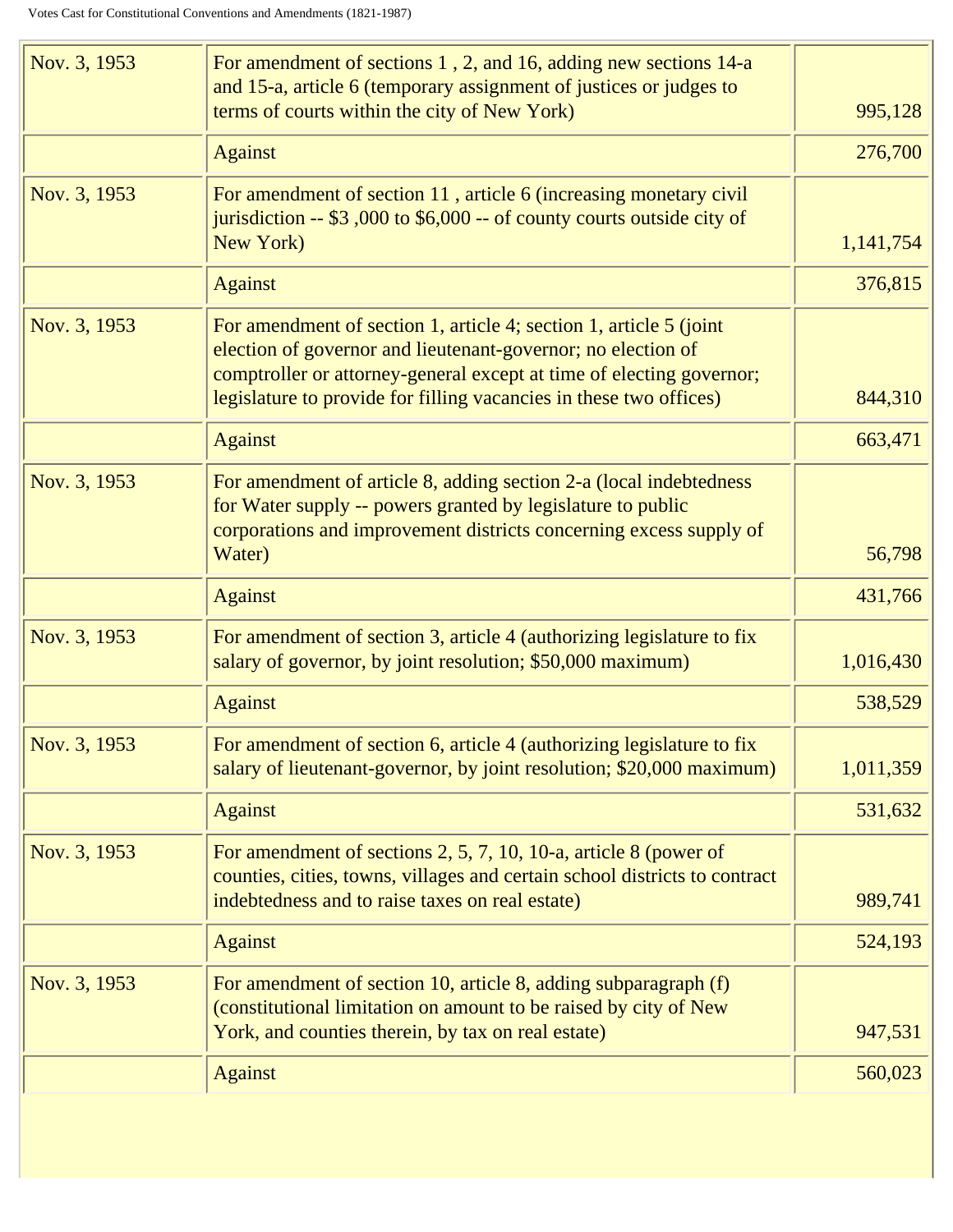| $\sqrt{Nov. 3, 1953}$ | For amendment of section 2, article 14 (revokes power of legislature<br>to provide for use of portions of forest preserve for the construction<br>of reservoirs to regulate the flow of streams) | 1,002,462 |
|-----------------------|--------------------------------------------------------------------------------------------------------------------------------------------------------------------------------------------------|-----------|
|                       | <b>Against</b>                                                                                                                                                                                   | 697,270   |

| Nov. 8, 1955 | For amendment of article 7, adding new section 19 (authorizing<br>legislature to provide for the issuance of state bonds, not exceeding<br>\$750,000,000, for state highway and grade crossing elimination<br>purposes)                                                 | 1,139,002 |
|--------------|-------------------------------------------------------------------------------------------------------------------------------------------------------------------------------------------------------------------------------------------------------------------------|-----------|
|              | <b>Against</b>                                                                                                                                                                                                                                                          | 1,493,308 |
| Nov. 8, 1955 | For amendment of section 3, article 18 (in relation to the limit for<br>authorization of periodic subsidies by the state for low rent publicly<br>assisted housing)                                                                                                     | 1,139,185 |
|              | <b>Against</b>                                                                                                                                                                                                                                                          | 1,011,424 |
| Nov. 8, 1955 | For amendment of sections 2 and 5, article 2 (in relation to absentee<br>registration and voting)                                                                                                                                                                       | 1,172,556 |
|              | <b>Against</b>                                                                                                                                                                                                                                                          | 923,855   |
| Nov. 8, 1955 | For amendment of section 1, article 5 (in relation to the powers and<br>duties of the comptroller respecting the taxation and assessment of<br>real estate)                                                                                                             | 1,077,914 |
|              | <b>Against</b>                                                                                                                                                                                                                                                          | 918,978   |
| Nov. 8, 1955 | For amendment of paragraph B, section 5, article 8 (in relation to<br>indebtedness contracted for sewer purposes)                                                                                                                                                       | 818,551   |
|              | <b>Against</b>                                                                                                                                                                                                                                                          | 1,175,343 |
| Nov. 8, 1955 | For amendment of section 2-a, article 8 (in relation to the powers of<br>public corporations and improvement districts to provide for the<br>conveyance, treatment and disposal of sewage and for drainage<br>purposes and to contract indebtedness for such purposes)  | 1,163,800 |
|              | <b>Against</b>                                                                                                                                                                                                                                                          | 803,884   |
| Nov. 8, 1955 | For amendment of article 14, adding new section 2-a (in relation to<br>the authorization of the use of certain state owned forest preserve<br>lands for the construction and operation of Panther Mountain<br>reservoir to regulate the flow of Moose and Black rivers) | 613,927   |
|              | <b>Against</b>                                                                                                                                                                                                                                                          | 1,622,196 |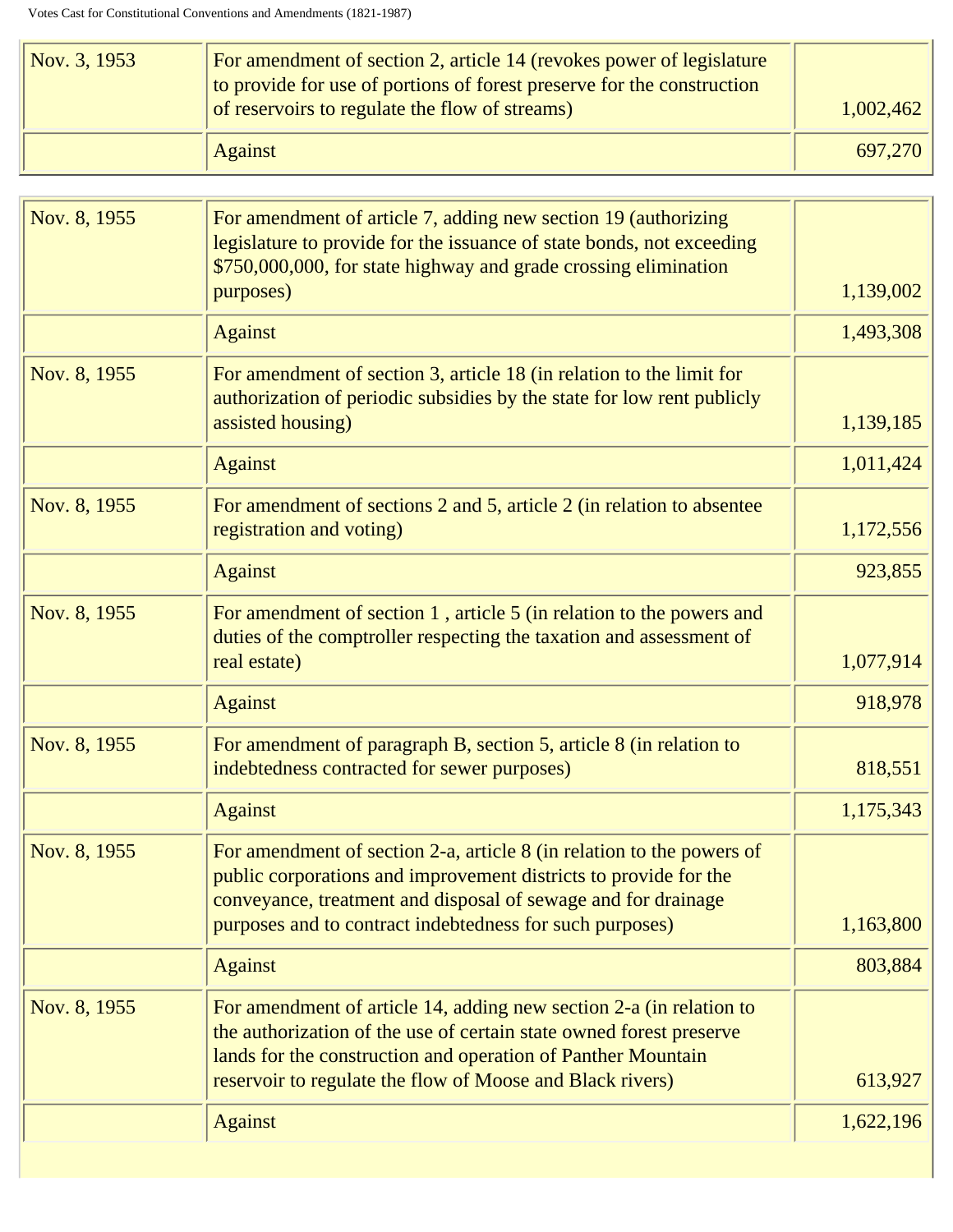| Nov. 8, 1955 | For amendment of section 19, article 6 (in relation to the holding of<br>any other public office by judges, justices or surrogates)                                                                                      | 1,078,167 |
|--------------|--------------------------------------------------------------------------------------------------------------------------------------------------------------------------------------------------------------------------|-----------|
|              | <b>Against</b>                                                                                                                                                                                                           | 849,029   |
| Nov. 8, 1955 | For amendment of section 11, article 6 (in relation to appointment of<br>temporary judges of county courts in counties outside the city of New<br>York, in case of the temporary illness or disability of the incumbent) | 824,424   |
|              | <b>Against</b>                                                                                                                                                                                                           | 1,093,048 |
| Nov. 8, 1955 | For amendment of article 6, adding new section 16-a (in relation to<br>appointment of temporary justices and judges, in case of temporary<br>illness or disability of the incumbent)                                     | 822,693   |
|              | <b>Against</b>                                                                                                                                                                                                           | 1,073,103 |
|              |                                                                                                                                                                                                                          |           |

| Nov. 5, 1957 | For a convention to revise the Constitution and amend the same                                                                                                                     | 1,242,568 |
|--------------|------------------------------------------------------------------------------------------------------------------------------------------------------------------------------------|-----------|
|              | <b>Against</b>                                                                                                                                                                     | 1,368,063 |
| Nov. 5, 1957 | For amendment of article 7, adding new section 19 (authorizing a<br>\$250 million state debt for expansion of the state university)                                                | 1,895,896 |
|              | <b>Against</b>                                                                                                                                                                     | 805,251   |
| Nov. 5, 1957 | For amendment of article 18, section 3 (providing for method of<br>amortization of state loans for public or limited-profit housing)                                               | 1,612,471 |
|              | <b>Against</b>                                                                                                                                                                     | 916,771   |
| Nov. 5, 1957 | For amendment of article 1, section 9 (authorizing the conduct of<br>bingo games by certain organizations under state regulation and local<br>government supervision)              | 1,818,353 |
|              | <b>Against</b>                                                                                                                                                                     | 1,175,820 |
| Nov. 5, 1957 | For amendment of article 18, section 5 (excluding liability for certain<br>state housing loans in ascertaining debt-incurring power of towns and<br>villages for housing purposes) | 1,497,237 |
|              | <b>Against</b>                                                                                                                                                                     | 931,047   |
| Nov. 5, 1957 | For amendment of article 14, section 3 (authorizing dedication, use,<br>sale, exchange or other disposition of certain state forest preserve<br>lands)                             | 1,551,982 |
|              | <b>Against</b>                                                                                                                                                                     | 972,118   |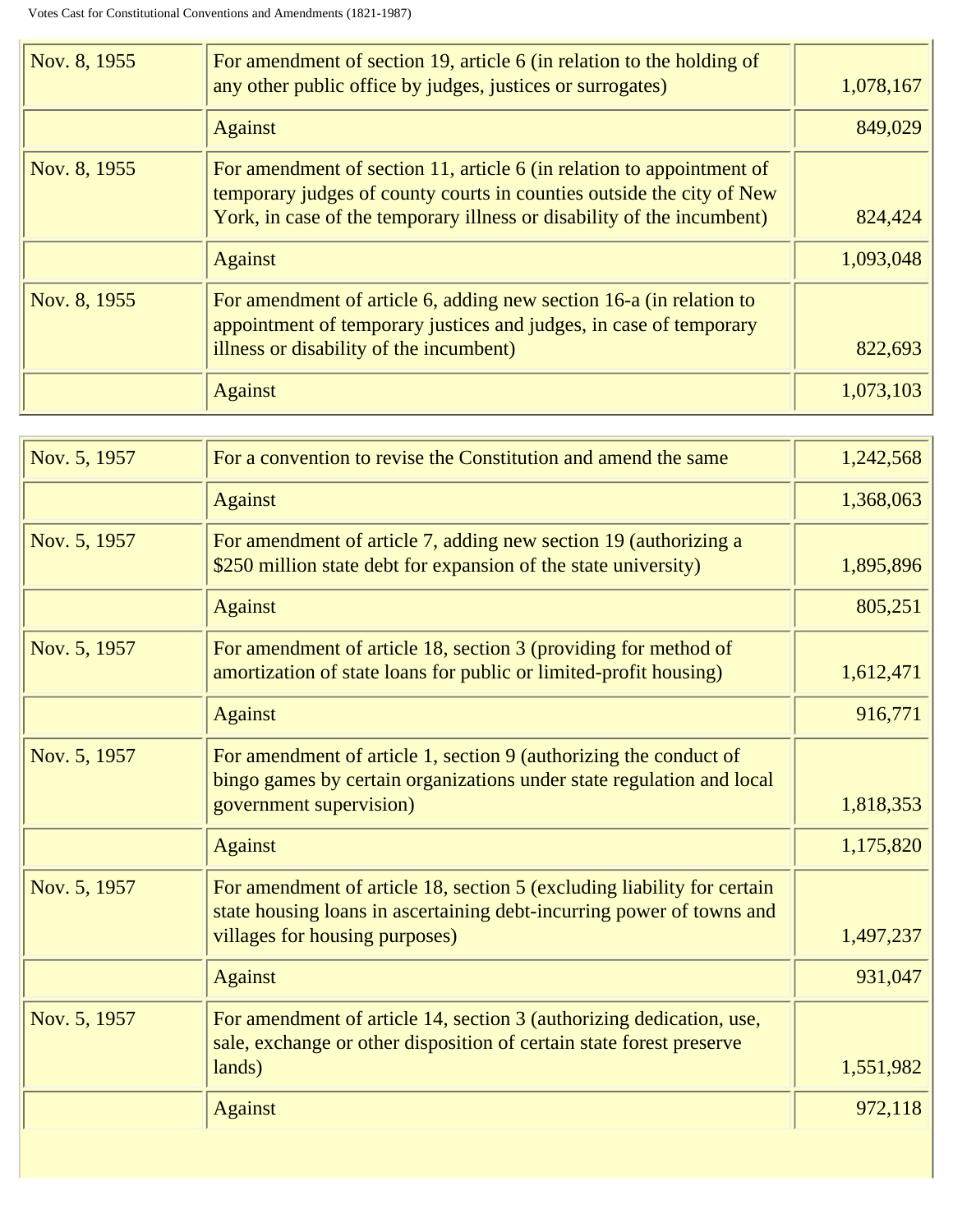| $\sqrt{Nov. 5, 1957}$ | For amendment of article 14, section 1 (permitting limited use of<br>forest preserve lands for state highway purposes) | 1,725,735 |
|-----------------------|------------------------------------------------------------------------------------------------------------------------|-----------|
|                       | <b>Against</b>                                                                                                         | 791,744   |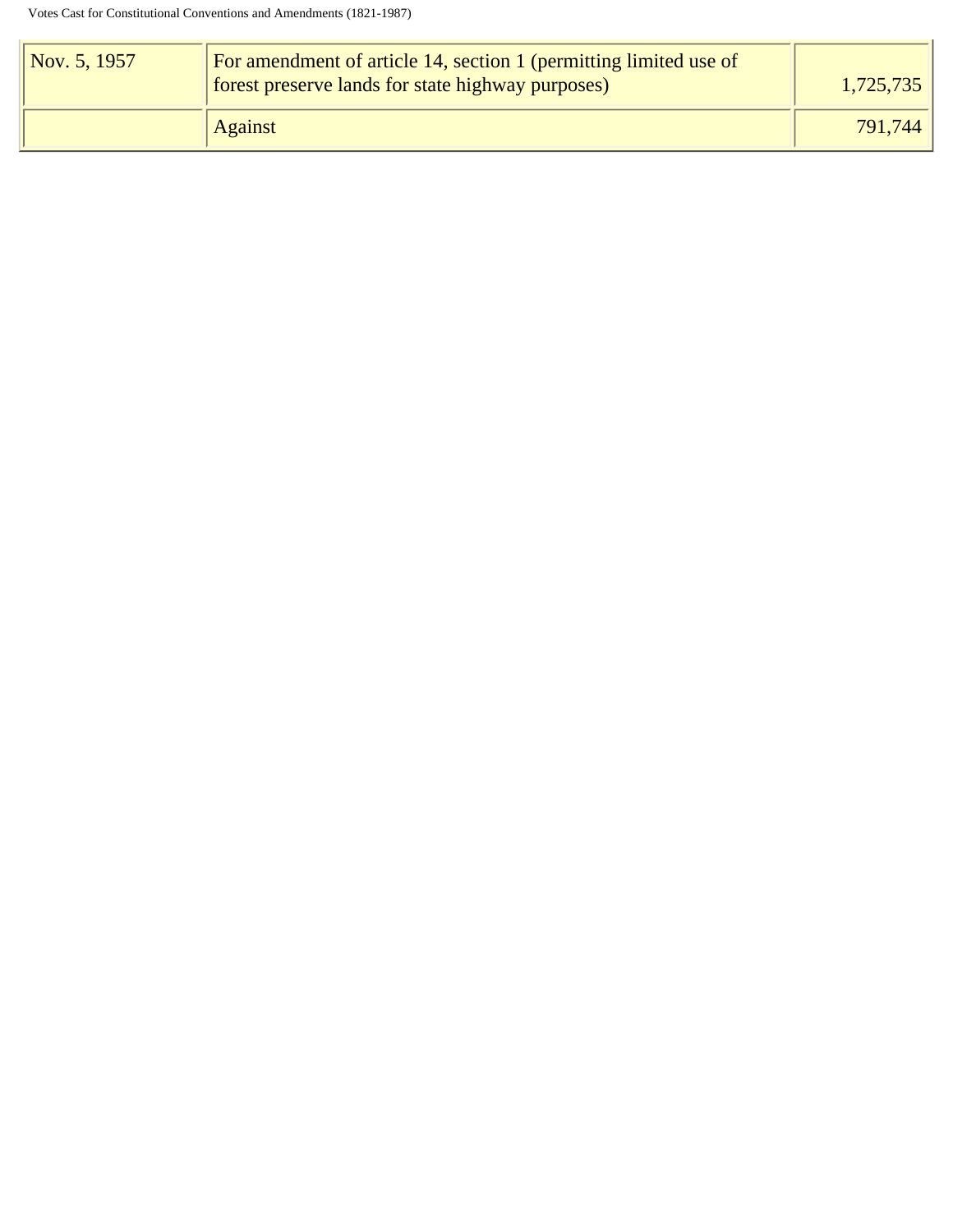<span id="page-29-0"></span>

| Nov. 4, 1958 | For amendment of article 9, sections 1-5, 8, 9, 13 (granting<br>additional powers of home rule to counties; clarifies and rearranges<br>provisions relating to county government)        | 1,606,777 |
|--------------|------------------------------------------------------------------------------------------------------------------------------------------------------------------------------------------|-----------|
|              | <b>Against</b>                                                                                                                                                                           | 782,133   |
| Nov. 4, 1958 | For amendment of article 7, section 9 (extending time of payment of<br>notes or obligations for money borrowed in anticipation of the sale of<br>bonds authorized for housing purposes). | 1,309,103 |
|              | <b>Against</b>                                                                                                                                                                           | 1,040,784 |

| Nov. 3, 1959 | For amendment to section 2, article 5 (establishing a department of<br>motor vehicles in the state government)                                                                                   | 1,869,500 |
|--------------|--------------------------------------------------------------------------------------------------------------------------------------------------------------------------------------------------|-----------|
|              | <b>Against</b>                                                                                                                                                                                   | 911,609   |
| Nov. 3, 1959 | For amendment to section 1, article 14 (relating to interstate route<br>highway on forest preserve lands, popularly referred to as<br>"Northway")                                                | 1,621,428 |
|              | <b>Against</b>                                                                                                                                                                                   | 1,261,769 |
| Nov. 3, 1959 | For amendment to section 6, article 1 (relative to the prohibition<br>against a public official holding office if he refuses to testify<br>concerning his conduct in present or past offices)    | 1,907,659 |
|              | <b>Against</b>                                                                                                                                                                                   | 738,540   |
| Nov. 3, 1959 | For amendment to section 7, adding new paragraph F, article 8<br>(permitting New York city to issue \$500 million in bonds for school<br>construction outside its debt limit)                    | 1,248,208 |
|              | <b>Against</b>                                                                                                                                                                                   | 1,638,353 |
| Nov. 3, 1959 | For amendment to section 1, article 1 (permitting legislature to<br>provide for the elimination of primary elections where there is no<br>contest)                                               | 1,544,635 |
|              | <b>Against</b>                                                                                                                                                                                   | 1,000,435 |
| Nov. 3, 1959 | For amendment adding new section 4, article 15 (empowering<br>legislature to lease or transfer barge canal system to federal<br>government for inclusion in national system of inland waterways) | 1,505,107 |
|              | <b>Against</b>                                                                                                                                                                                   | 1,125,082 |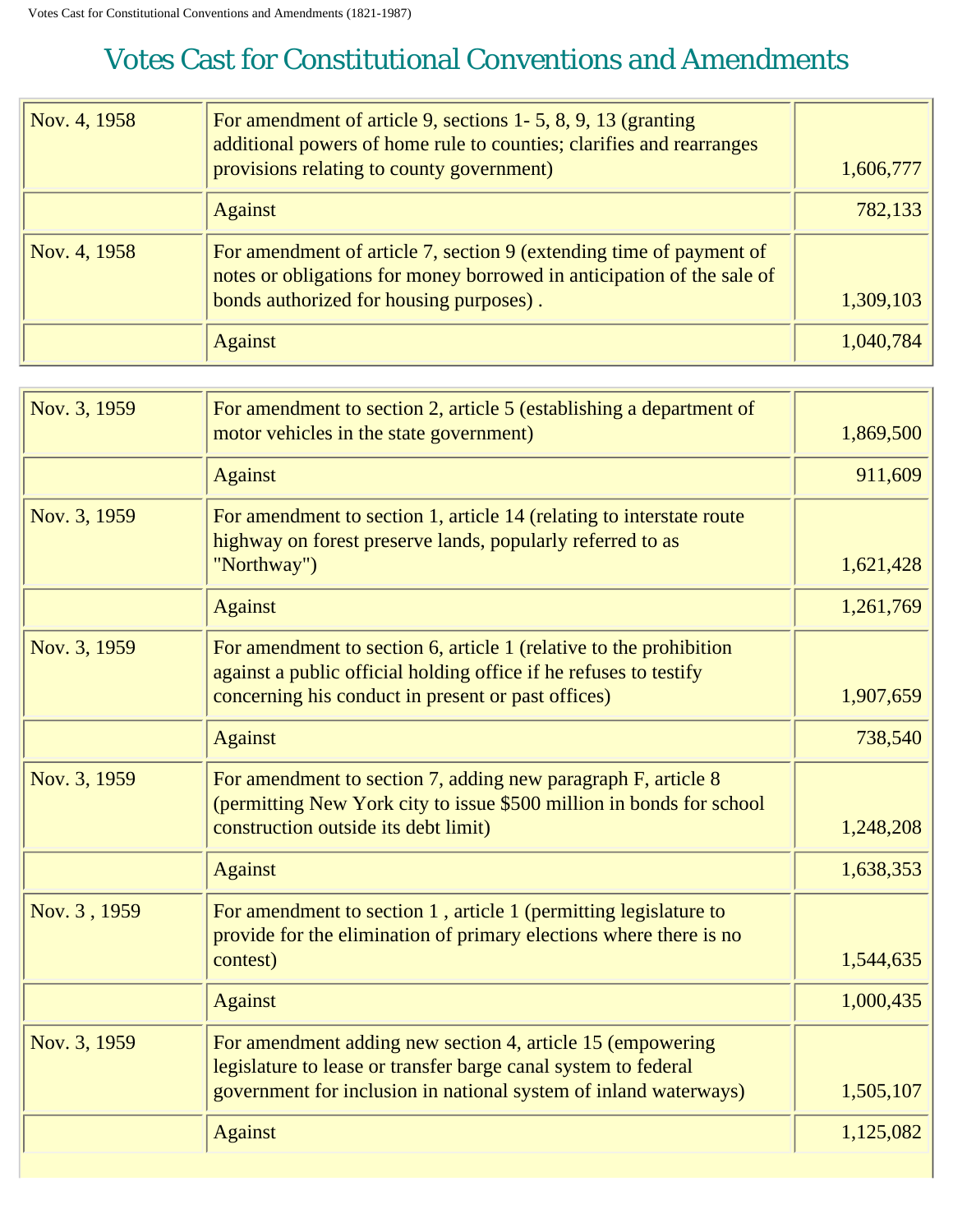| Nov. 3, 1959 | For amendment to section 1, article 8 (authorizing counties, cities<br>and towns to increase pension benefits for certain members of police<br>and fire departments or their dependents) | 1,909,448 |
|--------------|------------------------------------------------------------------------------------------------------------------------------------------------------------------------------------------|-----------|
|              | <b>Against</b>                                                                                                                                                                           | 829,642   |
| Nov. 3, 1959 | For amendment to section 22, article 3 (permitting legislature to<br>define income for income tax purposes by reference to federal laws)                                                 | 1,616,812 |
|              | <b>Against</b>                                                                                                                                                                           | 939,003   |
| Nov. 3, 1959 | For amendment to section $1$ , article $8$ (authorizing municipalities to<br>jointly provide municipal services)                                                                         | 1,648,447 |
|              | <b>Against</b>                                                                                                                                                                           | 904,202   |

| Nov. 7, 1961 | For amendment repealing article 6 as of Sept. 1, 1962 and replacing it<br>by a new article 6 (providing for reorganization of the state <i>E</i> s court<br>system)                                                                                                                                                                                  | 2,303,446 |
|--------------|------------------------------------------------------------------------------------------------------------------------------------------------------------------------------------------------------------------------------------------------------------------------------------------------------------------------------------------------------|-----------|
|              | <b>Against</b>                                                                                                                                                                                                                                                                                                                                       | 507,211   |
| Nov. 7, 1961 | For amendment to article 5, sections $2, 3, 4$ (limiting the number and<br>providing for greater flexibility in the establishment of the civil<br>departments in the state government and for assignment of functions<br>thereto; expands the powers of the governor and the legislature in<br>respect thereto)                                      | 1,858,351 |
|              | <b>Against</b>                                                                                                                                                                                                                                                                                                                                       | 700,873   |
| Nov. 7, 1961 | For amendment to article 10, adding new section 7 (authorizing<br>payment by the state of not exceeding \$100 million of obligations of<br>the port of New York authority for the purchase and lease of railroad<br>commuter cars)                                                                                                                   | 1,608,405 |
|              | <b>Against</b>                                                                                                                                                                                                                                                                                                                                       | 974,079   |
| Nov. 7, 1961 | For amendment to article 7, section 8 by adding a new paragraph at<br>the end thereof; article 10 by adding thereto at the end thereof a new<br>section 7 (authorizing loan of state moneys to non-profit corporations<br>not exceeding \$50 million for industrial and manufacturing plants to<br>provide additional employment in depressed areas) | 1,549,726 |
|              | <b>Against</b>                                                                                                                                                                                                                                                                                                                                       | 954,203   |
| Nov. 7, 1961 | For amendment to article 7, section 11 (authorizing the contracting of<br>a state debt for two or more specific purposes in event of general<br>economic recession)                                                                                                                                                                                  | 1,166,894 |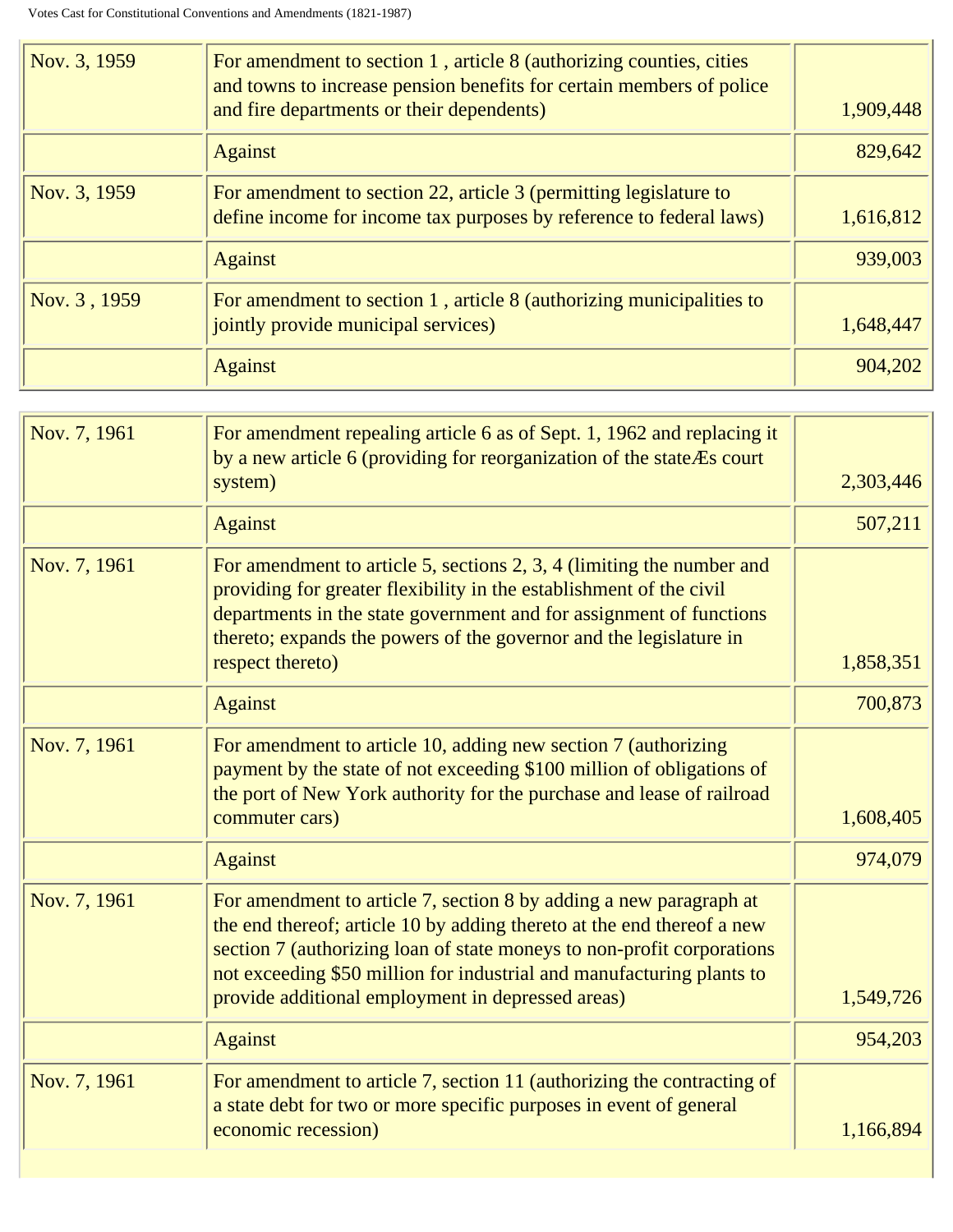|              | <b>Against</b>                                                                                                                                                                                                                        | 1,262,080 |
|--------------|---------------------------------------------------------------------------------------------------------------------------------------------------------------------------------------------------------------------------------------|-----------|
| Nov. 7, 1961 | For amendment to article 10, adding a new section 7 (authorizing<br>state liability of not exceeding \$500 million of obligations for the<br>construction of buildings and other improvements at institutions of<br>higher education) | 1,278,992 |
|              | <b>Against</b>                                                                                                                                                                                                                        | 1,440,450 |
| Nov. 7, 1961 | For amendment to article 14, section 1 (granting the use of forest<br>preserve lands in Hamilton county to permit highway relocation)                                                                                                 | 1,021,765 |
|              | <b>Against</b>                                                                                                                                                                                                                        | 1,453,392 |

| Nov. 6, 1962 | For amendment to article 13, repealing sections 2, 3, 4, 5 and 7<br>(dealing with bribery and abuse of privilege by public officials)                                                                                                                                                                                                                        | 1,619,745 |
|--------------|--------------------------------------------------------------------------------------------------------------------------------------------------------------------------------------------------------------------------------------------------------------------------------------------------------------------------------------------------------------|-----------|
|              | <b>Against</b>                                                                                                                                                                                                                                                                                                                                               | 839,588   |
| Nov. 6, 1962 | For amendment to article 1, repealing sections 10, 13 and 15; to<br>article 5, repealing section 5; to article 11, repealing section 3 and<br>renumbering section 4 as section 3 (repealing obscure sections)<br>dealing with ownership of lands, escheat and Indian lands and other<br>details made obsolete by passage of time or coverage under statutes) | 1,521,201 |
|              | <b>Against</b>                                                                                                                                                                                                                                                                                                                                               | 857,022   |
| Nov. 6, 1962 | For amendment to article 12 which was repealed and replaced by new<br>article 12 (repealing military article, replacing it with a shorter<br>defense article)                                                                                                                                                                                                | 1,626,248 |
|              | <b>Against</b>                                                                                                                                                                                                                                                                                                                                               | 746,308   |
| Nov. 6, 1962 | For amendment to article 3, repealing section 3 and replaced by new<br>section 3 (eliminating detailed and obsolete description of boundaries<br>of the senate districts as they were in 1894, without making any<br>change in the formula for apportioning the districts)                                                                                   | 1,507,357 |
|              | <b>Against</b>                                                                                                                                                                                                                                                                                                                                               | 845,358   |

| Nov. 5, 1963 | For amendment to article 2, section 2; adding to end thereof a new<br>section to be section 9 (permitting legislature to liberalize voting<br>requirements in presidential elections for persons who have recently<br>moved into, within or outside the state; permits wider use of absentee<br>ballots) | 1,962,094 |
|--------------|----------------------------------------------------------------------------------------------------------------------------------------------------------------------------------------------------------------------------------------------------------------------------------------------------------|-----------|
|              | <b>Against</b>                                                                                                                                                                                                                                                                                           | 618,402   |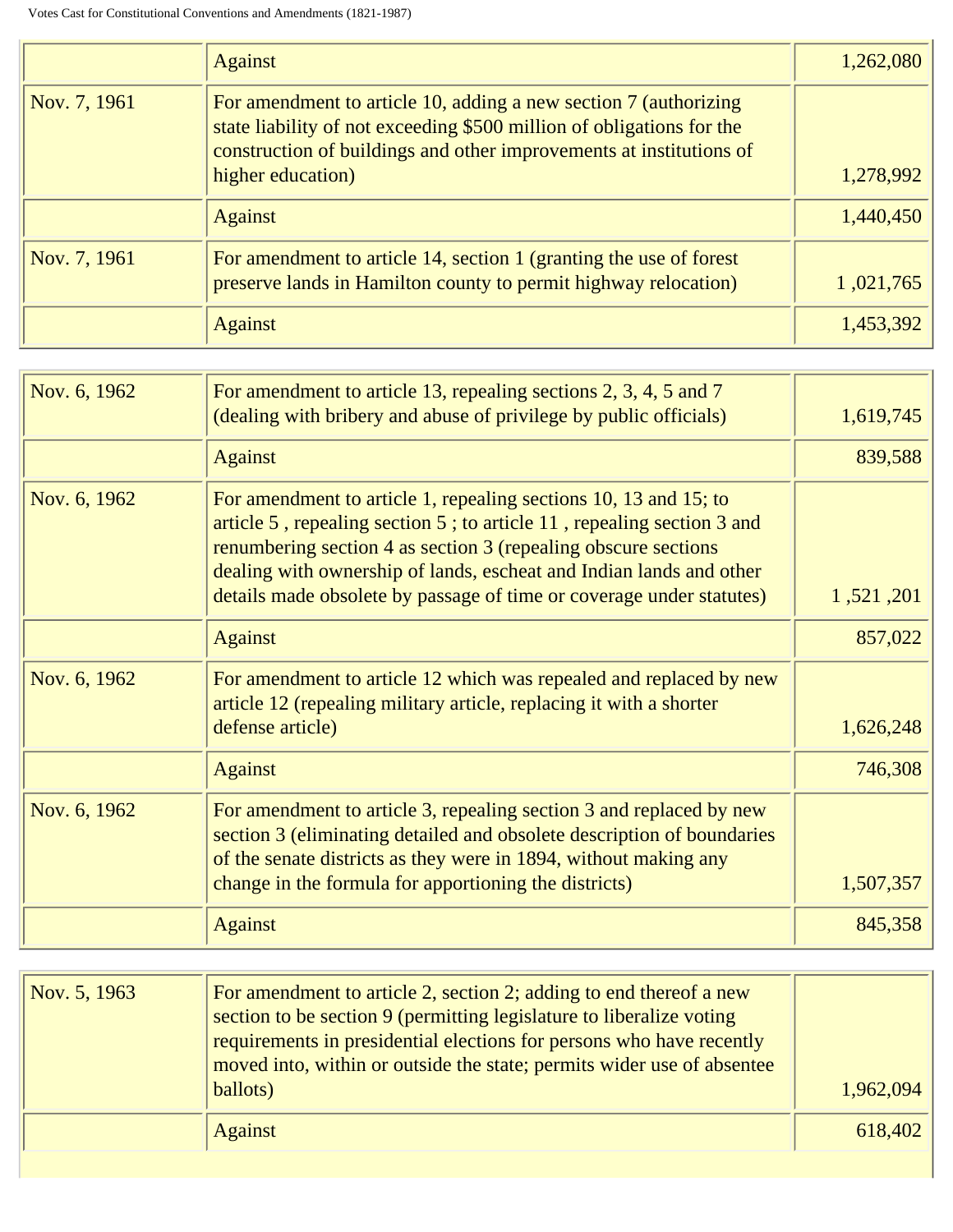| Nov. 5, 1963 | For amendment to article 4, sections 3, 5 and 6; article 3, section 9;<br>article 13, section 7 (12). (Deletes maximum salaries of governor and<br>lieutenant-governor; clarifies provisions for succession to the offices<br>of governor and lieutenant-governor; provides for the election of a<br>speaker by the assembly)                                                                                                                                                                                                                                                                                                                                                                     | 1,724,497 |
|--------------|---------------------------------------------------------------------------------------------------------------------------------------------------------------------------------------------------------------------------------------------------------------------------------------------------------------------------------------------------------------------------------------------------------------------------------------------------------------------------------------------------------------------------------------------------------------------------------------------------------------------------------------------------------------------------------------------------|-----------|
|              | <b>Against</b>                                                                                                                                                                                                                                                                                                                                                                                                                                                                                                                                                                                                                                                                                    | 699,447   |
| Nov. 5, 1963 | For amendment to article 3 by adding a new section to be section 25<br>(empowering legislature to provide for continuity of state and local<br>governmental operations in periods of emergency caused by enemy<br>attack or disaster)                                                                                                                                                                                                                                                                                                                                                                                                                                                             | 2,021,720 |
|              | <b>Against</b>                                                                                                                                                                                                                                                                                                                                                                                                                                                                                                                                                                                                                                                                                    | 441,696   |
| Nov. 5, 1963 | For amendment to article 9, repealing article 9 with exception of<br>sections 5, 6 and 8, and replacing it by a new article 9; repealing<br>article 1, subdivision (e) of section 7; repealing article 3, section 18;<br>amending article 8, section 12; amending and renumbering sections<br>5, 6 and 8 of article 9 to subdivisions (a), (b), and (c) respectively of a<br>new section 13, added to article 13; amending article 13 by adding a<br>new section 14 (extends and expands home rule powers for counties,<br>cities, towns and villages; repeals and amends other provisions of the<br>Constitution in respect of the relationship between the legislature and<br>local government) | 1,719,074 |
|              | <b>Against</b>                                                                                                                                                                                                                                                                                                                                                                                                                                                                                                                                                                                                                                                                                    | 667,042   |
| Nov. 5, 1963 | For amendment to article 8, section 5 by adding thereto a new<br>paragraph, to be paragraph E (permitting local governments to<br>exclude from their debt limit the cost of sewage treatment and<br>disposal facilities for an eleven year period)                                                                                                                                                                                                                                                                                                                                                                                                                                                | 1,490,558 |
|              | <b>Against</b>                                                                                                                                                                                                                                                                                                                                                                                                                                                                                                                                                                                                                                                                                    | 874,313   |
| Nov. 5, 1963 | For amendment to article 8, section 1 (permitting villages to increase<br>pension benefits to retired members of police and fire departments<br>and their widows and dependent children or parents)                                                                                                                                                                                                                                                                                                                                                                                                                                                                                               | I,867,020 |
|              | <b>Against</b>                                                                                                                                                                                                                                                                                                                                                                                                                                                                                                                                                                                                                                                                                    | 601,340   |
| Nov. 5, 1963 | For amendment to article 14 section 1 (permitting the state to convey<br>ten acres of forest preserve land to the village of Saranac Lake for<br>refuse disposal in exchange for thirty acres of true forest land owned<br>by village)                                                                                                                                                                                                                                                                                                                                                                                                                                                            | 1,861,710 |
|              | <b>Against</b>                                                                                                                                                                                                                                                                                                                                                                                                                                                                                                                                                                                                                                                                                    | 546,593   |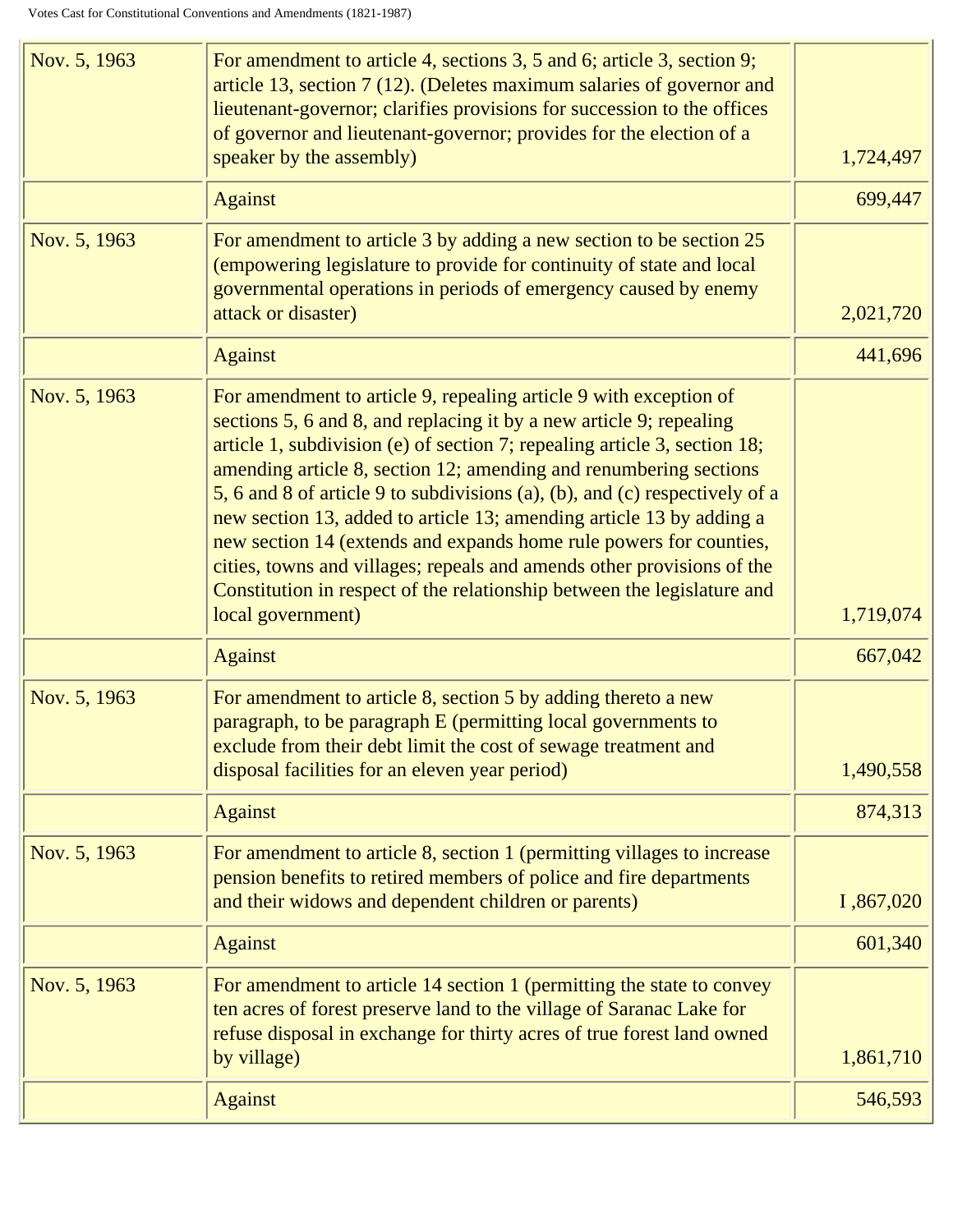| Nov. 3, 1964 | For amendment to article 18, sections 1, 2, 4, 6 and 10 (relating to the<br>powers of the legislature in aid of housing urban renewal programs,<br>and rehabilitation and improvement of substandard dwellings and to<br>the contracting of municipal indebtedness for such purposes)                                                                                                         | 1,508,342 |
|--------------|-----------------------------------------------------------------------------------------------------------------------------------------------------------------------------------------------------------------------------------------------------------------------------------------------------------------------------------------------------------------------------------------------|-----------|
|              | <b>Against</b>                                                                                                                                                                                                                                                                                                                                                                                | 2,225,760 |
| Nov. 3, 1964 | For repealing subsection (b) of section 7 article 1 (compensation for<br>taking private property) amending section 6, article 3 (salaries of<br>members of legislature) amending section 17, article 3 (street<br>railroads); amending section 19, article 3 (claims against the state)<br>amending section 6, article 5 (preferences for veterans in the civil<br>service prior to January 1 | 1,849,292 |
|              | <b>Against</b>                                                                                                                                                                                                                                                                                                                                                                                | 1.710.239 |

| Nov. 2, 1965 | For a convention to revise the Constitution and amend the same                                                                                                                                                                                                                                                                                                              | 1,681,438 |
|--------------|-----------------------------------------------------------------------------------------------------------------------------------------------------------------------------------------------------------------------------------------------------------------------------------------------------------------------------------------------------------------------------|-----------|
|              | <b>Against</b>                                                                                                                                                                                                                                                                                                                                                              | 1,468,431 |
| Nov. 2, 1965 | For amendment to article 7, section 2 (requiring the governor to<br>submit to the legislature the executive budget by February 1 in each<br>year following the year fixed by the Constitution for the election of<br>the governor and lieutenant governor, and by the second Tuesday<br>following the first day of the annual meeting of the legislature in<br>other years) | 1,882,387 |
|              | <b>Against</b>                                                                                                                                                                                                                                                                                                                                                              | 1,170,320 |
| Nov. 2, 1965 | For amendment to article 6, section $17(d)$ (providing that the terms of<br>justices of town courts shall be not less than four years)                                                                                                                                                                                                                                      | 1,379,294 |
|              | <b>Against</b>                                                                                                                                                                                                                                                                                                                                                              | 1,622,926 |
| Nov. 2, 1965 | For amendment to article 3, section 2 (increasing terms of legislators<br>to four years)                                                                                                                                                                                                                                                                                    | 1,221,793 |
|              | <b>Against</b>                                                                                                                                                                                                                                                                                                                                                              | 1,806,245 |
| Nov. 2, 1965 | For amendment to article 18, sections 1 and 2 (permitting legislature<br>to make provision for nursing home accommodations for persons of<br>low income)                                                                                                                                                                                                                    | 1,584,127 |
|              | <b>Against</b>                                                                                                                                                                                                                                                                                                                                                              | 1,474,130 |
| Nov. 2, 1965 | For amendment to article 18, section 2 (extending authority of state<br>and municipalities to make loans and grant power of eminent domain<br>to partnerships, trusts and corporations engaged in providing housing                                                                                                                                                         |           |
|              | facilities)                                                                                                                                                                                                                                                                                                                                                                 | 1,215,721 |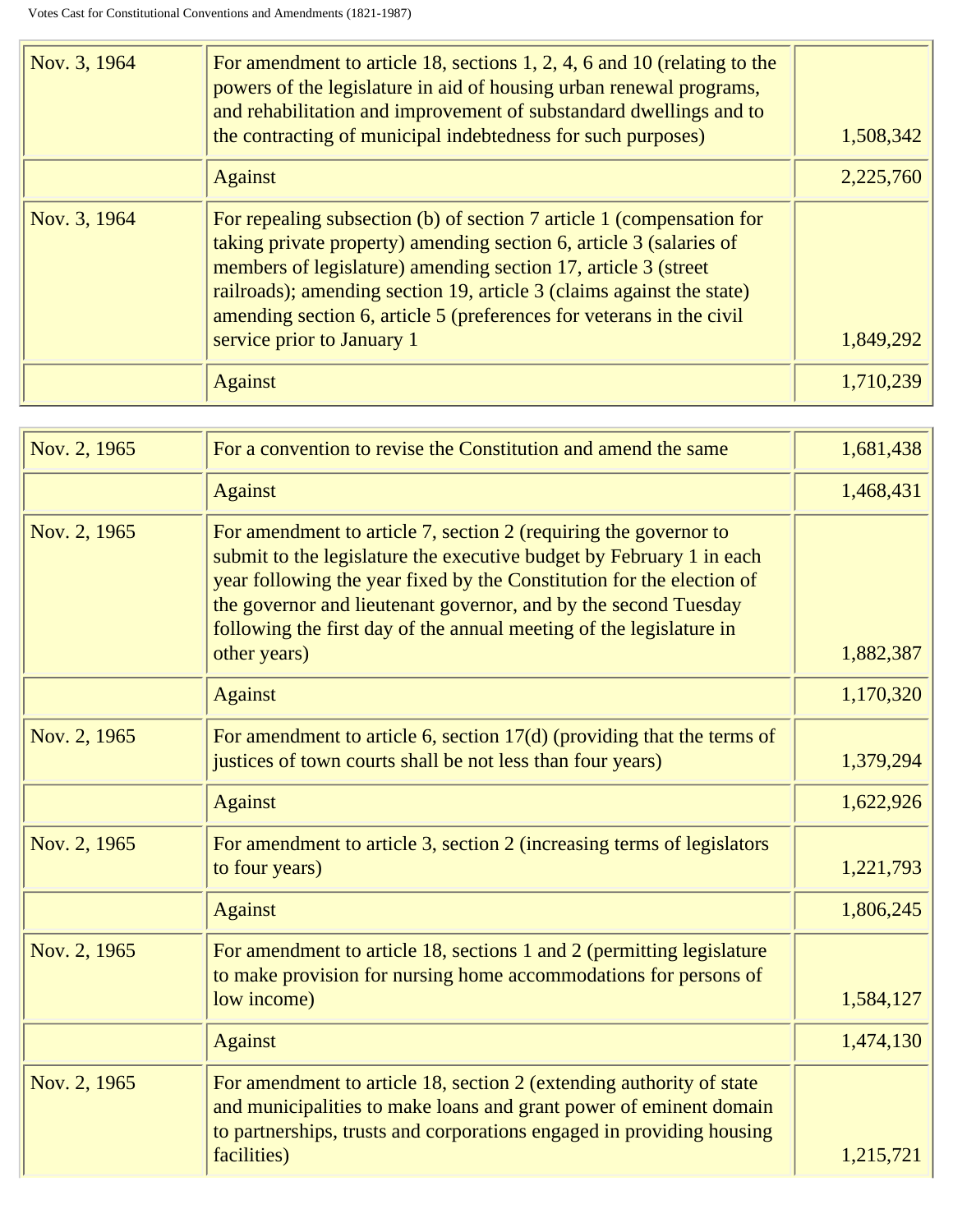|              | <b>Against</b>                                                                                                                                                                                                                                                                                                                                                                                                                                                   | 1,719,041 |
|--------------|------------------------------------------------------------------------------------------------------------------------------------------------------------------------------------------------------------------------------------------------------------------------------------------------------------------------------------------------------------------------------------------------------------------------------------------------------------------|-----------|
| Nov. 2, 1965 | For amendment to article 19, section 1 (providing that proposed<br>amendments to the Constitution adopted by a session of the<br>legislature and referred to the next regular session shall be published<br>for three months previous to the next succeeding general election<br>preceding such session)                                                                                                                                                         | 1,191,595 |
|              | <b>Against</b>                                                                                                                                                                                                                                                                                                                                                                                                                                                   | 1,682,195 |
| Nov. 2, 1965 | For amendment to article 6, section $25(b)$ (permitting any former<br>judge of the surrogate Es court in any county within New York city<br>or in Nassau, Suffolk or Westchester counties, in addition to former<br>court of appeals judges and former supreme court justices, to perform<br>the duties of supreme court justices until December 31 of the year he<br>reaches age 76)                                                                            | 1,328,360 |
|              | <b>Against</b>                                                                                                                                                                                                                                                                                                                                                                                                                                                   | 1,540,430 |
| Nov. 2, 1965 | For amendment to article 14, section 1 (permitting the state to convey<br>twenty-eight acres of forest preserve land to the town of Arietta for<br>public use to improve Piseco airport)                                                                                                                                                                                                                                                                         | 1,616,165 |
|              | <b>Against</b>                                                                                                                                                                                                                                                                                                                                                                                                                                                   | 1,278,375 |
| Nov. 2, 1965 | For amendment to article 8, section 1 (permitting the city of New<br>York to increase pension benefits to retired members of department<br>of street cleaning and their widows and dependent children or<br>parents); article 13, adding new section 8 (providing that elections,<br>except of judicial officers, of city officers, and county officers in any<br>county wholly within a city, except to fill vacancies, shall be held in<br>odd-numbered years) | 1,617,270 |
|              | <b>Against</b>                                                                                                                                                                                                                                                                                                                                                                                                                                                   | 1,310,803 |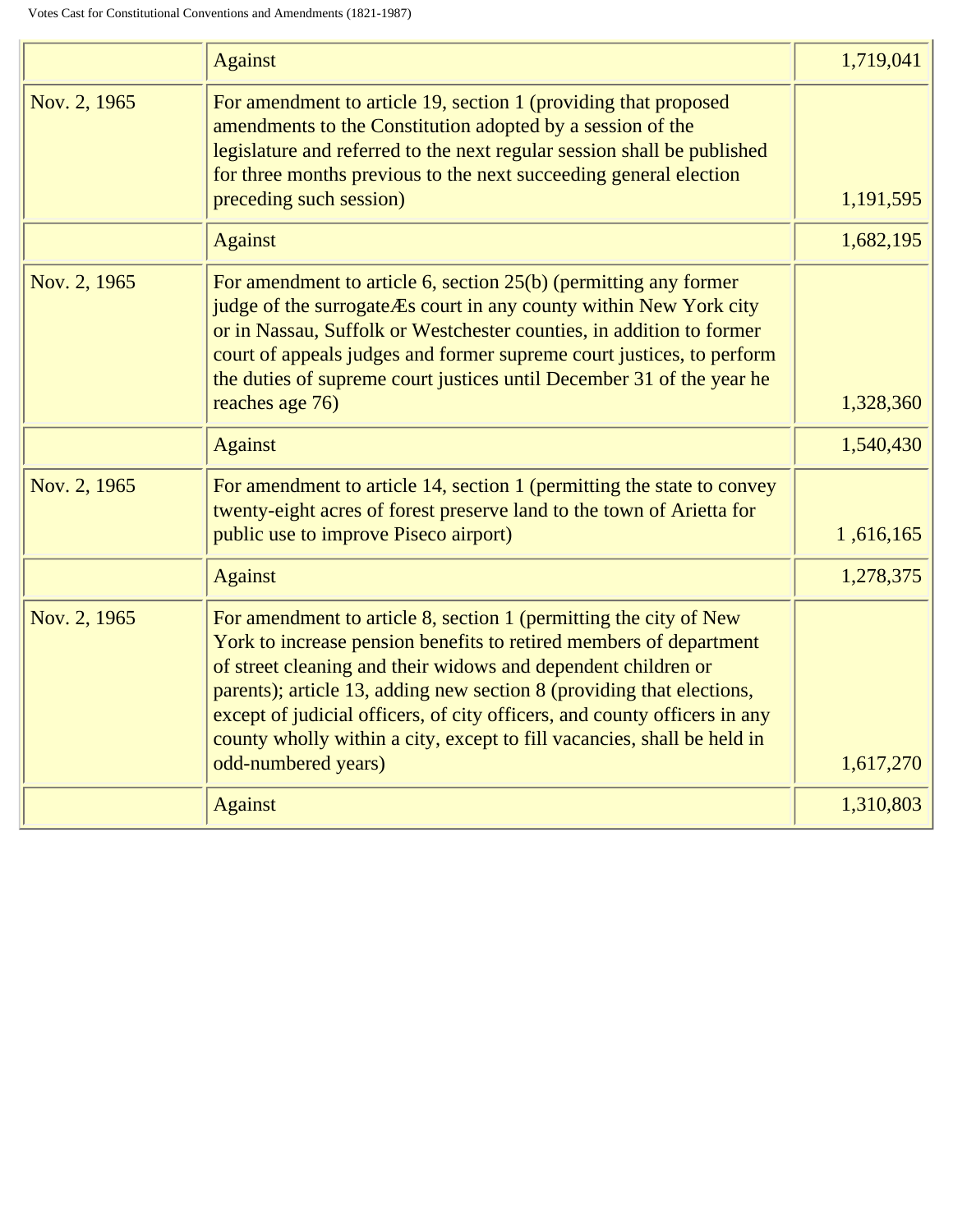<span id="page-35-0"></span>

| Nov. 8, 1966 | For amendment of section 7, article 10 and renumbering as section 8<br>(increasing to \$75,000,000 the maximum principal amount of bonds<br>for which the state may be made liable issued by a public corporation<br>created to make loans to a non-profit corporation) | 1,854,074 |
|--------------|-------------------------------------------------------------------------------------------------------------------------------------------------------------------------------------------------------------------------------------------------------------------------|-----------|
|              | <b>Against</b>                                                                                                                                                                                                                                                          | 1,904,285 |
| Nov. 8, 1966 | For amendment of section 8, article 7 (relating to the power of the                                                                                                                                                                                                     |           |
|              | legislature to authorize the loan of state moneys to improve<br>employment opportunities in any area of the state)                                                                                                                                                      | 2,007,131 |
|              | <b>Against</b>                                                                                                                                                                                                                                                          | 1,724,243 |
| Nov. 8, 1966 | For amendment of section 4, article 18 (relating to the power of<br>cities, towns and villages to contract indebtedness for low rent<br>housing and slum clearance projects on basis of average full<br>valuation of taxable real estate)                               | 1,666,381 |
|              | <b>Against</b>                                                                                                                                                                                                                                                          | 2,065,195 |
| Nov. 8, 1966 | For amendment of section 8, article 7 (relating to empowering the<br>legislature to provide for the education and support of the mentally<br>ill, the emotionally disturbed, and the mentally retarded)                                                                 | 2,960,248 |
|              | <b>Against</b>                                                                                                                                                                                                                                                          | 907,989   |
| Nov. 8, 1966 | For amendment of section 8, article 7 (relating to increase in pensions<br>of widows of retired members of a teachers Æ retirement system of<br>the state or of a subdivision of the state)                                                                             | 2,228,190 |
|              | <b>Against</b>                                                                                                                                                                                                                                                          | 1,516,233 |
| Nov. 8, 1966 | For amendment of section 1, article 2 (relating to requirement of<br>three months residence of voters in state, and in county, city or<br>village)                                                                                                                      | 2,370,919 |
|              | <b>Against</b>                                                                                                                                                                                                                                                          | 1,354,807 |
| Nov. 8, 1966 | For amendment of section $9(1)$ , article 1 (relating to the<br>authorization of state lotteries for the support of education in this                                                                                                                                   |           |
|              | state)                                                                                                                                                                                                                                                                  | 2,464,898 |
|              | <b>Against</b>                                                                                                                                                                                                                                                          | 1,604,694 |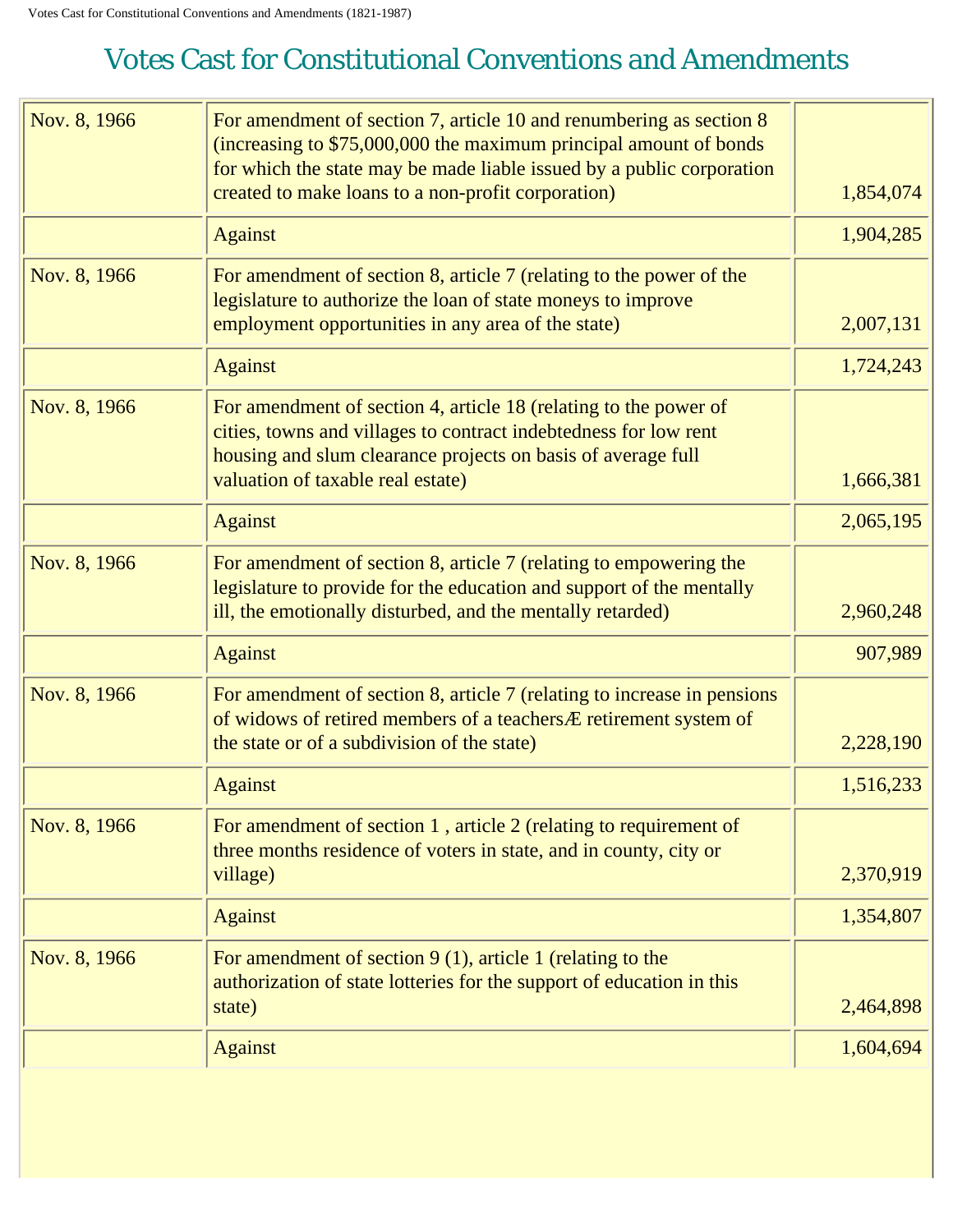| Nov. 8, 1966 | For amendment to section 5, article 2 (relating to authorizing<br>absentee registration for voters unable to appear for personal<br>registration because their duties, occupation or business require them<br>to be outside the counties of their residence) | 2,451,854 |
|--------------|--------------------------------------------------------------------------------------------------------------------------------------------------------------------------------------------------------------------------------------------------------------|-----------|
|              | <b>Against</b>                                                                                                                                                                                                                                               | 1,202,983 |
| Nov. 8, 1966 | For amendment of sections 4, 10, 11, article 8, and adding new<br>section 11-a (relating to the power of the Buffalo city school district<br>to contract indebtedness and to raise taxes upon real estate)                                                   | 1,505,396 |
|              | <b>Against</b>                                                                                                                                                                                                                                               | 1,995,523 |
| Nov. 8, 1966 | For amendment to section $25$ (b), article 6 (relating to continued<br>service in the court of appeals of a retired judge thereof)                                                                                                                           | 1,777,447 |
|              | <b>Against</b>                                                                                                                                                                                                                                               | 1,783,697 |
| Nov. 8, 1966 | For amendment to section 25 (b), article 6 (relating to continued<br>service in the appellate division of retired appellate division justices)                                                                                                               | 1,801,288 |
|              | <b>Against</b>                                                                                                                                                                                                                                               | 1,727,722 |

| Nov. 7, 1967 | For amendment of section 7, article 10 and renumbering as section 8<br>(increasing from fifty million dollars to two hundred million dollars<br>the maximum principal amount of bonds, for which the state may be<br>liable, issued by a public corporation created for the purpose of<br>making loans to nonprofit corporations in aid of industrial<br>development to improve employment opportunities in any area of the<br>state) | 2,045,499 |
|--------------|---------------------------------------------------------------------------------------------------------------------------------------------------------------------------------------------------------------------------------------------------------------------------------------------------------------------------------------------------------------------------------------------------------------------------------------|-----------|
|              | <b>Against</b>                                                                                                                                                                                                                                                                                                                                                                                                                        | 2,388,676 |
| Nov. 7, 1967 | For amendment of section 1, article 14 (permitting the state to<br>construct and maintain not more than thirty miles of ski trails, thirty<br>to eighty feet wide, together with appurtenances thereto, on forest<br>preserve land on the north and east slopes of Hoffman, Blue Ridge<br>and Peaked Hill mountains in Essex county)                                                                                                  | 1,147,937 |
|              | <b>Against</b>                                                                                                                                                                                                                                                                                                                                                                                                                        | 3,153,389 |
| Nov. 7, 1967 | For proposed new Constitution                                                                                                                                                                                                                                                                                                                                                                                                         | 1,327,999 |
|              | <b>Against</b>                                                                                                                                                                                                                                                                                                                                                                                                                        | 3,487,513 |

| Nov. 4, 1969 | For amendment of article 17, adding a new section to be section 7 |           |
|--------------|-------------------------------------------------------------------|-----------|
|              | (relating to loans for hospitals and related facilities)          | 2,813,705 |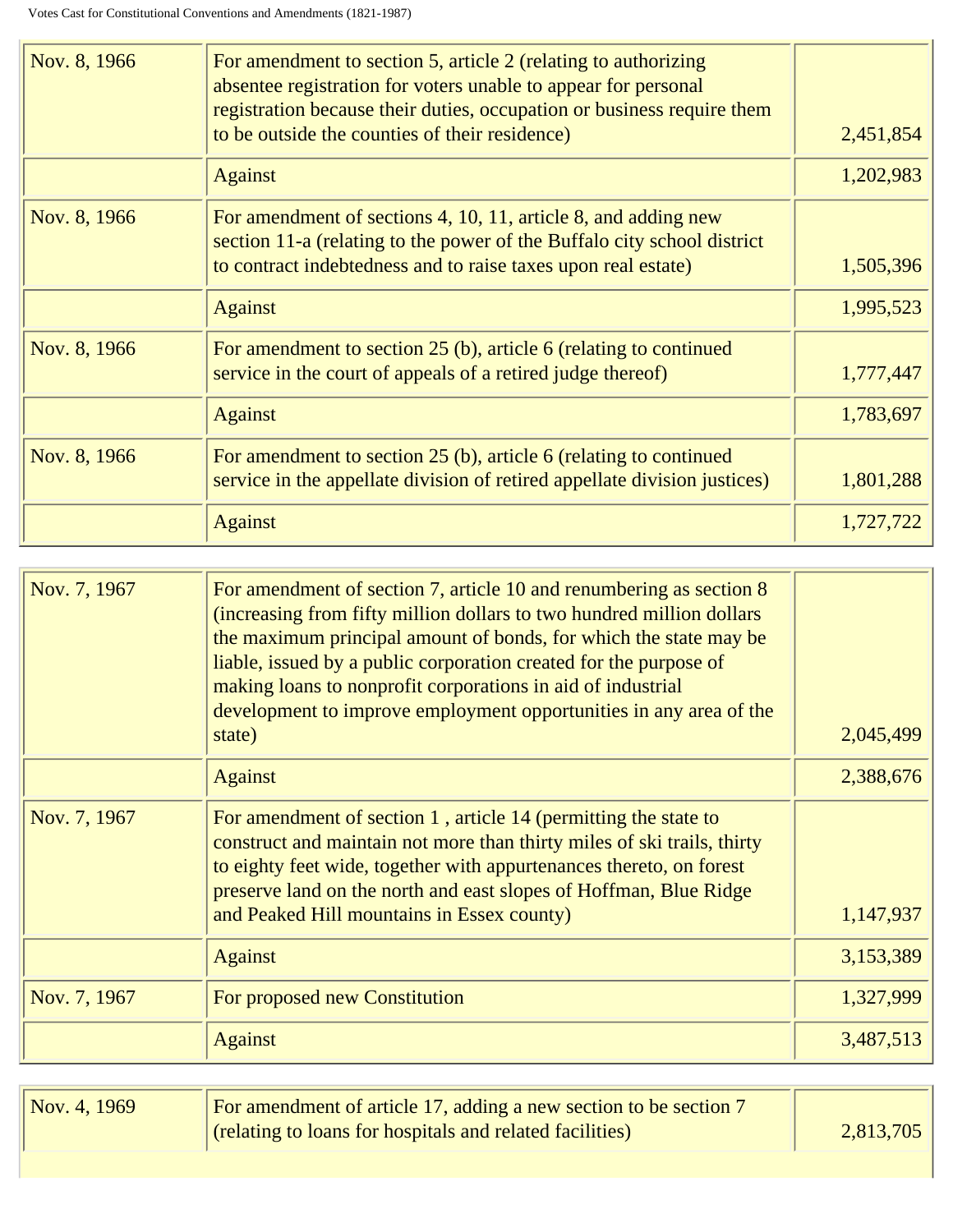|              | <b>Against</b>                                                                                                                                                                                                                                                                                                                                                                    | 718,707   |
|--------------|-----------------------------------------------------------------------------------------------------------------------------------------------------------------------------------------------------------------------------------------------------------------------------------------------------------------------------------------------------------------------------------|-----------|
| Nov. 4, 1969 | For amendment of section 7, article 10 and renumbering as section 8<br>(increasing to \$150,000,000 the maximum aggregate principal<br>amount of bonds, for which the state may be liable, issued by a public<br>corporation created to make loans to nonprofit corporations in aid of<br>industrial development to improve employment opportunities in any<br>area of the state) | 2,286,519 |
|              | <b>Against</b>                                                                                                                                                                                                                                                                                                                                                                    | 1,050,663 |
| Nov. 4, 1969 | For amendment of article 14, renumbering section 4 to section 5 and<br>inserting new section 4 (relating to conservation, and establishing the<br>state nature and historical preserve)                                                                                                                                                                                           | 2,750,675 |
|              | <b>Against</b>                                                                                                                                                                                                                                                                                                                                                                    | 656,763   |
| Nov. 4, 1969 | For amendment of article 3, adding new section 5-a (providing that<br>the term "inhabitants, excluding aliens" shall mean the whole number<br>of persons for the purpose of apportioning senate and assembly<br>districts)                                                                                                                                                        | 2,229,299 |
|              | <b>Against</b>                                                                                                                                                                                                                                                                                                                                                                    | 960,452   |

| Nov. 2, 1971 | For amendment repealing article 18 and replacing it by new article 18<br>(relating to providing community development); amending section 4,<br>article 8 (relating to modifying the constitutional debt limits of<br>counties, cities, towns and villages, for any purpose including<br>community development)                                       | 1,322,065 |
|--------------|------------------------------------------------------------------------------------------------------------------------------------------------------------------------------------------------------------------------------------------------------------------------------------------------------------------------------------------------------|-----------|
|              | <b>Against</b>                                                                                                                                                                                                                                                                                                                                       | 2,414,805 |
| Nov. 2, 1971 | For amendment of section 5, paragraph E, article 8 (relating to<br>permitting a county, city, town or village to exclude indebtedness<br>contracted after January 1, 1962 and prior to January 1, 1983 (instead<br>of January 1, 1973) for sewage facilities in ascertaining the<br>constitutional debt limit of such county, city, town or village) | 1,801,271 |
|              | <b>Against</b>                                                                                                                                                                                                                                                                                                                                       | 1.876.683 |

| $\sqrt{Nov. 7, 1972}$ | For amendment of section $13(a)$ , article 13 (providing that in each<br>county a district attorney shall be chosen by the electors once in<br>every three or four years as the legislature shall direct) | 2,478,100 |
|-----------------------|-----------------------------------------------------------------------------------------------------------------------------------------------------------------------------------------------------------|-----------|
|                       | <b>Against</b>                                                                                                                                                                                            | 1,673,627 |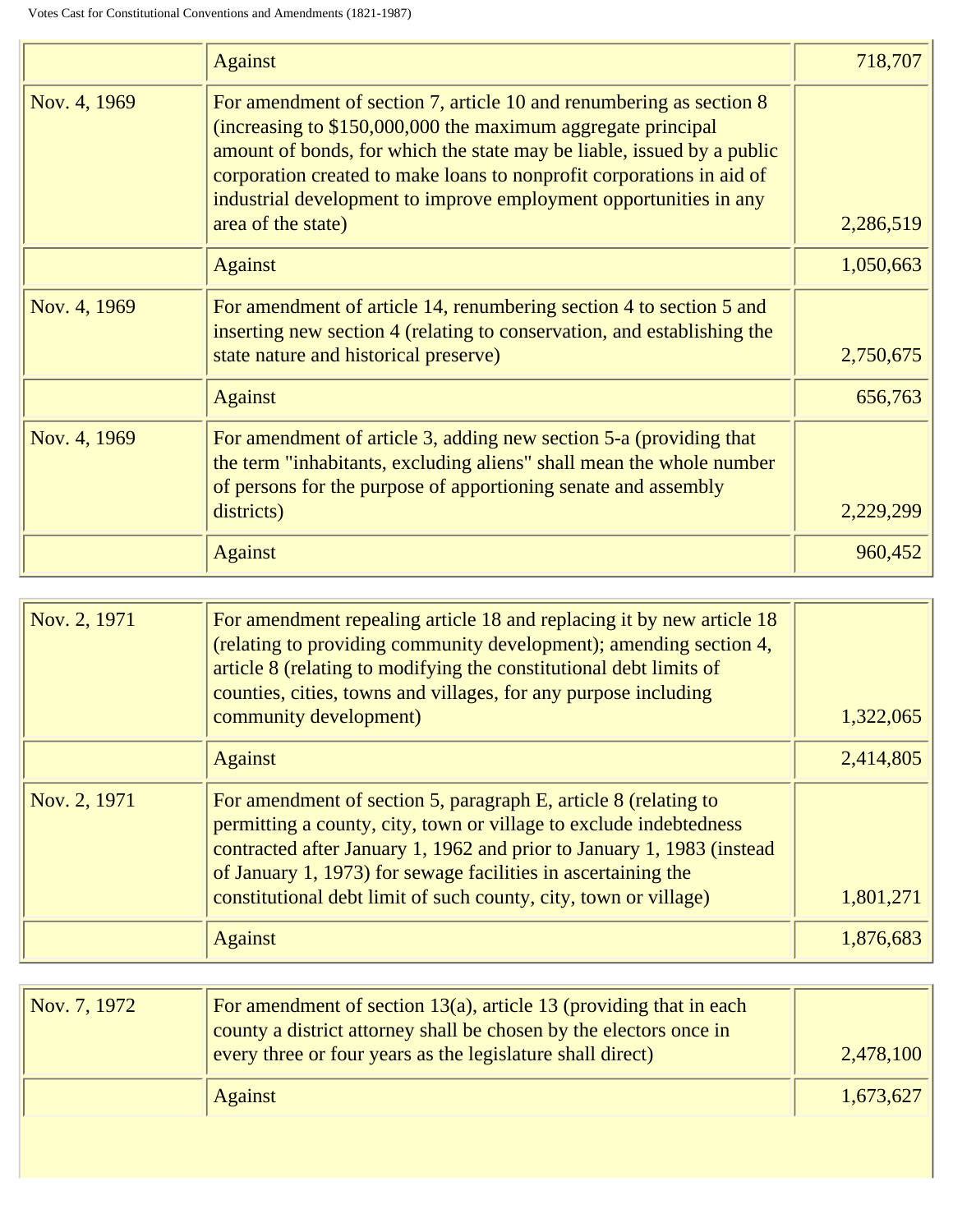| Nov. 7. 1972 | For amendment repealing article 19 and replacing it by new article 19<br>(providing for amendments to the Constitution)        | 1,546,784 |
|--------------|--------------------------------------------------------------------------------------------------------------------------------|-----------|
|              | <b>Against</b>                                                                                                                 | 2,393,174 |
| Nov. 7, 1972 | For amendment of section 4 subdivisions a and b article 6 (increasing<br>from four to five the number of judicial departments) | 1,675,316 |
|              | <b>Against</b>                                                                                                                 | 2,286,190 |

| For amendment of section 5, paragraph E, article 8 (relating to<br>permitting a county, city, town or village to exclude indebtedness for<br>sewage facilities in ascertaining the constitutional debt limit) | 1,720,008 |
|---------------------------------------------------------------------------------------------------------------------------------------------------------------------------------------------------------------|-----------|
| <b>Against</b>                                                                                                                                                                                                | 1,414,813 |
| For amendment of section 6 article 1 (permitting waiving of<br>indictment by grand jury in certain cases)                                                                                                     | 1,652,460 |
| <b>Against</b>                                                                                                                                                                                                | 1,424,437 |
| For amendment of section 8, subdivision 3, article 7 (expanding the<br>legislature's authority to loan the money of the state to a public<br>corporation and the use thereof by such corporation)             | 1,670,032 |
| <b>Against</b>                                                                                                                                                                                                | 1,458,628 |
| For amendment of section 16, subdivisions d and h, article 6<br>(increasing the salaries and terms of district court judges)                                                                                  | 1,388,134 |
| <b>Against</b>                                                                                                                                                                                                | 1,598,920 |
| For amendment of section 5 article 17 (deleting the provision<br>designating the head of the department of correction as chairman of<br>the state commission of correction)                                   | 1,571,065 |
| <b>Against</b>                                                                                                                                                                                                | 1,309,625 |
| For amendment of section 13 subdivision b article 6 (conferring upon<br>the family court jurisdiction over the custody of minors in habeas<br>corpus proceedings)                                             | 1,926,863 |
| <b>Against</b>                                                                                                                                                                                                | 1,086,998 |
| For amendment of section 3 subdivision 2 article 14 (increasing size<br>of parcels of land outside the Adirondack and Catskill parks which<br>the legislature may authorize the use thereof)                  | 1,751,102 |
| <b>Against</b>                                                                                                                                                                                                | 1,284,585 |
|                                                                                                                                                                                                               |           |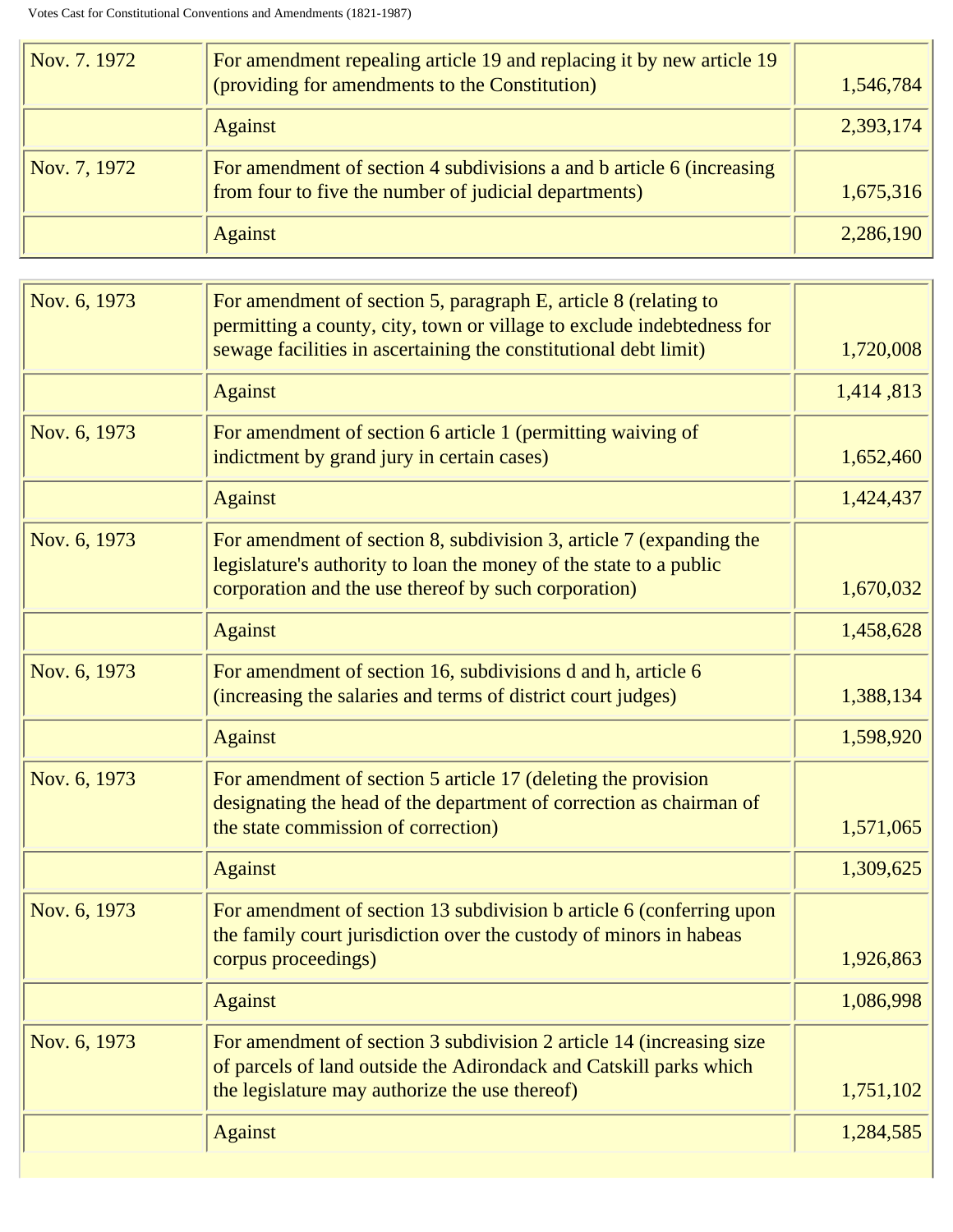| Nov. 6, 1973 | For amendment of section 5, article 3 (deleting the requirement that<br>no county may be erected unless its population shall entitle it to a<br>member of the assembly)                                                   | 1,106,284 |
|--------------|---------------------------------------------------------------------------------------------------------------------------------------------------------------------------------------------------------------------------|-----------|
|              | <b>Against</b>                                                                                                                                                                                                            | 1,755,331 |
| Nov. 6, 1973 | For amendment of section 25, subdivision b, article 6 (permitting a<br>retired judge to perform the duties of his respective court; and a<br>retired surrogate judge to perform the duties of a supreme court<br>justice) | 1,010,357 |
|              | <b>Against</b>                                                                                                                                                                                                            | 1,953,160 |
| Nov. 6, 1973 | For amendment of section 6, subdivision d, article 6 (abolishing the<br>Nassau county court and transferring the judges to the supreme court;<br>increasing salaries)                                                     | 1,224,526 |
|              | <b>Against</b>                                                                                                                                                                                                            | 1,538,447 |

| Nov. 4, 1975 | For amendment of article I, adding new section 13 (providing that<br>equality of rights under the law shall not be denied or abridged by the<br>state or any subdivision thereof on account of sex)                                                                                                  | 1,470,213 |
|--------------|------------------------------------------------------------------------------------------------------------------------------------------------------------------------------------------------------------------------------------------------------------------------------------------------------|-----------|
|              | <b>Against</b>                                                                                                                                                                                                                                                                                       | 1,950,993 |
| Nov. 4, 1975 | For amendment of article 6, adding new section 36-c and amending<br>section 22 (relating to the powers of and reconstituting the court on<br>the judiciary and creating a commission on judicial conduct)                                                                                            | 1,900,262 |
|              | <b>Against</b>                                                                                                                                                                                                                                                                                       | 1,110,515 |
| Nov. 4, 1975 | For amendment of articles 6 and 7 (providing for the administration<br>and financing of the unified court system of the state)                                                                                                                                                                       | 1,424,628 |
|              | <b>Against</b>                                                                                                                                                                                                                                                                                       | 1,442,076 |
| Nov. 4, 1975 | For amendment of article 3, adding new section 18 and amending<br>section 3, article 4 (providing for the convening of extraordinary<br>sessions of the legislature upon petition of its members; and in<br>relation to the agenda of extraordinary sessions thereof when called<br>by the governor) | 1,491,355 |
|              | <b>Against</b>                                                                                                                                                                                                                                                                                       | 1,362,912 |
| Nov. 4, 1975 | For amendment of subdivisions C and D, section 2-a, article 8<br>(authorizing municipalities to construct storm water facilities in<br>excess of their own needs for conveyance, disposal and treatment of<br>surface waters and to incur joint indebtedness for such facilities)                    | 1,307,681 |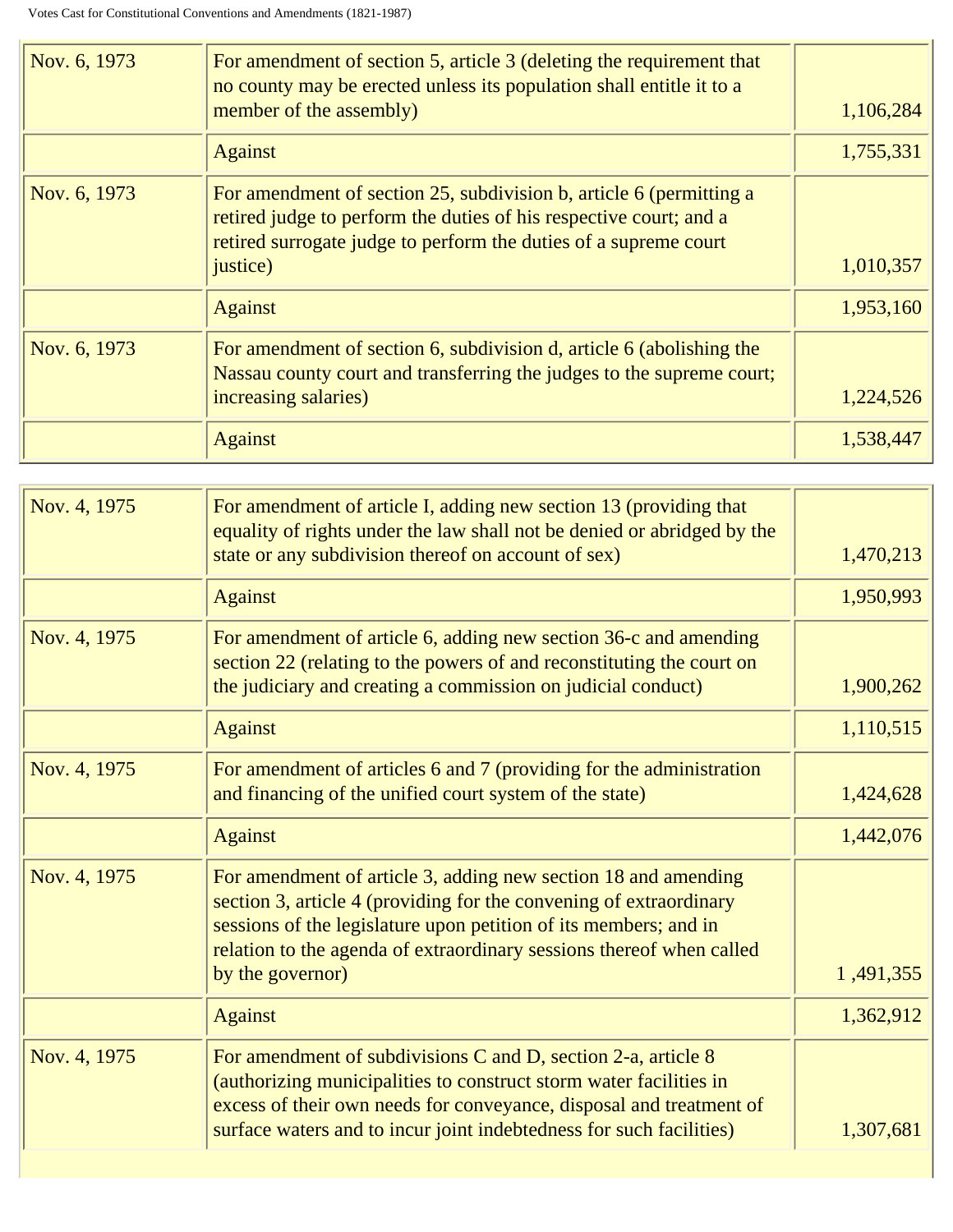|              | <b>Against</b>                                                                                                                                                                                                                                                                                                                               | 1,567,534 |
|--------------|----------------------------------------------------------------------------------------------------------------------------------------------------------------------------------------------------------------------------------------------------------------------------------------------------------------------------------------------|-----------|
| Nov. 4, 1975 | For amendment of subdivision $(b)$ , section 11, article 8 (excluding<br>taxes required for the cost of employee Es contribution for pension,<br>retirement and social security liabilities from the article 8, section 10<br>tax limitations of any county, city (other than the city of New York),<br>village or certain school districts) | 1,133,553 |
|              | <b>Against</b>                                                                                                                                                                                                                                                                                                                               | 1,730,389 |
| Nov. 4, 1975 | For amendment of subdivision 2, section 9, article 1 (authorizing the<br>limited conduct of certain games of chance by religious, charitable or<br>certain non-profit organizations)                                                                                                                                                         | 1,497,217 |
|              | <b>Against</b>                                                                                                                                                                                                                                                                                                                               | 1,491,943 |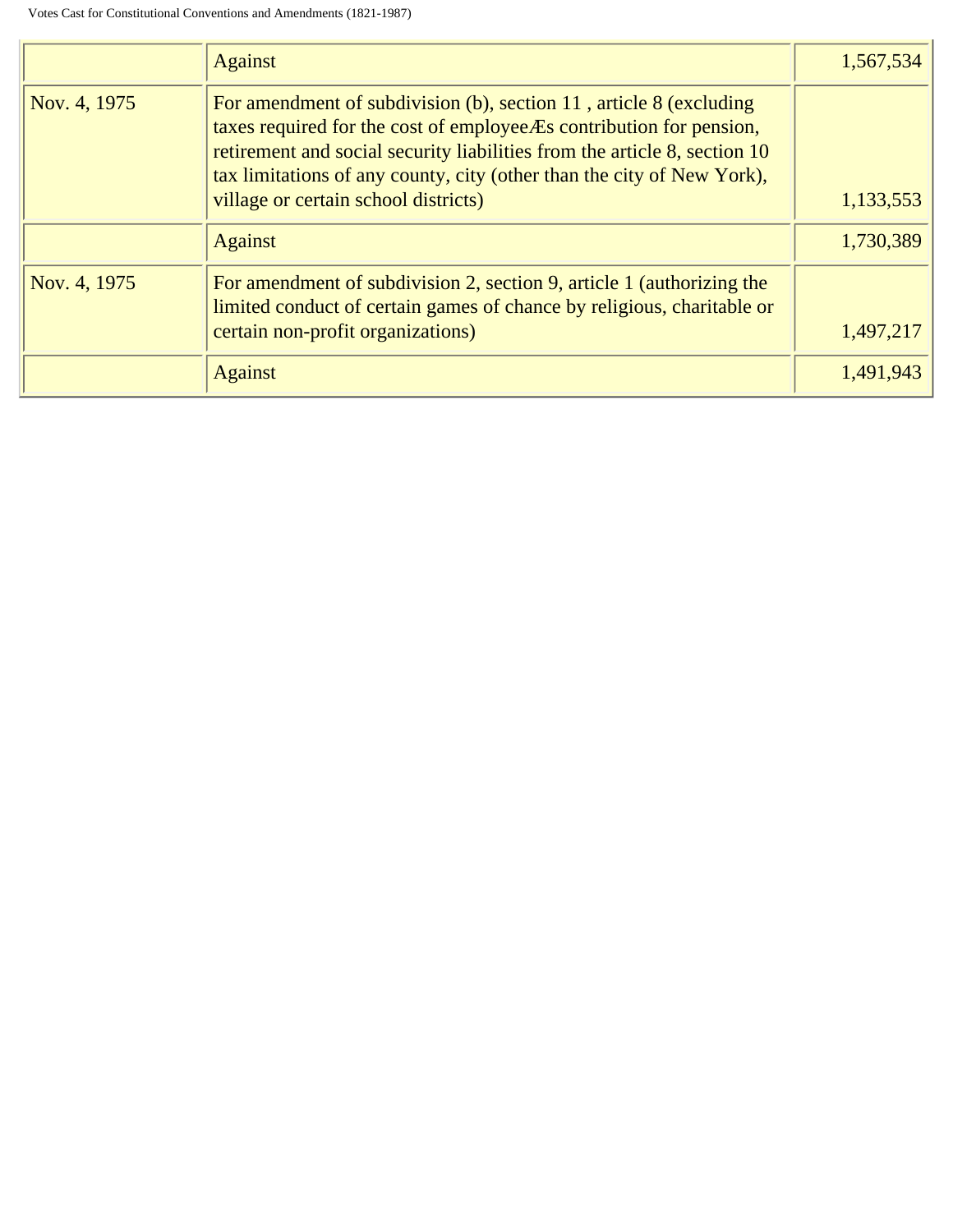<span id="page-41-0"></span>

| Nov. 8, 1977 | For a convention to revise the Constitution and amend the same                                                                                                                                                                               | 1,126,902 |
|--------------|----------------------------------------------------------------------------------------------------------------------------------------------------------------------------------------------------------------------------------------------|-----------|
|              | <b>Against</b>                                                                                                                                                                                                                               | 1,668,137 |
| Nov. 8, 1977 | For amendment of section 2 and adding new section 36-a, article 6<br>(providing for the creation of a commission on judicial nomination<br>and amending the method of selection of judges of the court of<br>appeals)                        | 1,508,258 |
|              | <b>Against</b>                                                                                                                                                                                                                               | 1,311,621 |
| Nov. 8, 1977 | For amendment of articles 6 and 7 (administration of the unified<br>court system)                                                                                                                                                            | 1,551,190 |
|              | <b>Against</b>                                                                                                                                                                                                                               | 1,123,636 |
| Nov. 8, 1977 | For amendment of article 6 (creation of a commission on judicial<br>conduct and procedures for the admonition, removal, censure and<br>retirement of judges or justices)                                                                     | 1,729,357 |
|              | <b>Against</b>                                                                                                                                                                                                                               | 961,989   |
| Nov. 8, 1977 | For amendment of subdivision a section 17, article 6 (jurisdiction of<br>courts for towns villages and cities outside the city of New York)                                                                                                  | 1,195,211 |
|              | <b>Against</b>                                                                                                                                                                                                                               | 1,323,455 |
| Nov. 8, 1977 | For amendment of subdivision 2, section 8, article 7 (increasing<br>pension benefits payable to widows and widowers of retired members<br>of a retirement system of the state or of a subdivision of the state)                              | 1,598,758 |
|              | <b>Against</b>                                                                                                                                                                                                                               | 1,200,116 |
| Nov. 8, 1977 | For amendment of section 3, article 13 (filling of vacancies on boards<br>of education)                                                                                                                                                      | 1,281,541 |
|              | <b>Against</b>                                                                                                                                                                                                                               | 1,272,654 |
| Nov. 8, 1977 | For amendment of section 8, article 10 (increasing from<br>\$150,000,000 to \$300,000,000 the maximum principal amount of<br>bonds for which the legislature may make the state the guarantor in<br>behalf of the job development authority) | 1,239,343 |
|              | <b>Against</b>                                                                                                                                                                                                                               | 1,374,781 |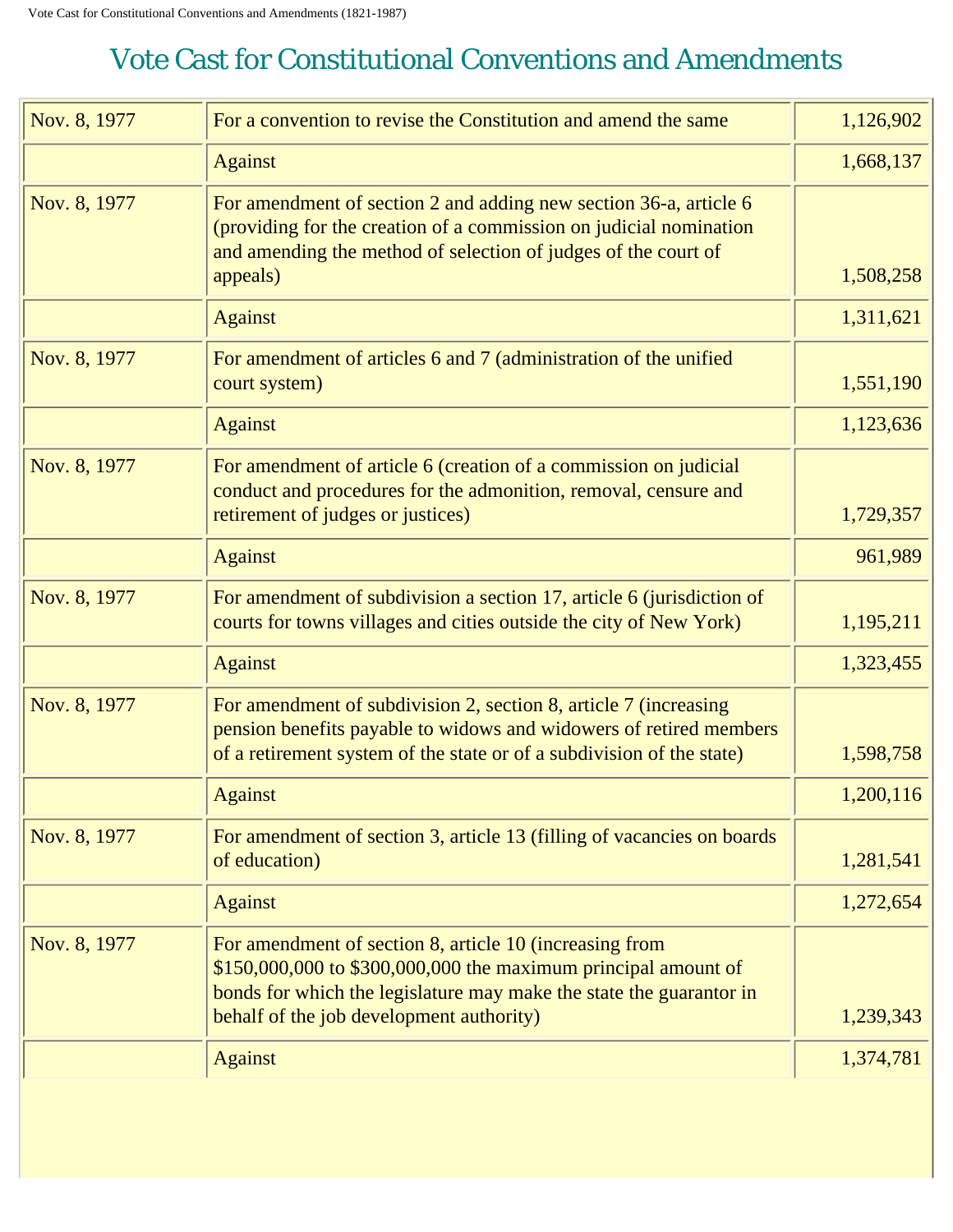| Nov. 8, 1977 | For amendment of subdivision 3, section 8, article 7 (permitting a<br>public corporation subject to authorization by the legislature, to make<br>or guarantee certain loans to improve employment opportunities in<br>the state) | 1,399,211 |
|--------------|----------------------------------------------------------------------------------------------------------------------------------------------------------------------------------------------------------------------------------|-----------|
|              | Against                                                                                                                                                                                                                          | 1,178,071 |

| Nov. 6, 1979 | For amendment of section 8, article 10 (increasing from<br>\$150,000,000 to \$300,000,000 the maximum amount for which the<br>legislature may make the state liable as guarantor on bonds issued by<br>a public corporation such as the job development authority) | 1,149,429   |
|--------------|--------------------------------------------------------------------------------------------------------------------------------------------------------------------------------------------------------------------------------------------------------------------|-------------|
|              | <b>Against</b>                                                                                                                                                                                                                                                     | 1,277,476   |
| Nov. 6, 1979 | For amendment of section 1, article 14 (enabling the legislature to<br>exchange specific lands in the state forest preserve in Hamilton<br>county with International Paper Company)                                                                                | 1, 204, 753 |
|              | <b>Against</b>                                                                                                                                                                                                                                                     | 1,170,181   |
| Nov. 6, 1979 | For amendment of section 22, article 3 (permitting the legislature to<br>incorporate, by reference, any federal tax laws into the state tax law)                                                                                                                   | 1,009,232   |
|              | <b>Against</b>                                                                                                                                                                                                                                                     | 1,327,008   |

| Nov. 3, 1981 | For amendment of section 8, article 10 (increasing from<br>$$150,000,000$ to $$300,000,000$ the maximum amount for which the<br>legislature may make the state liable as guarantor on bonds issued by<br>a public corporation such as the job development authority) | 1,488,529 |
|--------------|----------------------------------------------------------------------------------------------------------------------------------------------------------------------------------------------------------------------------------------------------------------------|-----------|
|              | <b>Against</b>                                                                                                                                                                                                                                                       | 973,709   |

| Nov. 8, 1983 | For amendment to paragraph E, section five, article 8 (permitting the<br>exclusion from constitutional limits of indebtedness contracted by<br>municipalities (Jan. 1, 1962 - Jan. 1, 1994) for construction or<br>reconstruction of sewage facilities)                        | 1,344,794 |
|--------------|--------------------------------------------------------------------------------------------------------------------------------------------------------------------------------------------------------------------------------------------------------------------------------|-----------|
|              | <b>Against</b>                                                                                                                                                                                                                                                                 | 1,241,760 |
| Nov. 8, 1983 | For amendment of section 3, article 10 (removing restrictions upon<br>the issuance of capital stock by savings banks and institutions for<br>savings, removing certain restrictions upon their trustees, and<br>including savings and loan associations within its provisions) | 1,617,862 |
|              | <b>Against</b>                                                                                                                                                                                                                                                                 | 1,035,645 |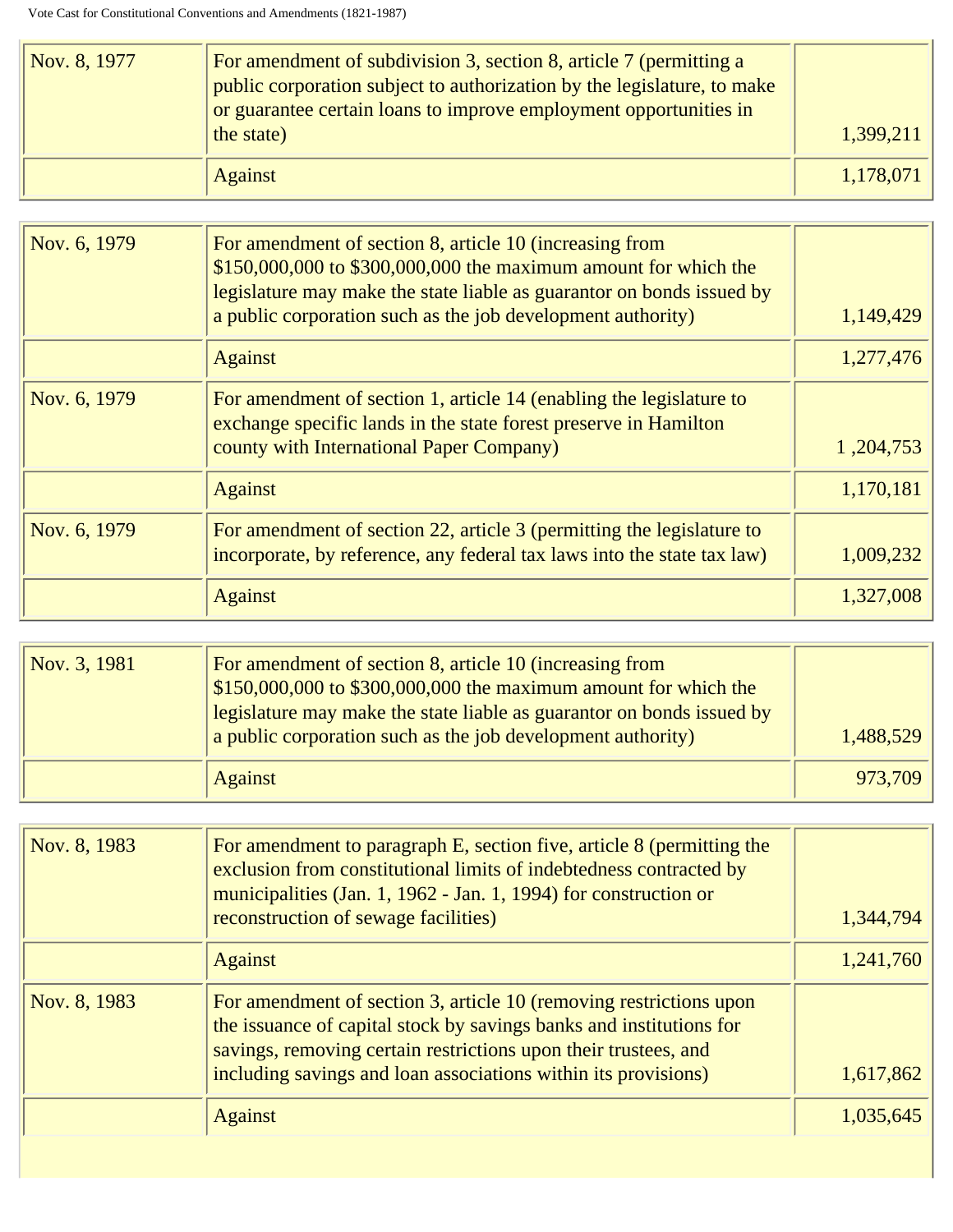| Nov. 8, 1983 | For amendment of subdivision b, section 25, article 6 (authorizing the<br>legislature, by law, to permit the continuation of the services of<br>certain judges and justices after retirement upon appointment by the |           |
|--------------|----------------------------------------------------------------------------------------------------------------------------------------------------------------------------------------------------------------------|-----------|
|              | administrative board of the courts)                                                                                                                                                                                  | 1,144,573 |
|              | <b>Against</b>                                                                                                                                                                                                       | 1,466,970 |
| Nov. 8, 1983 | For amendment of subdivision f, section 26, article 6 (permitting the<br>temporary assignment of a judge of the family court to the supreme<br>court in the judicial department of his residence)                    | 1,593,114 |
|              | <b>Against</b>                                                                                                                                                                                                       | 990,426   |
| Nov. 8, 1983 | For amendment of section 1, article 14 (authorizing the exchange of<br>certain Adirondack Park land between the state and Sagamore<br>Institute, Inc.)                                                               | 1,602,228 |
|              | <b>Against</b>                                                                                                                                                                                                       | 951,970   |
| Nov. 8, 1983 | For amendment of article 6, subdivision a, section 11; subdivision b,<br>section 15; subdivision d, section 16 (raising the monetary<br>jurisdictional limitations of certain courts)                                | 1,314,754 |
|              | <b>Against</b>                                                                                                                                                                                                       | 1,084,200 |
|              |                                                                                                                                                                                                                      |           |
| Nov. 8, 1983 | For amendment of article 16 adding new section 6 (authorizing a new<br>way for municipalities to finance public improvements and                                                                                     |           |
|              | redevelopment projects)                                                                                                                                                                                              | 1,387,876 |
|              | <b>Against</b>                                                                                                                                                                                                       | 1,095,199 |
|              |                                                                                                                                                                                                                      |           |
| Nov. 6, 1984 | For amendment of subdivision a, section 13, article 13 (providing that                                                                                                                                               |           |

л

| Nov. 6, 1984 | For amendment of subdivision a, section 13, article 13 (providing that<br>the sheriff and county clerk of each county shall be elected once in |           |
|--------------|------------------------------------------------------------------------------------------------------------------------------------------------|-----------|
|              | every three or four years as the legislature shall direct)                                                                                     | 2,118,846 |
|              | <b>Against</b>                                                                                                                                 | 1,020,593 |
| Nov. 6, 1984 | For amendment of subdivision 2, section 9, article 1 (providing that<br>dollar amounts of prizes for certain games of chance, now restricted   |           |
|              | by the constitution, may be changed by the legislature)                                                                                        | 1,803,103 |
|              | <b>Against</b>                                                                                                                                 | 1,387,489 |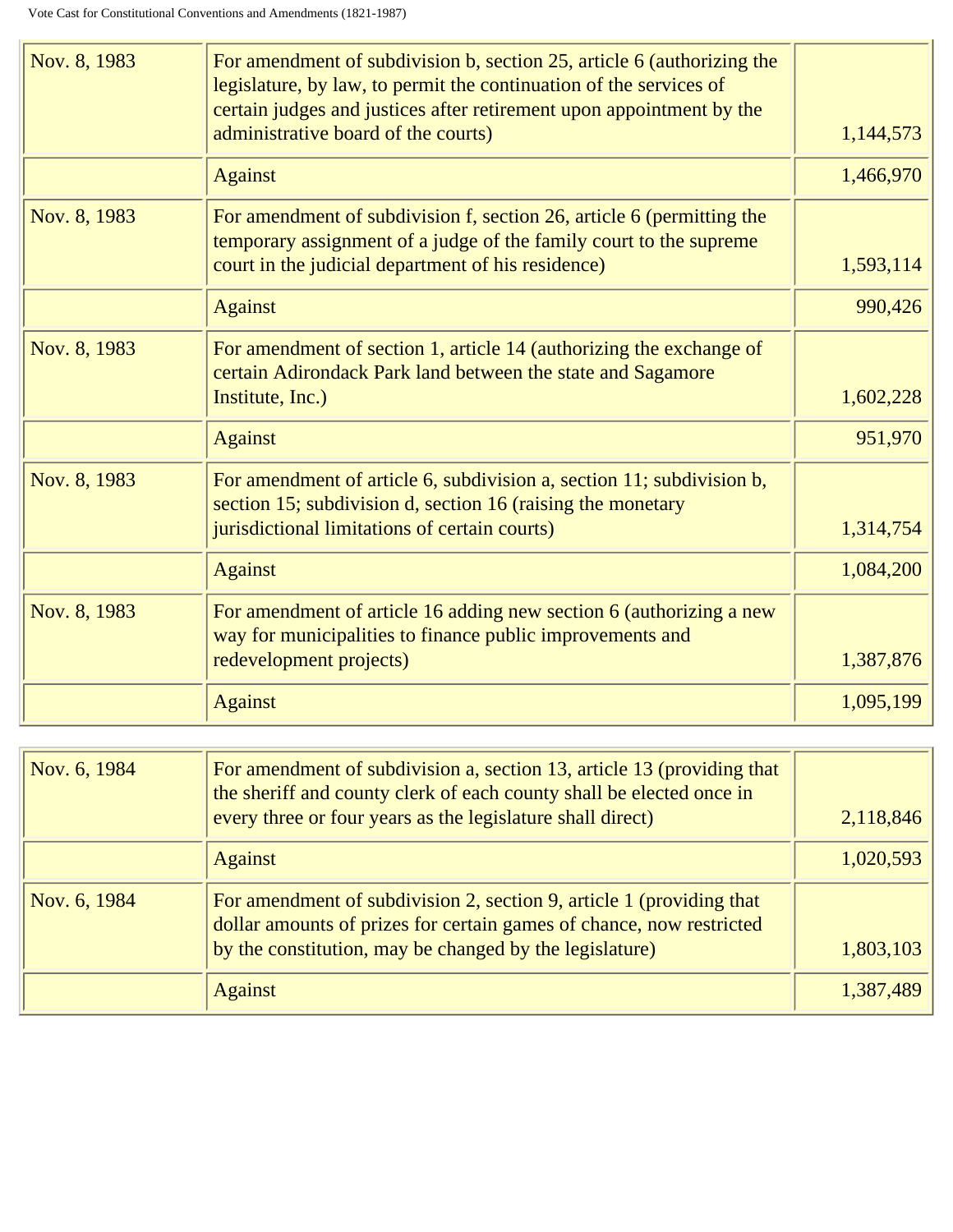| Nov. 5, 1985 | For amendment of subdivision 3, section 8, article 7 and amending<br>section 8, article 10 (permitting a public corporation to loan up to 60<br>percent rather than 40 percent of a projectÆs cost; and increasing<br>from $$300,000,000$ to $$600,000,000$ the maximum amount for which<br>the legislature may make the state liable as guarantor on bonds issued |           |
|--------------|--------------------------------------------------------------------------------------------------------------------------------------------------------------------------------------------------------------------------------------------------------------------------------------------------------------------------------------------------------------------|-----------|
|              | by a public corporation such as the job development authority)                                                                                                                                                                                                                                                                                                     | 1,426,326 |
|              | <b>Against</b>                                                                                                                                                                                                                                                                                                                                                     | 663,891   |
| Nov. 5, 1985 | For amendment of section 22, article 3 (permitting the legislature or<br>any local government to incorporate by reference any provision of the<br>laws of the United States in state laws imposing, continuing or                                                                                                                                                  |           |
|              | reviving a tax)                                                                                                                                                                                                                                                                                                                                                    | 946,764   |
|              | <b>Against</b>                                                                                                                                                                                                                                                                                                                                                     | 999,056   |
| Nov. 5, 1985 | For amendment of article 6, section 3, subdivision b, adding new<br>paragraph (9) (expanding the jurisdiction of the court of appeals)                                                                                                                                                                                                                             | 1,249,238 |
|              | <b>Against</b>                                                                                                                                                                                                                                                                                                                                                     | 654,198   |
| Nov. 5, 1985 | For amendment of section 2, article 8 (authorizing municipalities or<br>school districts to issue sinking fund bonds to finance indebtedness)                                                                                                                                                                                                                      | 1,049,473 |
|              | <b>Against</b>                                                                                                                                                                                                                                                                                                                                                     | 885,424   |
| Nov. 5, 1985 | For repealing subparagraph (e) of section 10, article 8 (limiting the<br>amount to be raised through real estate taxes by certain school                                                                                                                                                                                                                           |           |
|              | districts; relettering subparagraph (f) as subparagraph (e))                                                                                                                                                                                                                                                                                                       | 994,490   |
|              | <b>Against</b>                                                                                                                                                                                                                                                                                                                                                     | 982,430   |

| Nov. 3, 1987 | For amendment of section 6, article 5 (granting civil service credits to<br>aliens lawfully admitted for permanent residence in the United States<br>who served in the Armed Forces of the United States in time of war<br>and who are New York State residents; and deleting the invalidated<br>requirement that a veteran be a resident of New York state at the time<br>of his entrance into the Armed Forces) | 1,219,180 |
|--------------|-------------------------------------------------------------------------------------------------------------------------------------------------------------------------------------------------------------------------------------------------------------------------------------------------------------------------------------------------------------------------------------------------------------------|-----------|
|              | <b>Against</b>                                                                                                                                                                                                                                                                                                                                                                                                    | 519,769   |